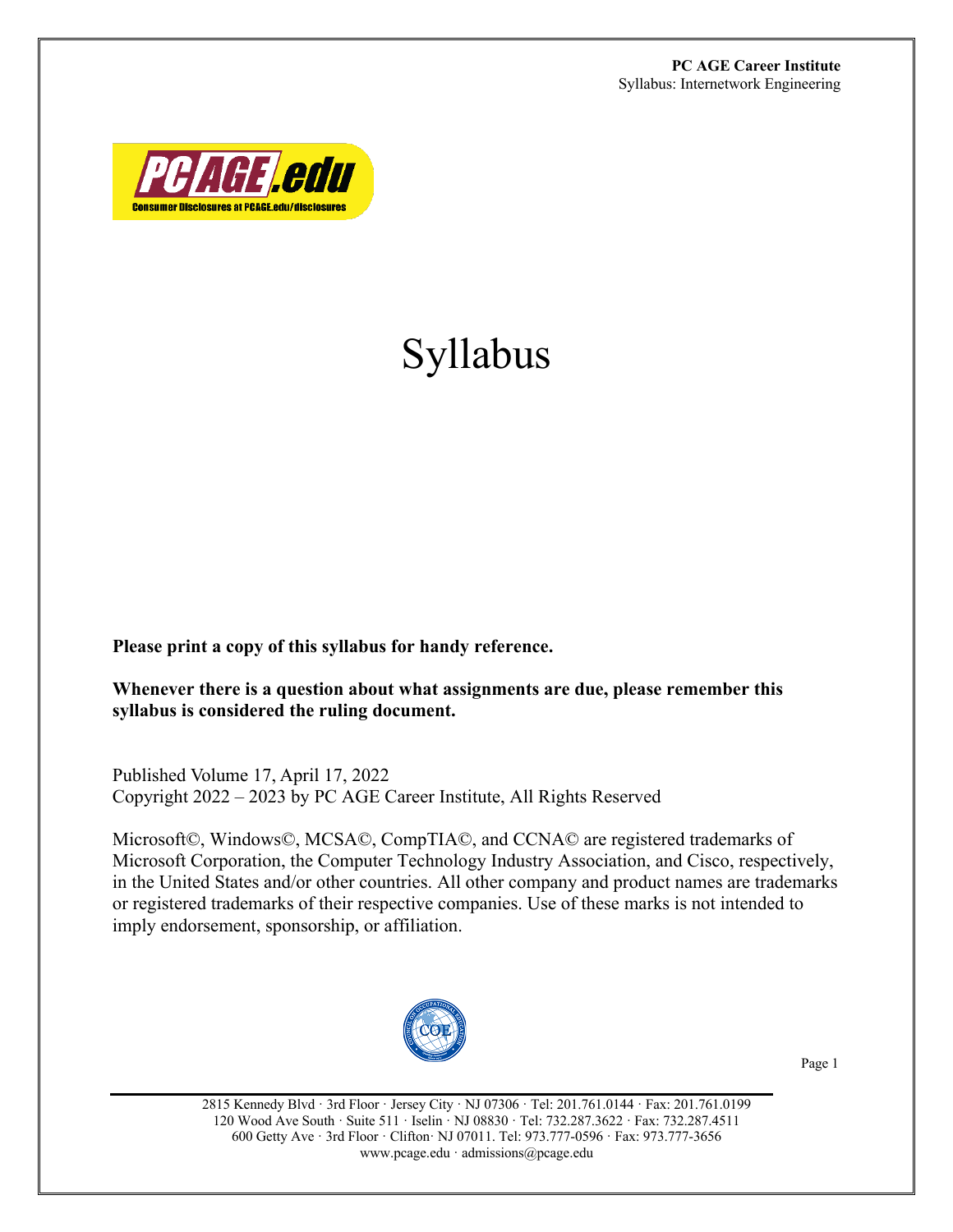#### *Policies*

Students will be held responsible for understanding and adhering to all policies. Policies are subject to change; please read them at the beginning of each class as it may have changed since your last class. Policies may be slightly different depending on the modality in which the student attend class. If the student has recently changed modalities it is important the student read the policies governing your current class modality.

#### *Late Assignments*

Late assignments receive a maximum score of 70% if assignments are not handed on the date of completion or with later with a valid excuse. Previous assignments will need to be completed first before starting the following course load. Technological issues are not considered valid grounds for late assignment submission.

#### *Learning Teams*

Students are expected to work effectively in diverse groups and groups to achieve tasks. Students must collaborate and function well in team settings as both leaders as well as followers. Respect for human diversity and tolerant behavior towards colleagues, peers, and instructors is expected. If difficulties are experienced working with a team, the team is expected to resolve them within it if possible. However, feel free to contact your instructor for guidance if there are concerns in this area.

It is expected an active participation and contribution to the team assignments by a) providing original work that is accepted and used by the team with proof of originality b) participating in the project from assignment organizing through meaningful final review of the team project for submission, and c) ensuring to your team that your contributions are your original work and properly quoted, cited, and referenced.

#### *Technical Support*

Technical Support is available from Mon- Fri from 9am to 6pm. Call 201-761-0144 or email any instructor from your class. Email addresses will be provided in class.

#### *Feedback*

At the end of each course that is completed, an evaluation sheet will be provided to a general questionnaire to provide feedback to help and improve future courses.



Page 2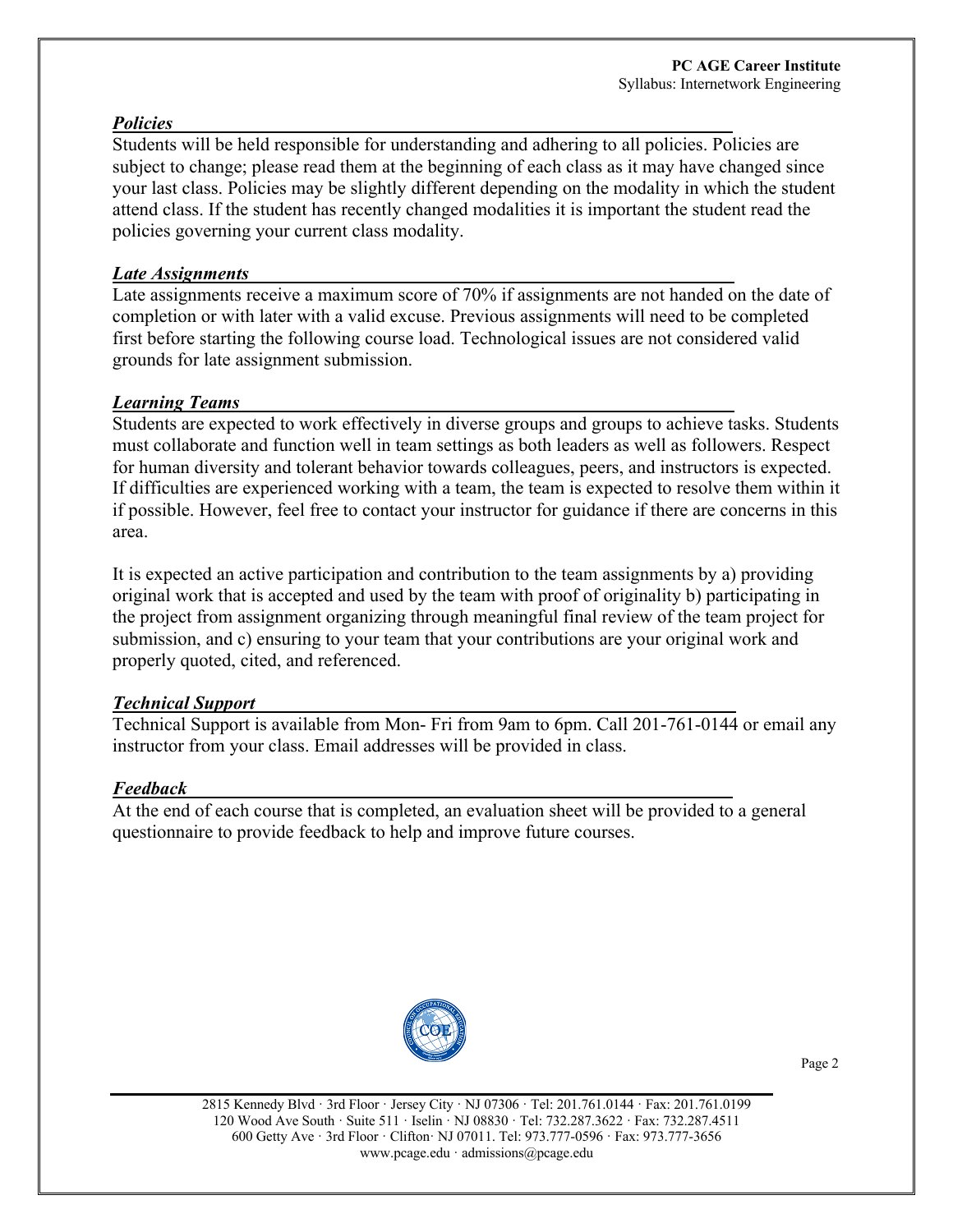#### *Vocational Course Objectives of the Internetwork Engineering Program*

This program provides comprehensive training, including theoretical concepts and hands-on practice, to provide students with the expertise and skills to work as a Network Administrator/Engineer or Computer/Network Support Specialist. The graduate will have working familiarity with network hardware and software including Microsoft Windows Desktop and Server operating systems, and will be able to design, install, troubleshoot and support Microsoft and Cisco networks and implement Network Security.

The program is designed to prepare students to become CompTIA certified A+, CompTIA Certified Network+, CompTIA Certified Security+, CompTIA Certified Linux+, Microsoft Certified Solutions Associate (MCSA) on Microsoft Windows Server, and Cisco Certified Network Associates (CCNA). Students will also learn how to create an effective resume, methods for job search, and how to get ready for a job interview.

| Percentage %      | Grade            | <b>GPA</b> |
|-------------------|------------------|------------|
| $90+$             | A                | 4.0        |
| $\ 87-89$         | $A-$             | 3.7        |
| 84-86             | $B+$             | 3.3        |
| 80-83             | $\boldsymbol{B}$ | 3.0        |
| $77-79$           | $B -$            | 2.7        |
| $74-76$           | $C+$             | 2.3        |
| $\parallel$ 70-73 | $\mathcal{C}$    | 2.0        |
| $  65 - 69$       | $D+$             | 1.5        |
| $  60 - 64$       | $\mathbf D$      | 1.0        |
| $<$ 59 $\,$       | ${\bf F}$        | 0.0        |

#### *Grading Formula*



Page 3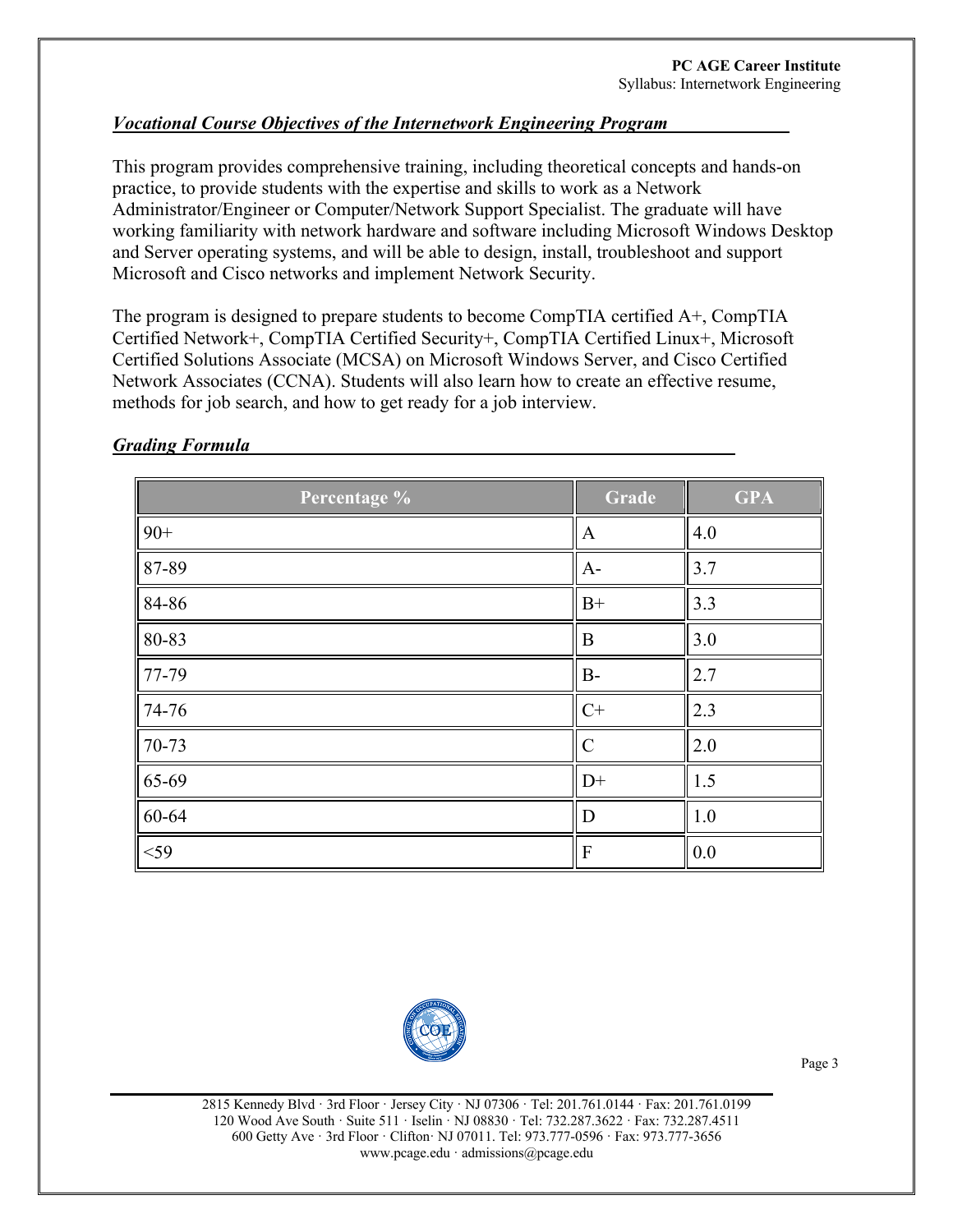## *Point Values for Course Assignments*

#### *Regular Course*

| <b>Assignments</b>          | Percentage |
|-----------------------------|------------|
| Exams                       | 60%        |
| <b>Homework Assignments</b> | 40%        |
| <b>Total</b>                | $100\%$    |

## *T- Course*

| <b>Assignments</b> | Percentage |
|--------------------|------------|
| In-Class Lab Work  | 40%        |
| Class Project      | 60%        |
| <b>Total</b>       | 100%       |

#### *Scoring*

Course grade is obtained by multiplying each grading item by the corresponding percentage weight and adding all the points.

Notes:

- Homework assignment grade is determined by averaging all quiz scores for the class.
- Quizzes 1 and 2 prepare for the Midterm exam, quizzes 3 and 4 for the Final exam.
- For each exam, students must have the required homework assignments finished before the scheduled time for the exam. If the student do not complete and pass the homework assignments, the student will not be allowed to take the associated exam.
- The student will be given a deadline to complete the homework assignment and be required to take the exam by the day following the deadline. Your score will also be penalized with a score cap of 70%.



Page 4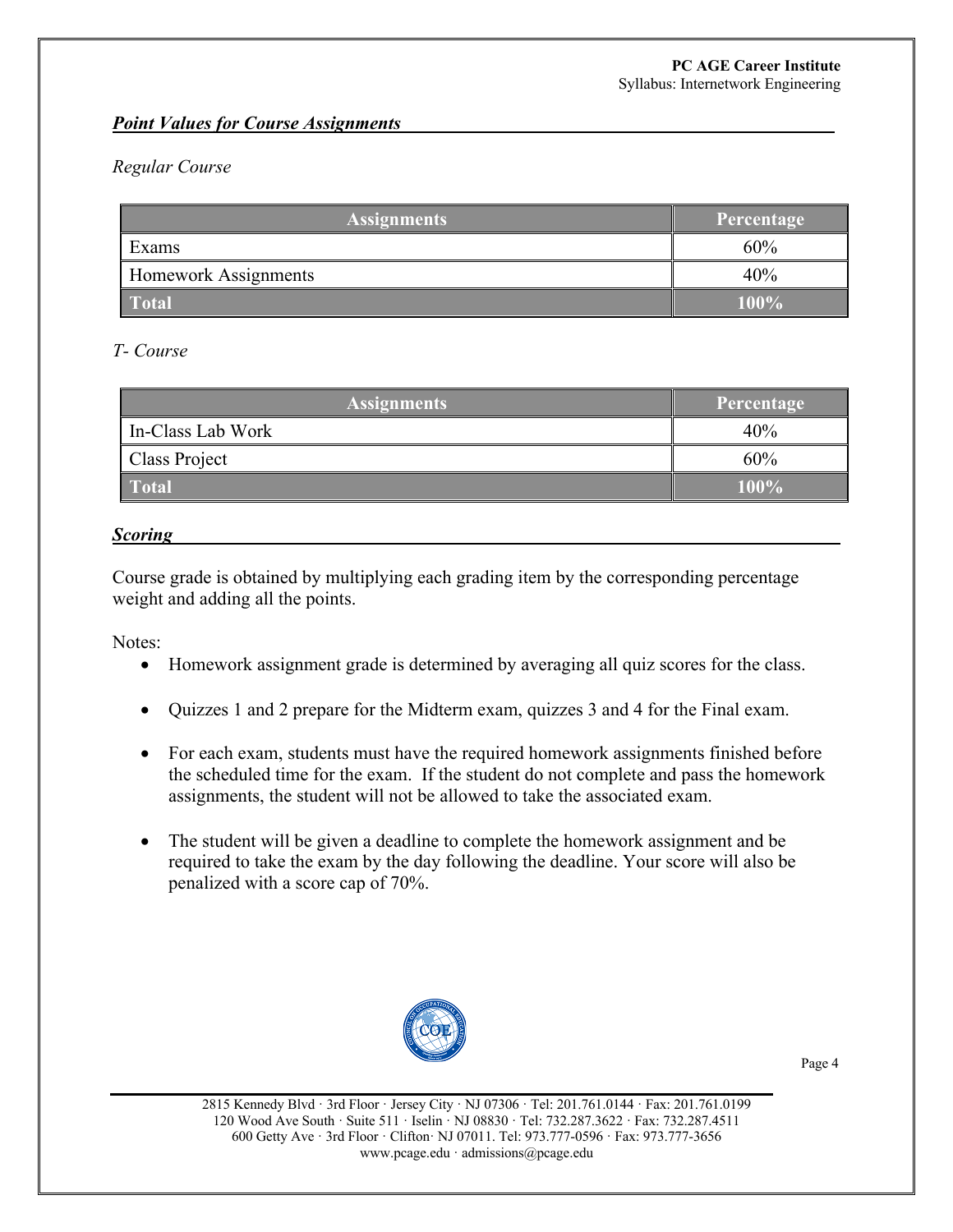#### *Courses*

IE100: Introduction to Computers and Internet Fundamentals IE100T: Certification Test Preparation IE110: Computer Hardware Installation and Troubleshooting IE110T: Certification Test Preparation IE115: Networking Fundamentals IE115T: Certification Test Preparation IE121: Supporting Microsoft Windows Desktop Operating System IE121T: Certification Test Preparation IE122: Supporting Microsoft Windows Server Operating System IE122T: Certification Test Preparation IE140: Planning, Implementing and Administering Microsoft Windows Directory Service IE140T: Certification Test Preparation IE160: Planning and Maintaining a Microsoft Windows Network Infrastructure IE160T: Certification Test Preparation IE170: Technical Career Preparation Workshop IE180: Implementing and Managing Security in a Microsoft Windows Network IE180T: Certification Test Preparation IE190: Introduction to Cisco Router Configuration IE190T: Certification Test Preparation IE195: Advanced Cisco Router Configuration IE195T: Certification Test Preparation IE200: Designing, Implementing & Troubleshooting Project IE210: Certification Test Preparation UN100: Linux System Administration I UN100T: Certification Test Preparation UN110: Linux System Administration II UN110T: Certification Test Preparation



Page 5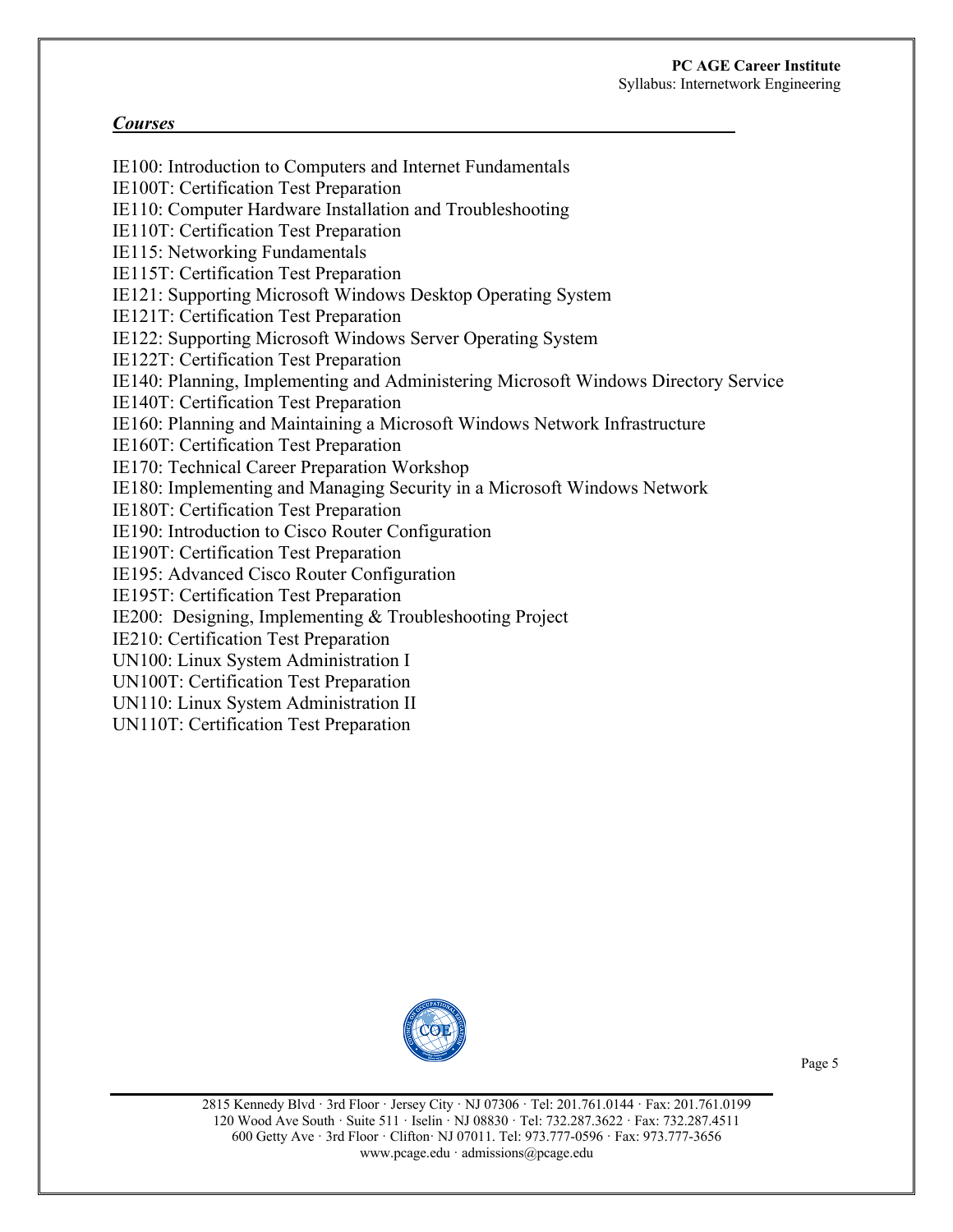#### *Course Title: IE100 - Introduction to Computers and Internet Fundamentals*

#### **Prerequisites(s): None**

#### **Credits:** 3.0

**Course Description:** Gives students an overview of physical personal computer hardware and peripherals, Printers, Operating systems, Internet technologies, Network Security and Professional Ethics.

**Course Objective:** This course, together with IE110, prepares students for CompTIA A+ Exams 220-1001 and 220-1002.

**Learning outcomes**: Upon successful completion of this course, the student will be able to:

- Install, configure, and upgrade Microsoft Operating Systems while using Microsoft Operating Systems backup and recovery options.
- Performing basic wired and wireless networking, with the use of Internet protocols that are performed everyday computing.
- Understanding and demonstrating functions of Microsoft Operating System fundamentals for successful execution of operations.
- Understand fundamental principles of implementing LANs and internet access, and configuring Internet web browsers
- Demonstrate troubleshooting models and diagnostic of Microsoft Operating Systems

**Instructional Methods:** Class Lecture, homework assignments and in-class discussions include a breakdown of each chapter in the following session that is being attended. Class participations is a must to develop knowledge from other students and instructors to help in on the job situations or interviews. Hands-on with physical computer parts to analyze what has been learned and apply it to real and virtual machines. Major topics covered in the course are: Windows Vista/7/8/10, OS Troubleshooting, Local Area Networking, Internet, Security and IT Professionalism.

#### *Required Course Materials*

• Meyers, M. 2019. CompTIA A+ Certification All-in-One Exam Guide, 10th Edition. McGraw-Hill.

#### *Additional Course Material*

• Docter, Q., Dulaney, E., Skandier, T. (2019). CompTIA A+ Complete Study Guide: Exams 220-1001 (Essentials) and 220-1002 (Practical Application). Sybex



Page 6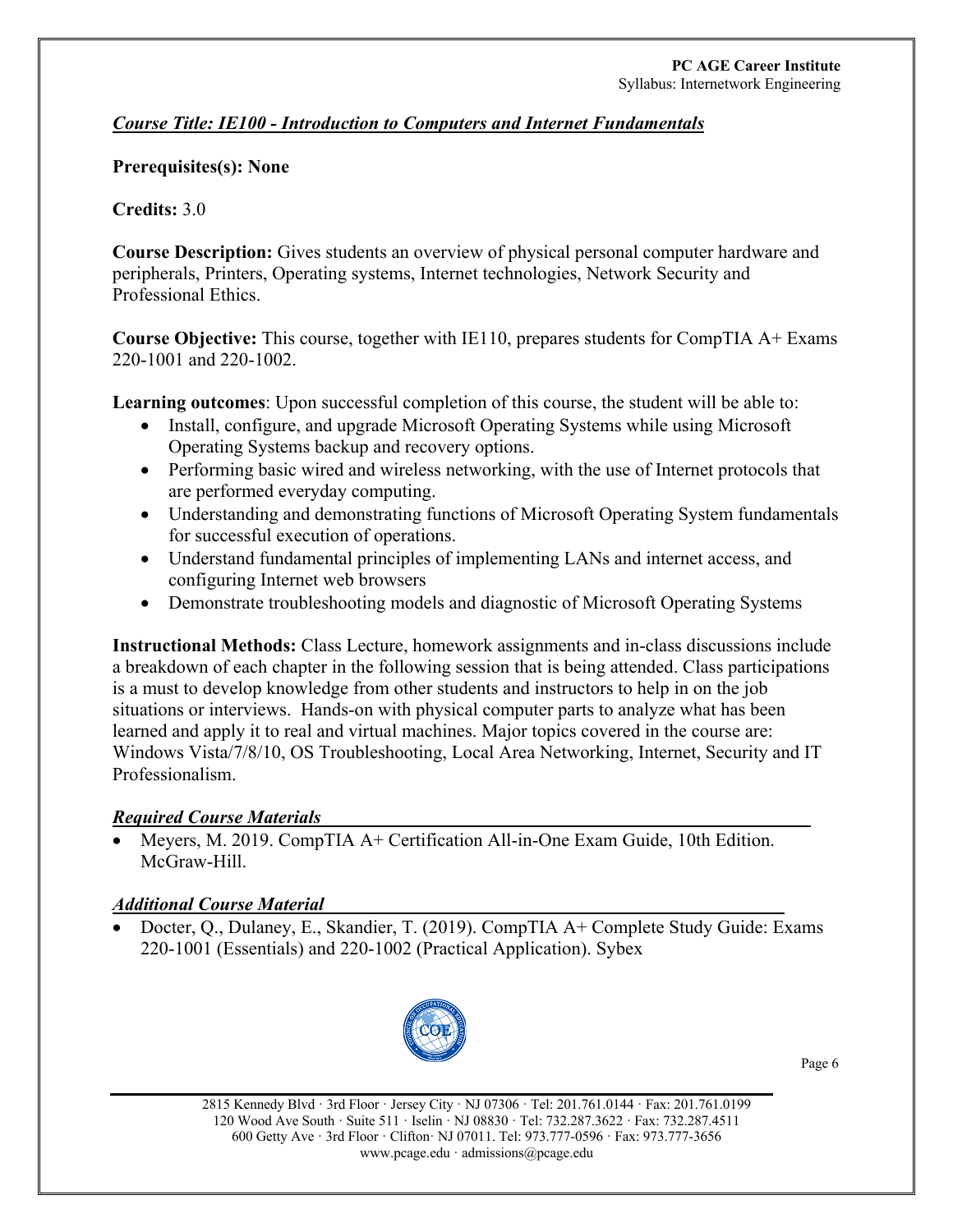# *Approximate Amount of Time*

| <b>Task Requirement</b>                       | <b>Amount of time</b><br>(Hours) |
|-----------------------------------------------|----------------------------------|
| Lecture, In-Class Lab and Discussion          | 46                               |
| Project                                       |                                  |
| <b>Total In-Class</b>                         | 50                               |
| Homework Assignment                           | 20                               |
| <b>Total Out-Class</b>                        | 20                               |
| Grand Total Hours (In-class and Out-of-Class) |                                  |

## *Evening Schedule Course Outline*

| <b>Week</b> | <b>Session</b> | <b>Class Content and Homework</b><br><b>Reading Assignment</b>                                      | <b>Amount of</b><br><b>Homework Time</b><br>(Hours) |
|-------------|----------------|-----------------------------------------------------------------------------------------------------|-----------------------------------------------------|
|             | Session 1      | Chapter $9$ – Implementing Mass<br>Storage<br>Chapter 11 - Building a PC                            | $1.75$ hours                                        |
| Week 1      | Session 2      | Chapter $12 -$ Windows Under the<br>Hood                                                            | $1.75$ hours                                        |
|             | Session 3      | Chapter 13 – Users, Groups and<br>Permissions<br>Quiz 1                                             | 1.75 hours                                          |
| Week 2      | Session 1      | Chapter $14 -$ Maintaining and<br><b>Optimizing Windows</b>                                         | $1.75$ hours                                        |
|             | Session 2      | Chapter $15 - Working$ with the<br>Command-Line Interface                                           | 1.75 hours                                          |
|             | Session 3      | Chapter $16$ – Troubleshooting<br><b>Operating Systems</b><br><b>Quiz 2</b><br><b>Mid-Term Test</b> | 1.75 hours                                          |
| Week 3      | Session 1      | Chapter 18 – Essentials of Networking<br>Chapter 19 - Local Area Networking                         | $1.75$ hours                                        |



Page 7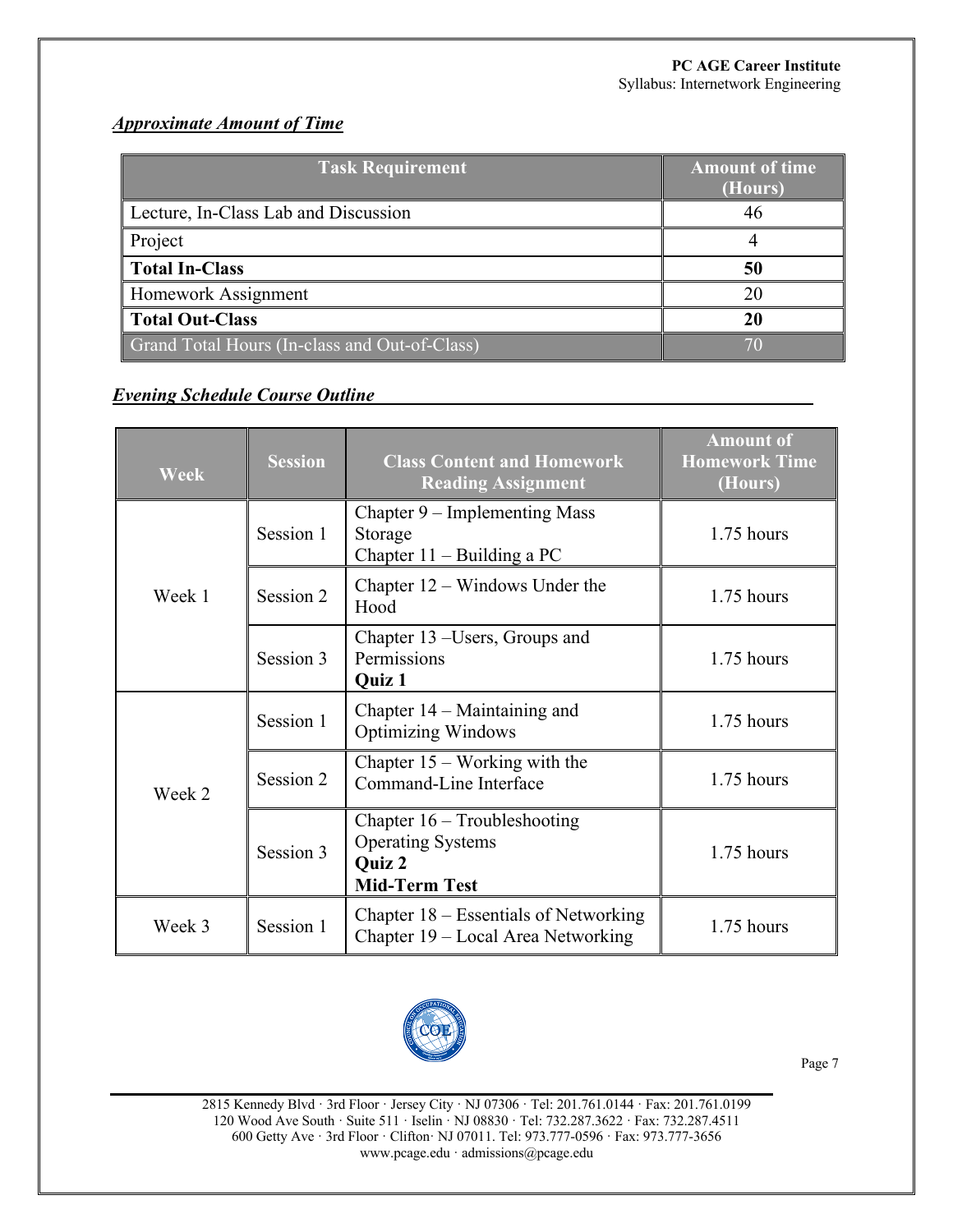|        | Session 2 | Chapter 20 – Wireless Networking                                                             | $1.75$ hours |
|--------|-----------|----------------------------------------------------------------------------------------------|--------------|
|        | Session 3 | Chapter $21$ – The Internet<br>Quiz 3                                                        | $1.75$ hours |
|        | Session 1 | Chapter $22 - Virtualization$<br>Chapter $25 -$ Care and Feeding of<br><b>Mobile Devices</b> | $1.75$ hours |
| Week 4 | Session 2 | Chapter 27 – Securing Computers                                                              | $1.75$ hours |
|        | Session 3 | Chapter 28 – Operational Procedures<br>Quiz 4<br><b>Final Test</b>                           | $1.75$ hours |

# *Daytime Schedule Course Outline*

| <b>Week</b> | <b>Session</b> | <b>Class Content and Homework</b><br><b>Reading Assignment</b>                                                                    | <b>Amount of</b><br><b>Homework Time</b><br>(Hours) |
|-------------|----------------|-----------------------------------------------------------------------------------------------------------------------------------|-----------------------------------------------------|
|             | Session 1      | Chapter $9$ – Implementing Mass<br>Storage<br>Chapter $11 -$ Building a PC                                                        | 2.5 hours                                           |
| Week 1      | Session 2      | Chapter $12 -$ Windows Under the<br>Hood                                                                                          | 2.5 hours                                           |
|             | Session 3      | Chapter 13 – Users, Groups and<br>Permissions<br>Chapter $14 -$ Maintaining and<br><b>Optimizing Windows</b><br><b>Quiz 1</b>     | 2.5 hours                                           |
| Week 2      | Session 1      | Chapter $15 - Working$ with the<br>Command-Line Interface<br>Chapter $16$ – Troubleshooting<br><b>Operating Systems</b><br>Quiz 2 | 2.5 hours                                           |
|             | Session 2      | Chapter $18$ – Essentials of Networking                                                                                           | 2.5 hours                                           |



Page 8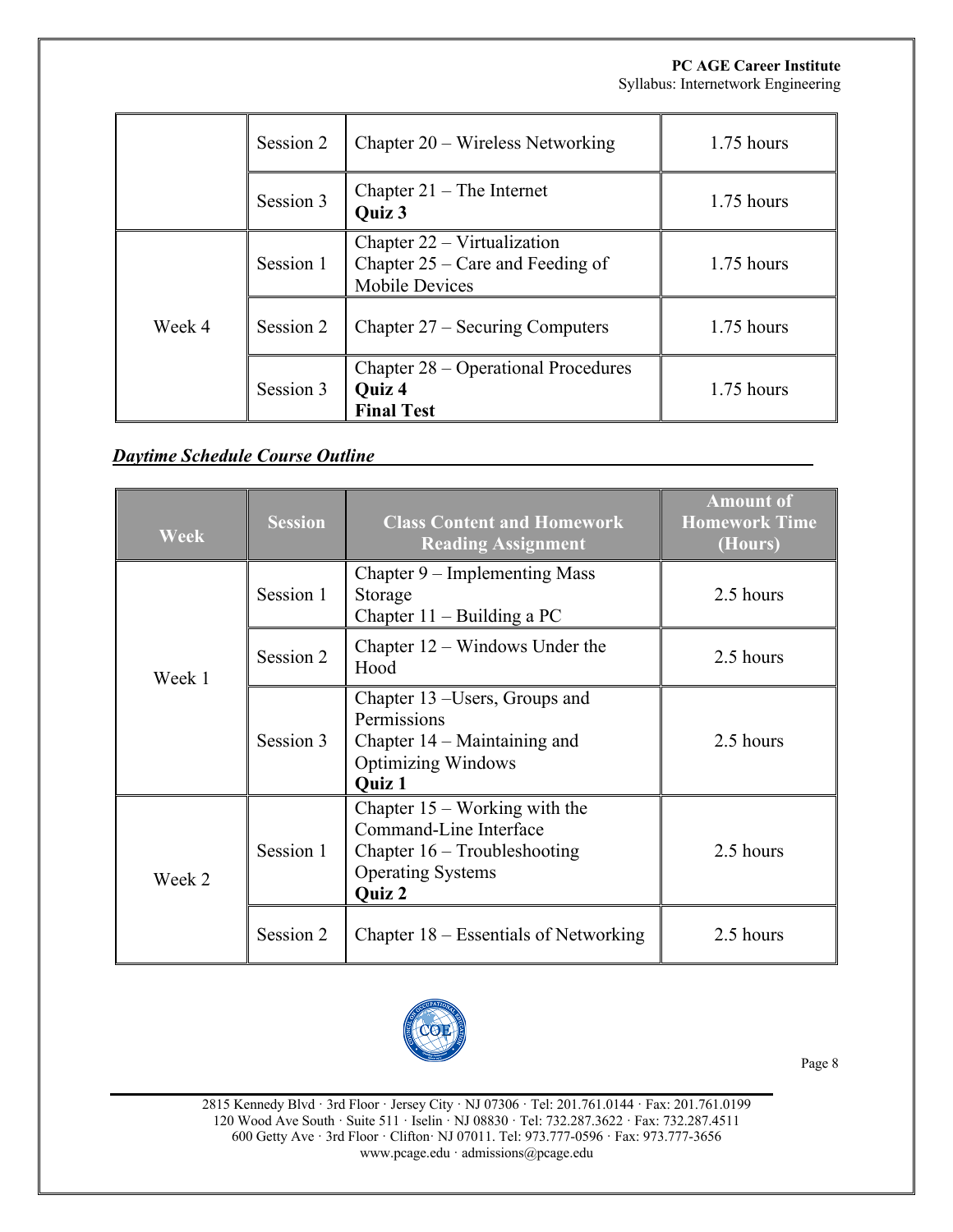|        |           | Chapter 19 – Local Area Networking<br><b>Mid-Term Test</b>                                   |           |
|--------|-----------|----------------------------------------------------------------------------------------------|-----------|
|        | Session 3 | Chapter $20$ – Wireless Networking<br>Chapter $21$ – The Internet<br>Quiz 3                  | 2.5 hours |
|        | Session 1 | Chapter $22 - Virtualization$<br>Chapter $25 -$ Care and Feeding of<br><b>Mobile Devices</b> | 2.5 hours |
| Week 3 | Session 2 | Chapter 27 – Securing Computers                                                              | 2.5 hours |
|        | Session 3 | Chapter 28 – Operational Procedures<br>Quiz 4<br><b>Final Test</b>                           | 2.5 hours |



Page 9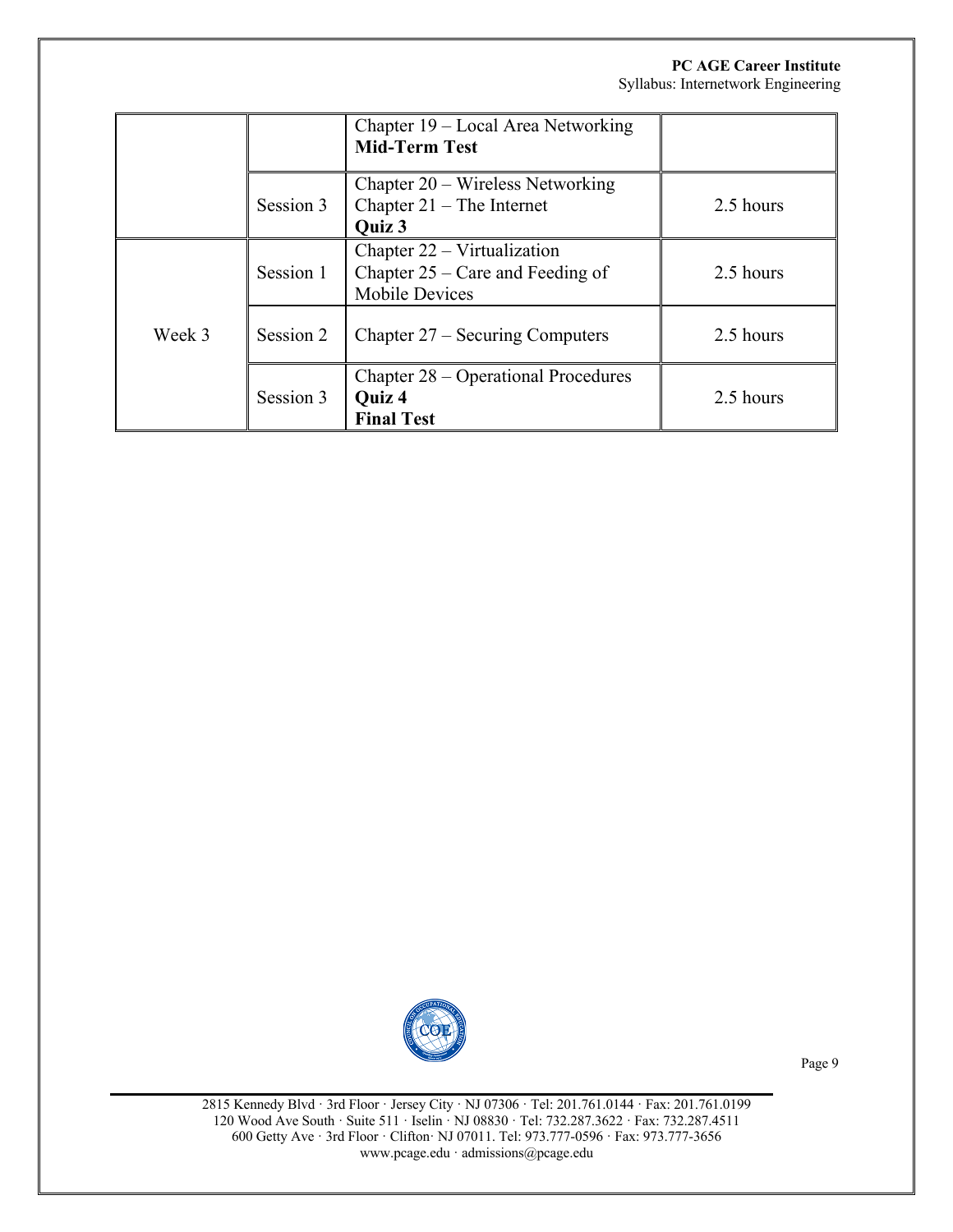#### *Course Title: IE100T – Certification Test Preparation*

#### **Prerequisites(s): None**

## **Credits:** 1.0

**Course Description:** This course reinforces the student learning process by reviewing learned topics with the aid of online simulation tools and computer-based training. It provides additional simulated hands-on experience as the student prepares for the related certification and technical job interview.

**Learning outcomes**: Upon successful completion of this course, the student will be able to:

- Install, configure, and upgrade Microsoft Operating Systems while using Microsoft Operating Systems backup and recovery options.
- Performing basic wired and wireless networking, with the use of Internet protocols that are performed on a daily basis for everyday computing.
- Understanding and demonstrating functions of Microsoft Operating System fundamentals for successful execution of operations.
- Understand fundamental principles of implementing LANs and internet access, and configuring Internet web browsers
- Demonstrating system troubleshooting models and diagnostic of Microsoft Operating Systems

**Instructional Methods:** In-class labs and project work. Class participations is a must to develop knowledge from other students and instructors to help in on the job situations or interviews. Hands-on with physical computer parts to analyze what has been learned and apply it to real and virtual machines. Major topics covered in the course are: Windows Vista/7/8/10, OS Troubleshooting, Local Area Networking, Internet, Security and IT Professionalism.

#### *Required Course Materials*

• Meyers, M. 2019. CompTIA A+ Certification All-in-One Exam Guide, 10th Edition. McGraw-Hill.

## *Additional Course Material*

• Docter, Q., Dulaney, E., Skandier, T. (2019). CompTIA A+ Complete Study Guide: Exams 220-1001 (Essentials) and 220-1002 (Practical Application). Sybex



Page 10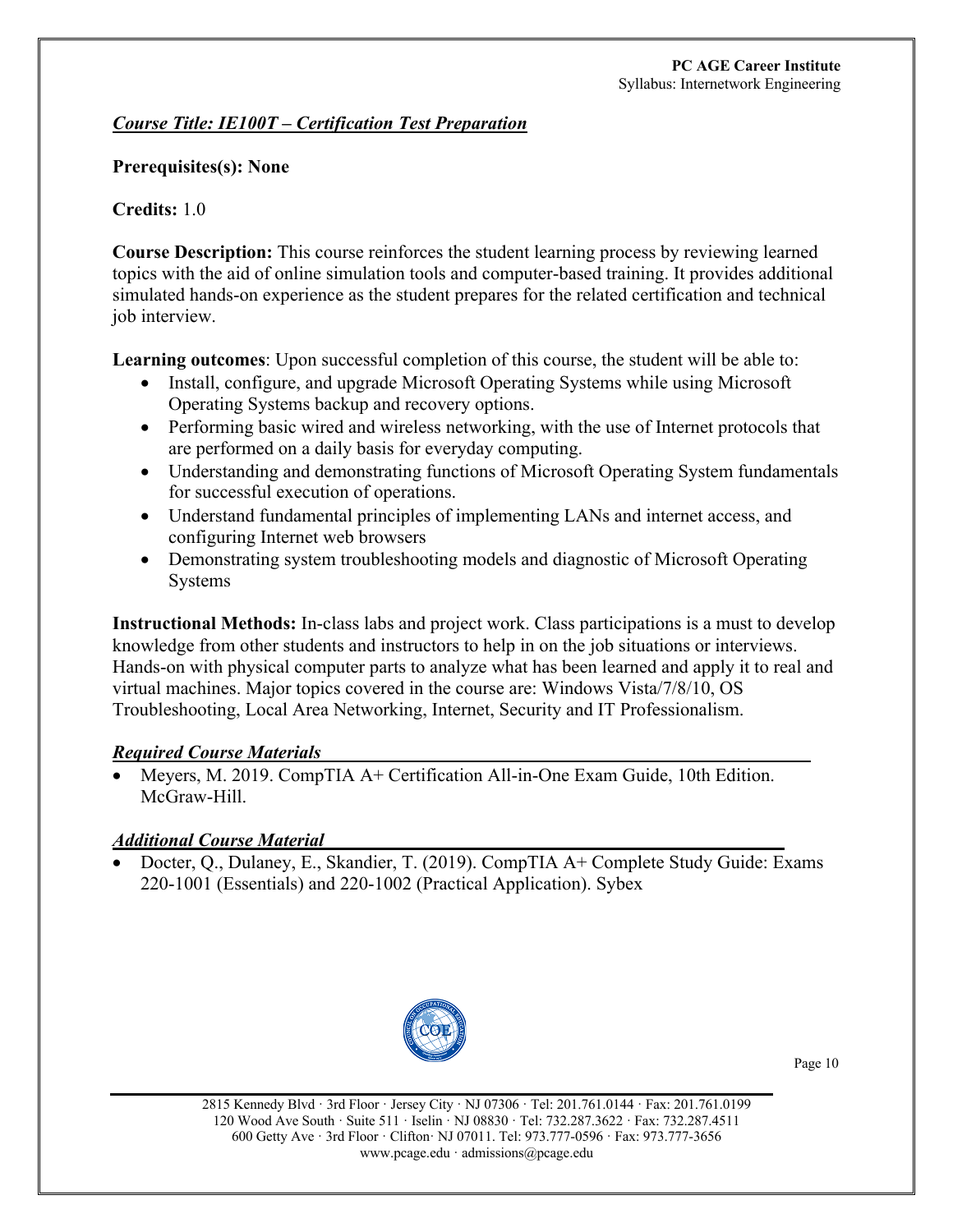## *Course Title: IE110 - Computer Hardware Installation and Troubleshooting*

#### **Prerequisites(s): None**

#### **Credits:** 3.0

**Course Description:** Gives student essential operating competencies for an entry-level IT professional or PC service technician on computer hardware and peripherals. It provides more hands-on with personal computer hardware in a detail manner.

**Course Objective:** This course, together with IE100, prepares students for CompTIA A+ Exams 220-1001 and 220-1002.

**Learning outcomes**: Upon successful completion of this course, the student will be able to:

- Install, configure, and upgrade computers with hands-on training.
- Install and configure motherboards, processors, memory, hard drives, power supply video cards, printers and laptops
- Troubleshoot system start up, hardware and software errors.
- Configure BIOS and CMOS settings and implementing raid arrays for enhanced security
- Connect to a small wireless network using a single router or access point, while implementing wireless security

**Instructional Methods:** Class Lecture, Lab and In-Class Discussions include a breakdown of each chapter in the following session that is being attended. Hands-on with physical computer parts to analyze what has been learned and apply it to real machines. Class participation is a must to develop knowledge from other students and instructors to help in on the job situations or interviews. Major topics covered in the course: Mice, Keyboard, USB/Firewire Devices, Ports, Motherboards, Monitors, Processors, Memory, Hard Drives, CD/DVD-ROM Drives, Modems, Network Cards, Laptops and Printers.

#### *Required Course Materials*

• Meyers, M. 2019. CompTIA A+ Certification All-in-One Exam Guide, `0th Edition. McGraw-Hill.

#### *Additional Course Material*

• Docter, Q., Dulaney, E., Skandier, T. (20`9). CompTIA A+ Complete Study Guide: Exams 220-1001 (Essentials) and 220-1002 (Practical Application). Sybex



Page 11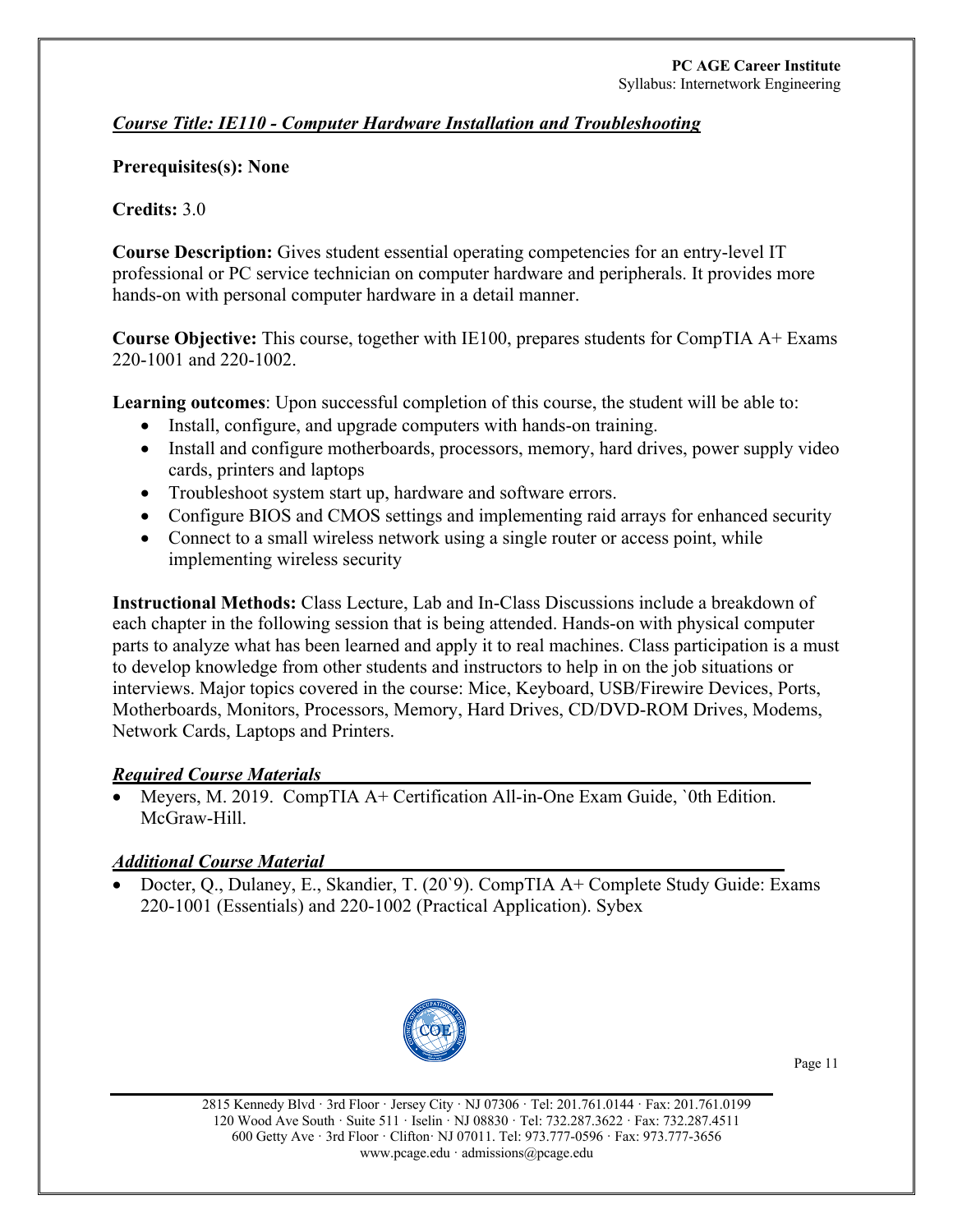# *Approximate Amount of Time*

| <b>Task Requirement</b>                       | <b>Amount of time</b><br>(Hours) |
|-----------------------------------------------|----------------------------------|
| Lecture, In-Class Lab and Discussion          | 46                               |
| Project                                       |                                  |
| <b>Total In-Class</b>                         | 50                               |
| Homework Assignment                           | 20                               |
| <b>Total Out-Class</b>                        | 20                               |
| Grand Total Hours (In-class and Out-of-Class) |                                  |

#### *Evening Schedule Course Outline*

| <b>Week</b> | <b>Session</b> | <b>Class Content and Homework</b><br><b>Reading Assignment</b>        | <b>Amount of</b><br><b>Homework Time</b><br>(Hours) |
|-------------|----------------|-----------------------------------------------------------------------|-----------------------------------------------------|
|             | Session 1      | Chapter 1- Safety and Professionalism<br>Chapter $2$ – The Visible PC | $1.75$ hours                                        |
| Week 1      | Session 2      | Chapter $3 - CPUs$                                                    | $1.75$ hours                                        |
|             | Session 3      | Chapter $4 - RAM$<br><b>Quiz 1</b>                                    | 1.75 hours                                          |
| Week 2      | Session 1      | Chapter $5 -$ Firmware                                                | $1.75$ hours                                        |
|             | Session 2      | Chapter $6$ – Motherboards                                            | $1.75$ hours                                        |
|             | Session 3      | Chapter $7$ – Power Supplies<br>Quiz 2<br><b>Mid-Term Test</b>        | 1.75 hours                                          |
| Week 3      | Session 1      | Chapter $8 - Mass$ Storage<br>Technologies                            | 1.75 hours                                          |



Page 12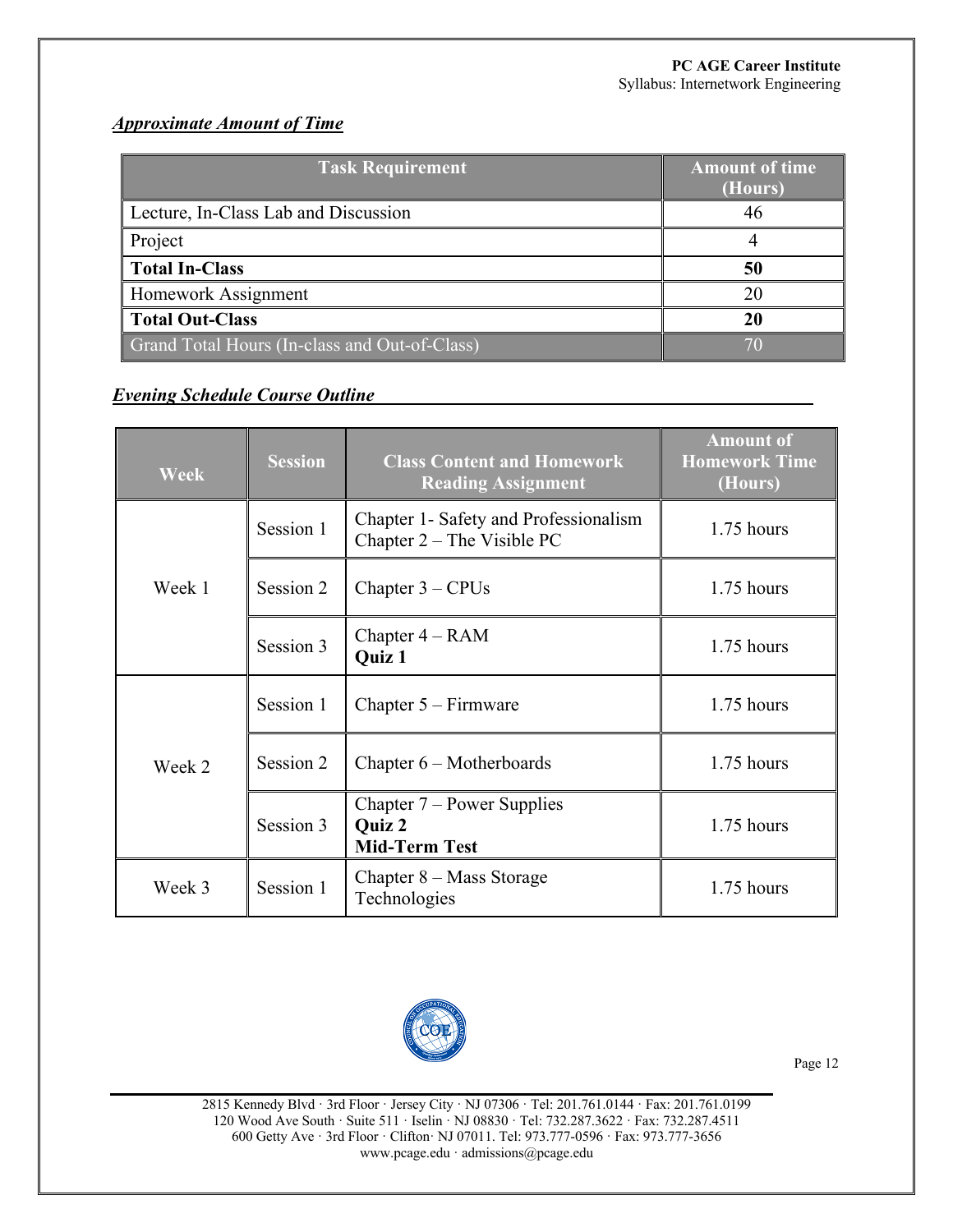|        | Session 2 | Chapter $10$ – Essential Peripherals                   | $1.75$ hours |
|--------|-----------|--------------------------------------------------------|--------------|
|        | Session 3 | Chapter $17 -$ Display Technologies<br>Quiz 3          | $1.75$ hours |
|        | Session 1 | Chapter $23$ – Portable Computing                      | $1.75$ hours |
| Week 4 | Session 2 | Chapter $24$ – Understanding Mobile<br>Devices         | $1.75$ hours |
|        | Session 3 | Chapter $26$ – Printers<br>Quiz 4<br><b>Final Test</b> | $1.75$ hours |

## *Daytime Schedule Course Outline*

| <b>Week</b> | <b>Session</b> | <b>Class Content and Homework</b><br><b>Reading Assignment</b>                      | <b>Amount of</b><br><b>Homework Time</b><br>(Hours) |
|-------------|----------------|-------------------------------------------------------------------------------------|-----------------------------------------------------|
|             | Session 1      | Chapter 1- Safety and Professionalism<br>Chapter $2$ – The Visible PC               | 2.5 hours                                           |
| Week 1      | Session 2      | Chapter $3 - CPUs$                                                                  | 2.5 hours                                           |
|             | Session 3      | Chapter $4 - RAM$<br>Quiz 1<br>Chapter $5 -$ Firmware                               | 2.5 hours                                           |
| Week 2      | Session 1      | Chapter 6 – Motherboards<br>Chapter $7$ – Power Supplies<br><b>Quiz 2</b>           | 2.5 hours                                           |
|             | Session 2      | Chapter 8 – Mass Storage<br>Technologies<br><b>Mid-Term Test</b>                    | 2.5 hours                                           |
|             | Session 3      | Chapter 10 – Essential Peripherals<br>Chapter $17 -$ Display Technologies<br>Quiz 3 | 2.5 hours                                           |



Page 13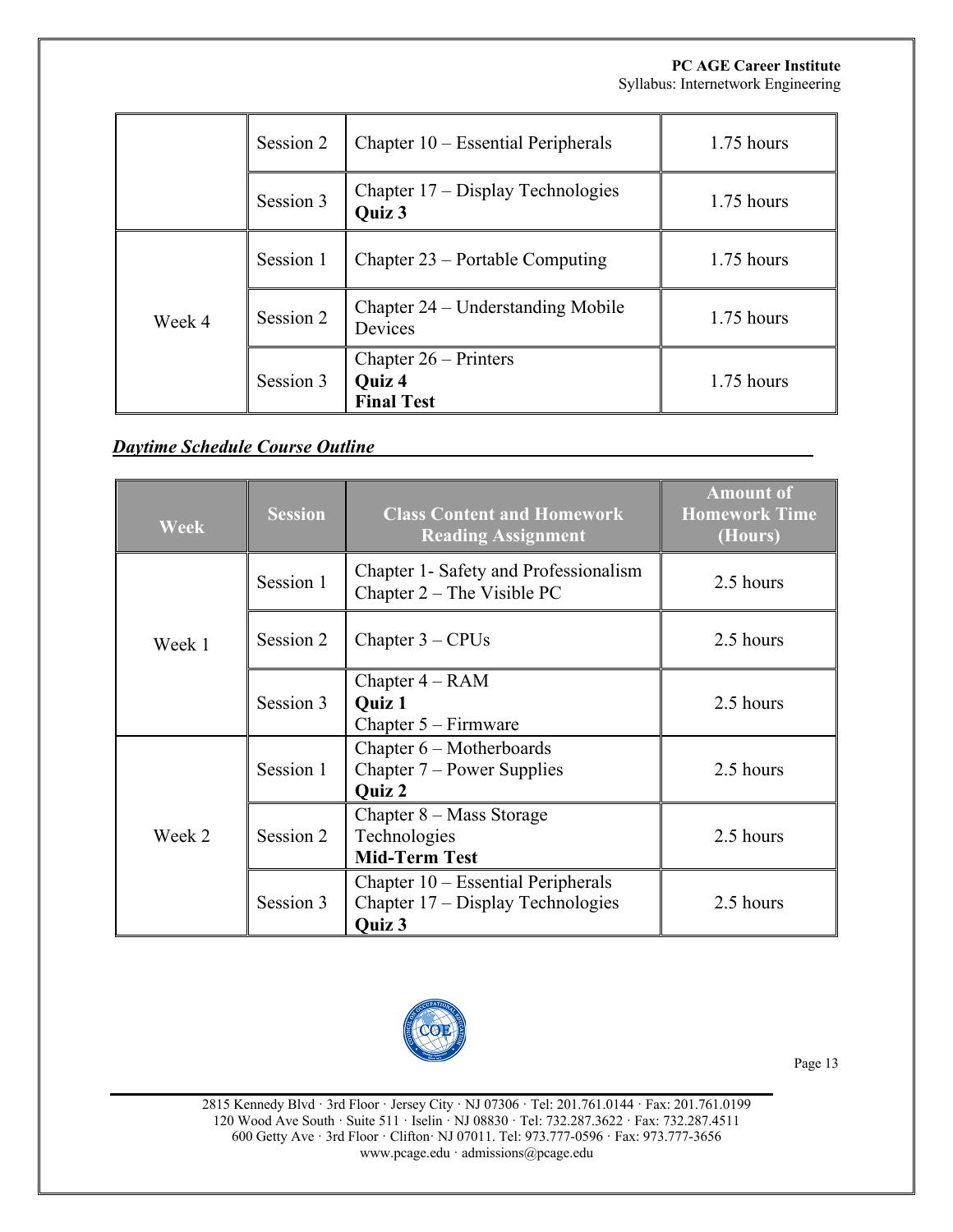#### **PC AGE Career Institute**

Syllabus: Internetwork Engineering

| Week 3 | Session 1 | Chapter 23 – Portable Computing                        | 2.5 hours |
|--------|-----------|--------------------------------------------------------|-----------|
|        | Session 2 | Chapter 24 – Understanding Mobile<br>Devices           | 2.5 hours |
|        | Session 3 | Chapter $26$ – Printers<br>Quiz 4<br><b>Final Test</b> | 2.5 hours |



Page 14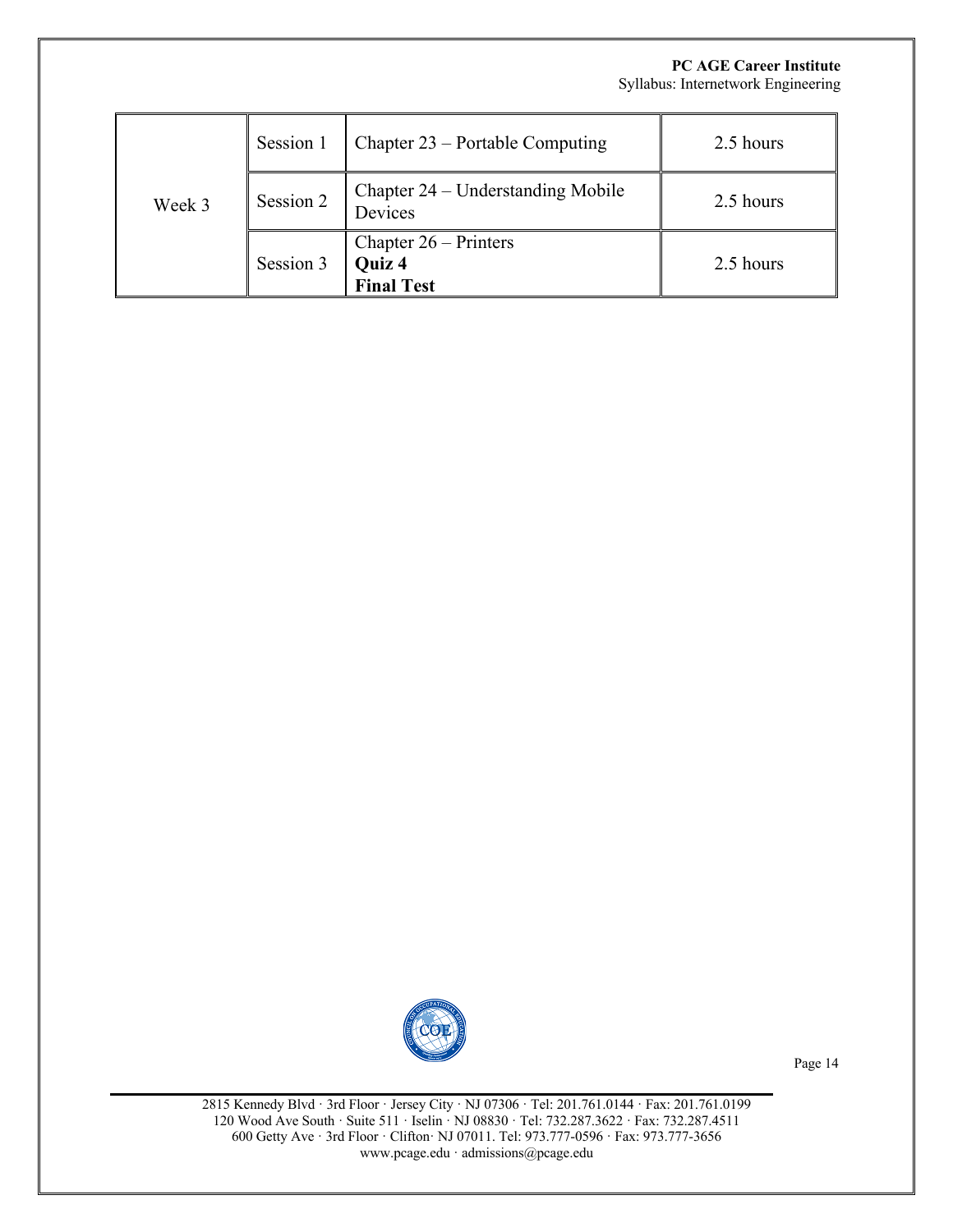## *Course Title: IE110T – Certification Test Preparation*

#### **Prerequisites(s): None**

## **Credits:** 1.0

**Objective:** This course reinforces the student learning process by reviewing learned topics with the aid of online simulation tools and computer-based training. It provides additional simulated hands-on experience as the student prepares for the related certification and technical job interview.

**Learning outcomes**: Upon successful completion of this course, the student will be able to:

- Install, configure, and upgrade computers with hands-on training.
- Install and configure motherboards, processors, memory, hard drives, power supply video cards, printers and laptops
- Troubleshoot system start up, hardware and software errors.
- Configure BIOS and CMOS settings and implementing raid arrays for enhanced security
- Connect to a small wireless network using a single router or access point, while implementing wireless security

**Instructional Methods:** Class Lecture, Lab and In-Class Discussions include a breakdown of each chapter in the following session that is being attended. Hands-on with physical computer parts to analyze what has been learned and apply it to real machines. Class participation is a must to develop knowledge from other students and instructors to help in on the job situations or interviews. Major topics covered in the course: Mice, Keyboard, USB/Firewire Devices, Ports, Motherboards, Monitors, Processors, Memory, Hard Drives, CD/DVD-ROM Drives, Modems, Network Cards, Laptops and Printers.

#### *Required Course Materials*

• Meyers, M. 2019. CompTIA A+ Certification All-in-One Exam Guide, 10th Edition. McGraw-Hill.

#### *Additional Course Material*

• Docter, O., Dulaney, E., Skandier, T. (2019). CompTIA A+ Complete Study Guide: Exams 220-1001 (Essentials) and 220-1002 (Practical Application). Sybex



Page 15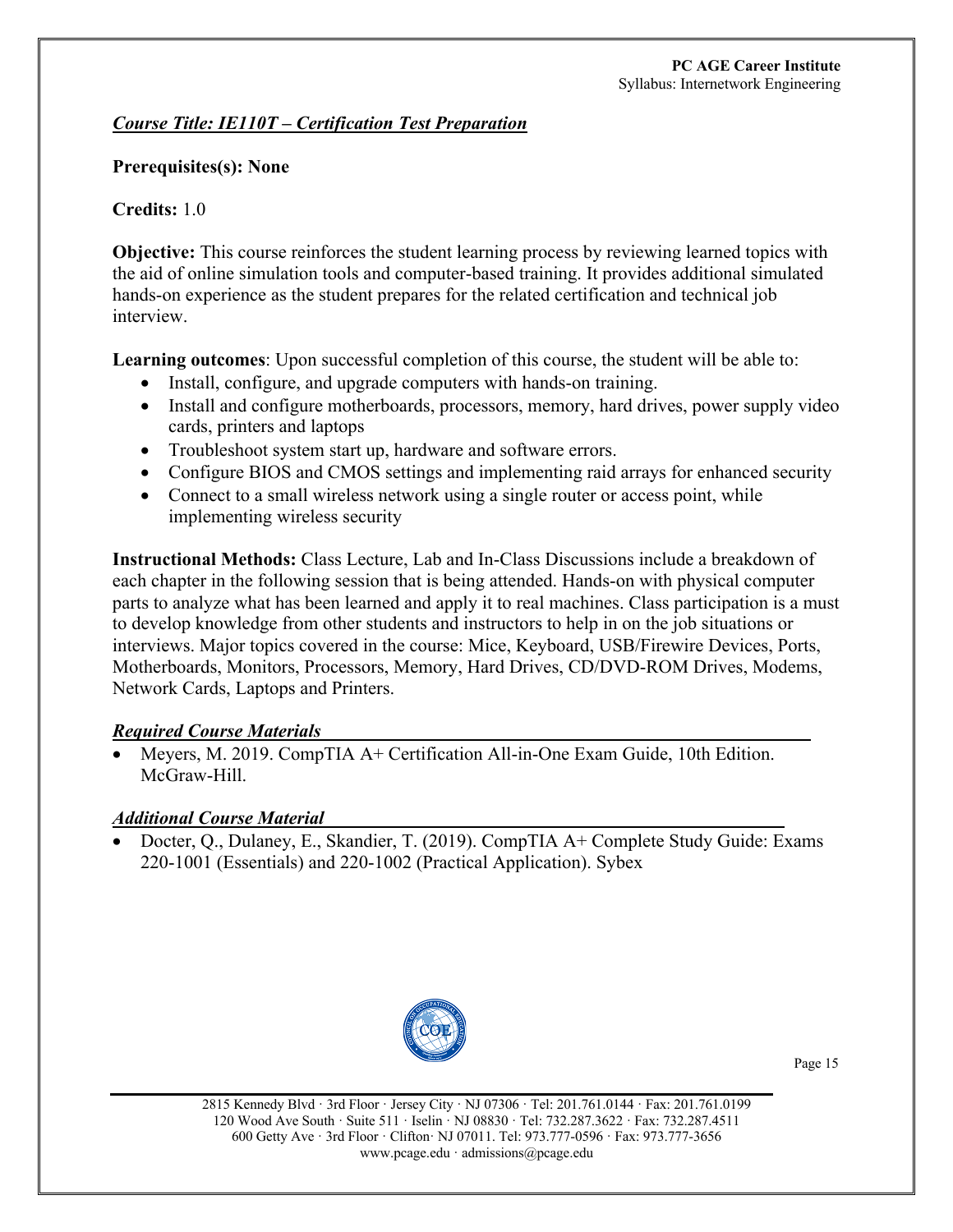#### *Course Title: IE115 - Networking Fundamentals (Network+)*

#### **Prerequisites(s): None**

#### **Credits:** 3.0

**Course Description**: A typical candidate would have CompTIA's A+ certification or equivalent knowledge and would be able to install, configure and troubleshoot basic networking hardware, protocols and services.

**Course Objective:** This course prepares students for CompTIA Network+ Exam N10-007.

**Learning outcomes**: Upon successful completion of this course, the student will be able to:

- Understand Media and Topologies
- Understand Protocols and Standards
- Understand the Terminology of Network Implementation
- Understand Network Support

**Instructional Methods:** Class Lecture, Lab and In-Class Discussions include a breakdown of each chapter in the following session that is being attended. Lecture, Lab and In-Class Discussions on specific topics like dividing an IP address across multiple networks, working with network devices, protocols and security. Troubleshooting using different models and approaches.

#### *Required Course Materials*

Meyers, M. (2019). All-in-One Network+ Study Guide, 7<sup>th</sup> Edition. McGraw-Hill.

#### *Additional Course Material*

• Lammle, T. (2019). CompTIA Network+ Study Guide: Exam N10-007. 3<sup>rd</sup> Edition. Sybex.



Page 16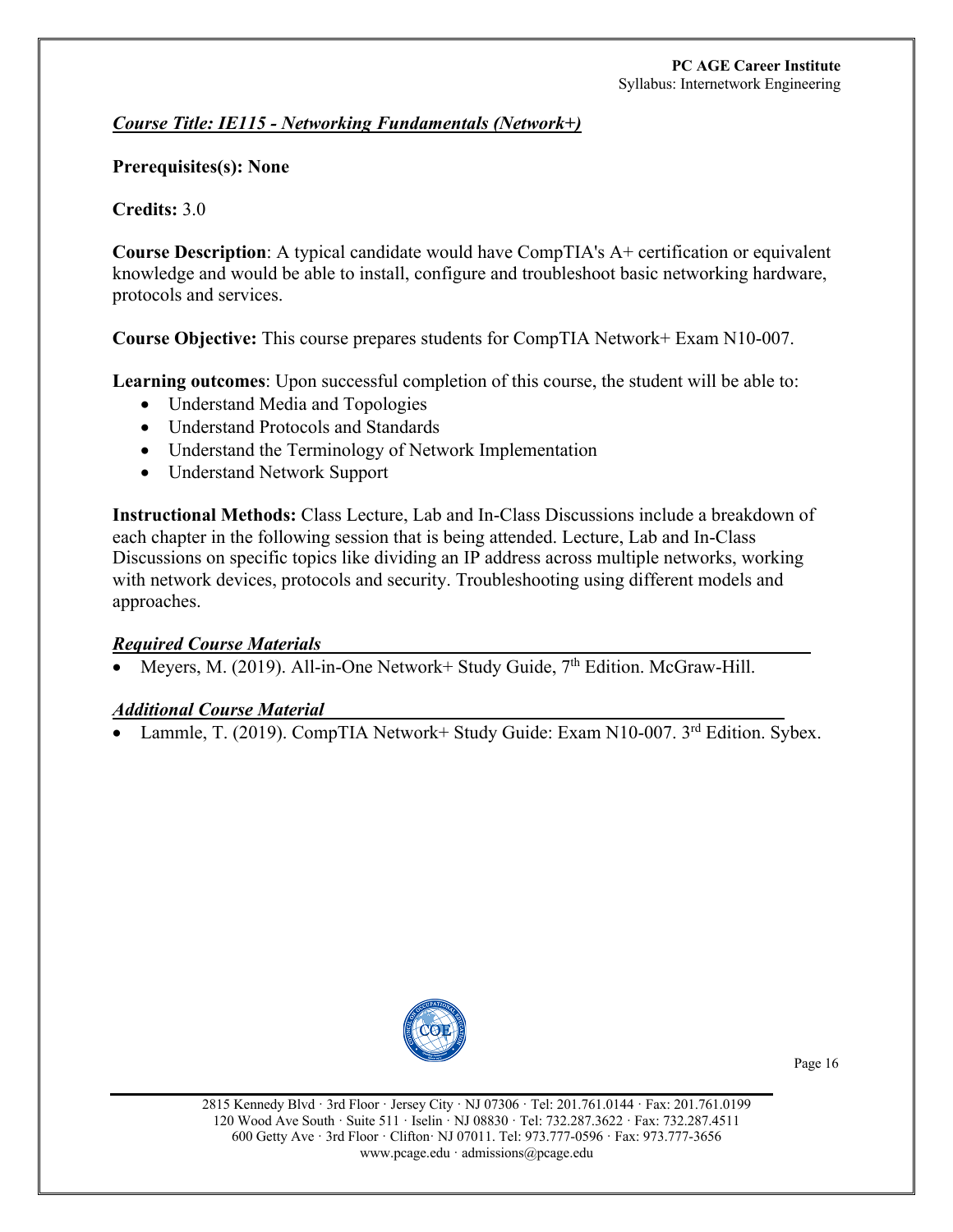# *Approximate Amount of Time*

| <b>Task Requirement</b>                       | <b>Amount of time</b><br>(Hours) |
|-----------------------------------------------|----------------------------------|
| Lecture, In-Class Lab and Discussion          | 46                               |
| Project                                       |                                  |
| <b>Total In-Class</b>                         | 50                               |
| Homework Assignment                           | 20                               |
| <b>Total Out-Class</b>                        | 20                               |
| Grand Total Hours (In-class and Out-of-Class) |                                  |

#### *Evening Schedule Course Outline*

| <b>Week</b> | <b>Session</b> | <b>Class Content and Homework</b><br><b>Reading Assignment</b> | <b>Amount of</b><br><b>Homework Time</b><br>(Hours) |
|-------------|----------------|----------------------------------------------------------------|-----------------------------------------------------|
|             | Session 1      | Chapter 1: Windows 10 Installation                             | $1.75$ hours                                        |
| Week 1      | Session 2      | Chapter 2: Configuring Users                                   | 1.75 hours                                          |
|             | Session 3      | <b>Test Prep</b><br>Quiz 1                                     | 1.75 hours                                          |
| Week 2      | Session 1      | Chapter 3: Managing Data                                       | 1.75 hours                                          |
|             | Session 2      | Chapter 4 Managing the<br><b>Windows 10 Environment</b>        | 1.75 hours                                          |
|             | Session 3      | <b>Test Prep</b><br>Quiz 2<br><b>Mid-Term Test</b>             | $1.75$ hours                                        |
| Week 3      | Session 1      | Chapter 5: Configuring Security and<br>Devices                 | 1.75 hours                                          |



Page 17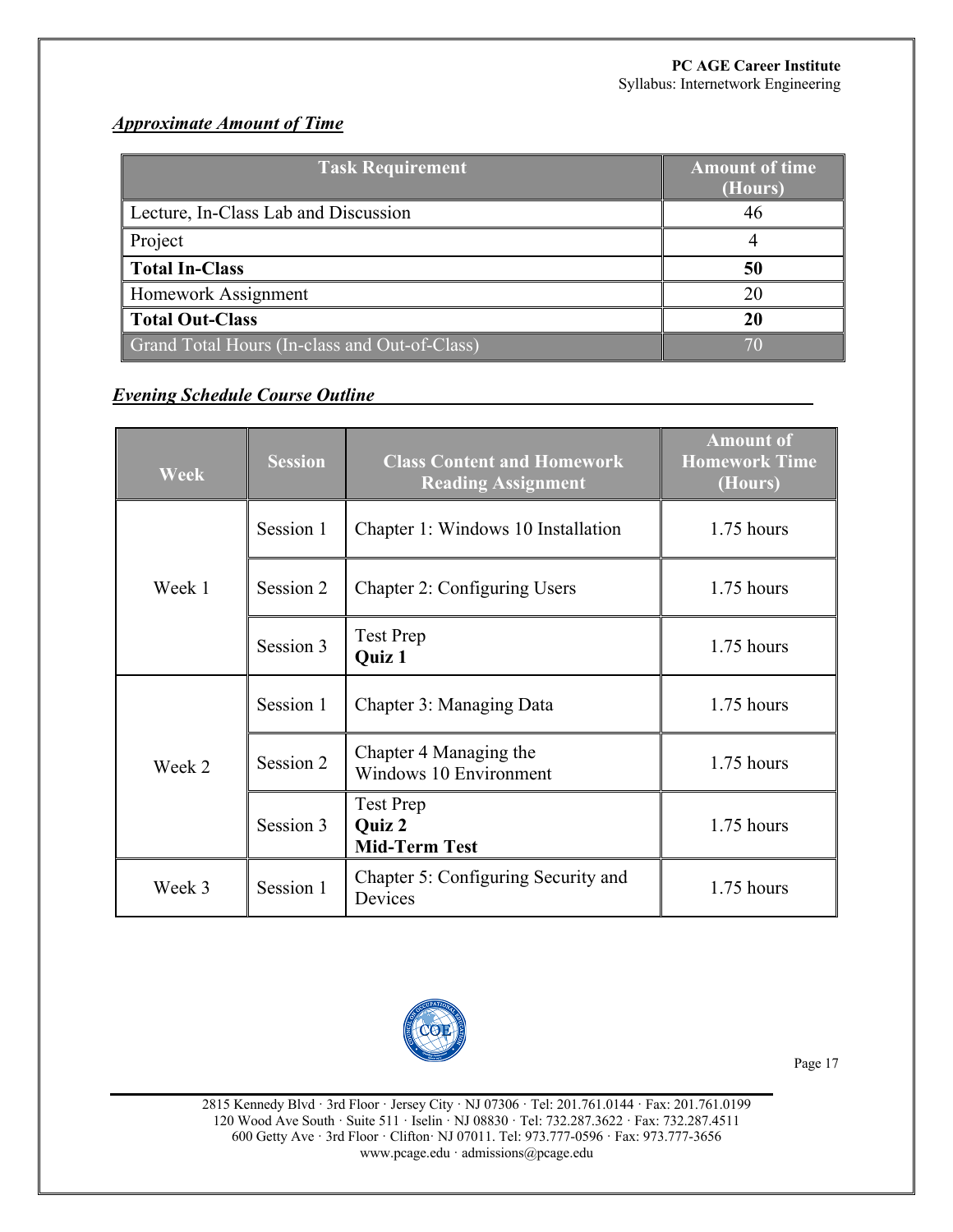# **PC AGE Career Institute**

Syllabus: Internetwork Engineering

|        | Session 2 | Chapter 6: Configuring Network<br>Connectivity | $1.75$ hours |
|--------|-----------|------------------------------------------------|--------------|
|        | Session 3 | <b>Test Prep</b><br>Quiz 3                     | $1.75$ hours |
| Week 4 | Session 1 | Chapter 7: Configuring Recovery                | $1.75$ hours |
|        | Session 2 | <b>Test Prep</b>                               | 1.75 hours   |
|        | Session 3 | Test Prep<br>Quiz 4<br><b>Final Test</b>       | 1.75 hours   |

## *Daytime Schedule Course Outline*

| <b>Week</b> | <b>Session</b> | <b>Class Content and Homework</b><br><b>Reading Assignment</b>                      | <b>Amount of</b><br><b>Homework Time</b><br>(Hours) |
|-------------|----------------|-------------------------------------------------------------------------------------|-----------------------------------------------------|
|             | Session 1      | Chapter 1- Safety and Professionalism<br>Chapter $2$ – The Visible PC               | 2.5 hours                                           |
| Week 1      | Session 2      | Chapter $3 - CPUs$                                                                  | 2.5 hours                                           |
|             | Session 3      | Chapter $4 - RAM$<br>Quiz 1<br>Chapter $5 -$ Firmware                               | 2.5 hours                                           |
| Week 2      | Session 1      | Chapter 6 – Motherboards<br>Chapter $7$ – Power Supplies<br><b>Quiz 2</b>           | 2.5 hours                                           |
|             | Session 2      | Chapter 8 – Mass Storage<br>Technologies<br><b>Mid-Term Test</b>                    | 2.5 hours                                           |
|             | Session 3      | Chapter 10 – Essential Peripherals<br>Chapter $17 -$ Display Technologies<br>Quiz 3 | 2.5 hours                                           |

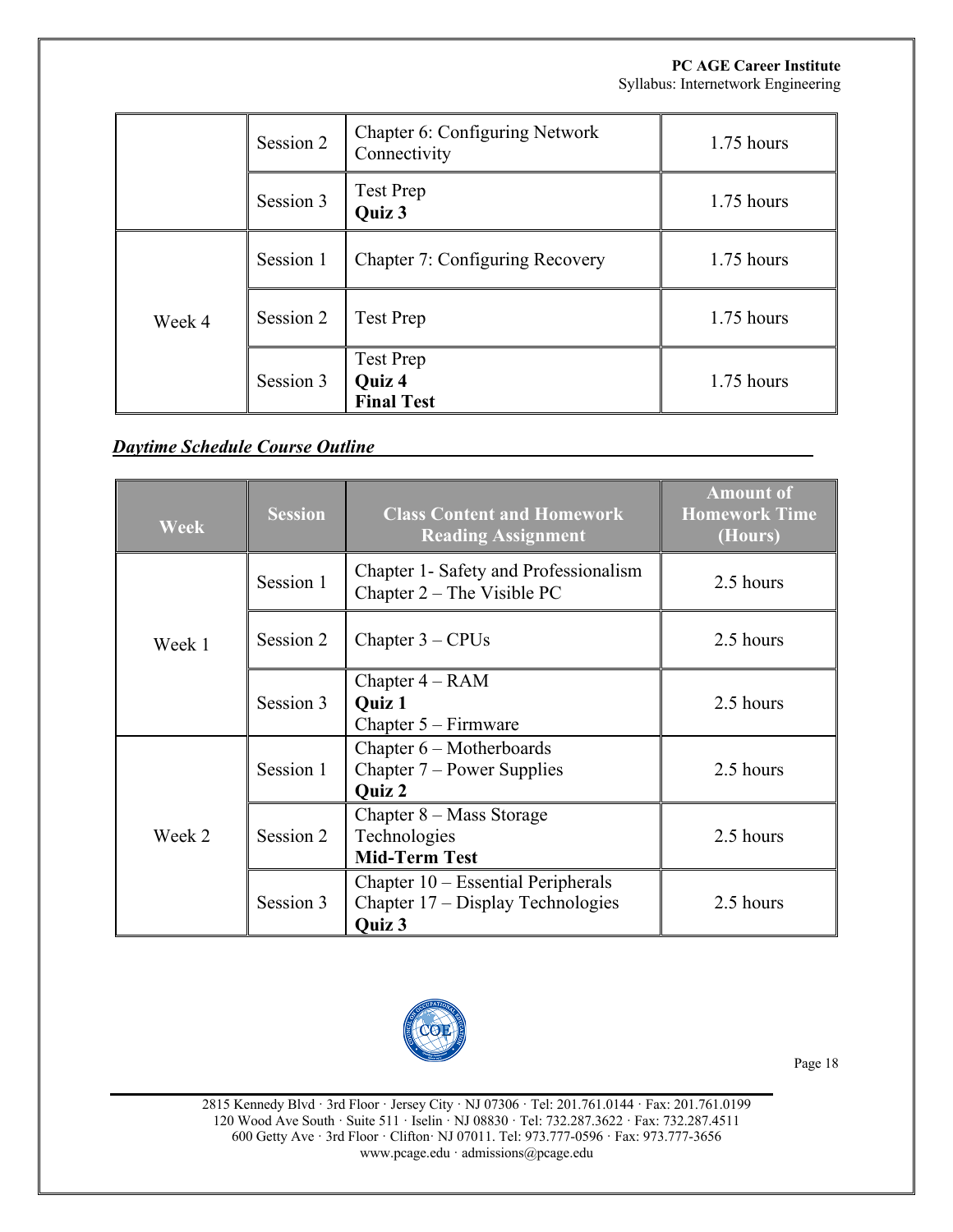#### **PC AGE Career Institute**

Syllabus: Internetwork Engineering

| Week 3 | Session 1 | Chapter 23 – Portable Computing                        | 2.5 hours |
|--------|-----------|--------------------------------------------------------|-----------|
|        | Session 2 | Chapter 24 – Understanding Mobile<br>Devices           | 2.5 hours |
|        | Session 3 | Chapter $26$ – Printers<br><b>Quiz 4</b><br>Final Test | 2.5 hours |



Page 19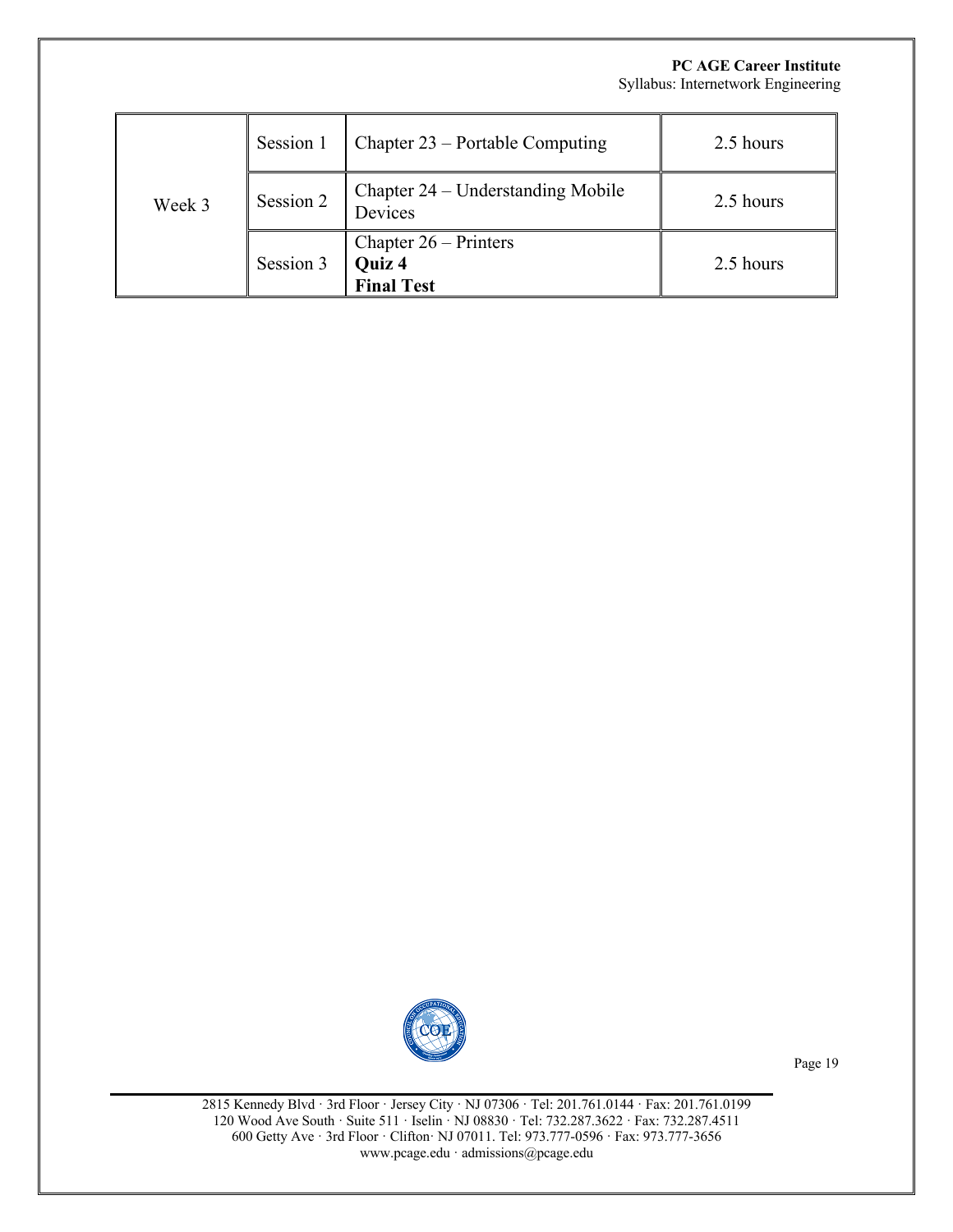#### *Course Title: IE115T – Certification Test Preparation*

#### **Prerequisites(s): None**

## **Credits:** 1.0

**Course Description:** This course reinforces the student learning process by reviewing learned topics with the aid of online simulation tools and computer-based training. It provides additional simulated hands-on experience as the student prepares for the related certification and technical job interview.

**Learning outcomes**: Upon successful completion of this course, the student will be able to:

- Understand Media and Topologies
- Understand Protocols and Standards
- Understand the Terminology of Network Implementation
- Understand Network Support

**Instructional Methods:** Class Lecture, Lab and In-Class Discussions include a breakdown of each chapter in the following session that is being attended. Lecture, Lab and In-Class Discussions on specific topics like dividing an IP address across multiple networks, configuring and enabling router interfaces, working with the Spanning Tree Protocol, and beginner routers, switches, VTP, and STP.

## *Required Course Materials*

Meyers, M. (2019). All-in-One Network+ Study Guide, 7<sup>th</sup> Edition. McGraw-Hill.

## *Additional Course Material*

Lammle, T. (2019). CompTIA Network+ Study Guide: Exam N10-007. 3<sup>rd</sup> Edition. Sybex.



Page 20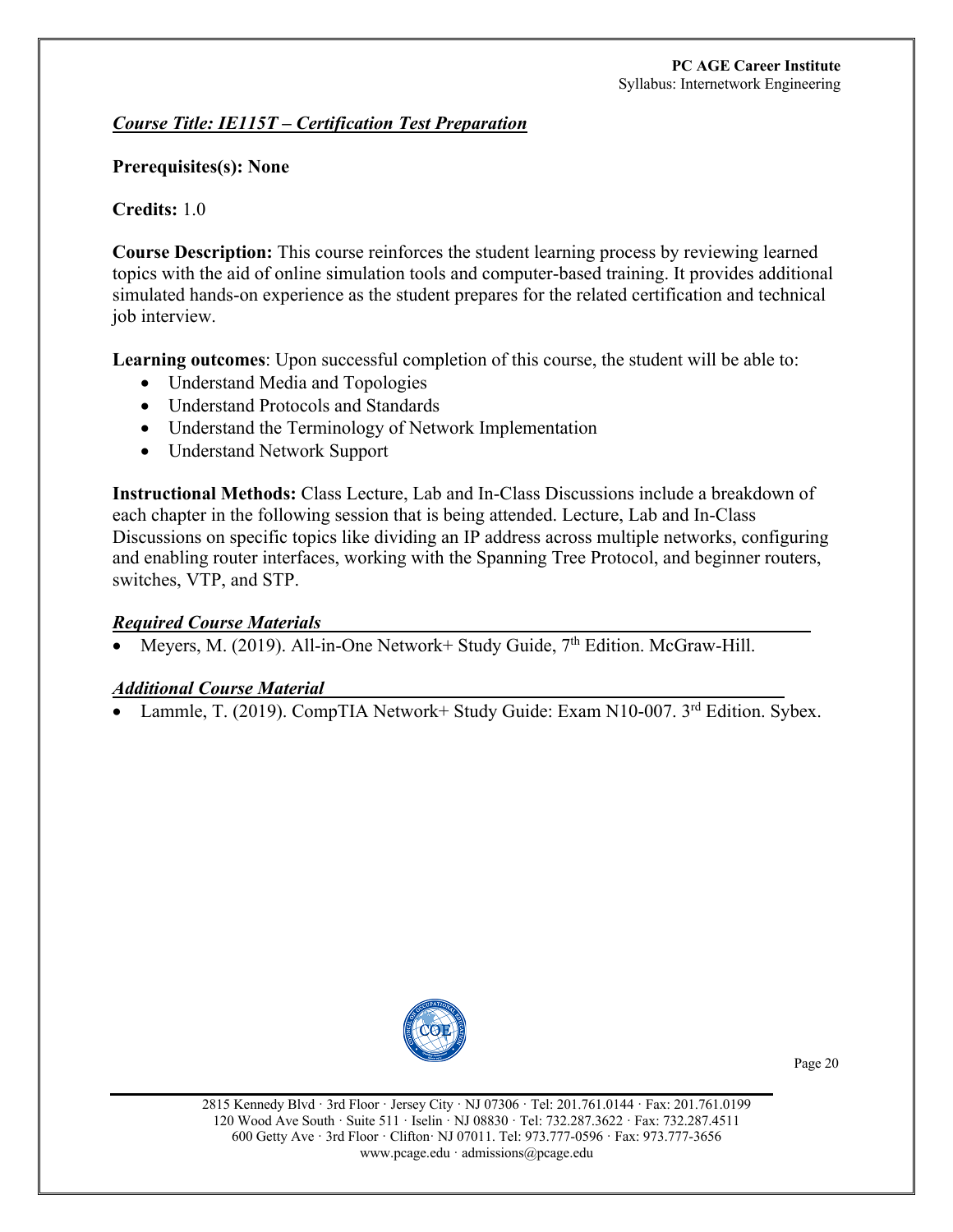#### *Course Title: IE121- Supporting Microsoft Windows Desktop Operating System*

#### **Prerequisites(s): None**

#### **Credits:** 3.0

**Course Description:** This course will enable the student to install, and configure Windows 10, including ensuring hardware and software compatibility. Share and secure folders, files, and printers in a Windows environment. Configure Internet Explorer security settings.

**Course Objective:** This course prepares students for Microsoft MD-100 Exam.

**Learning outcomes**: Upon successful completion of this course, the student will be able to:

- Install, upgrade, and migrate to Windows 10, and creating a virtual hard disk for Windows deployment
- Configure hardware, applications, and access to resources.
- Configure mobile computing. Using Remote desktop and Managing VPN connections
- Monitor and maintain system that run Windows 10 and Manage quotas.
- Protect the system and data using backups and System restore.

**Instructional Methods:** Class Lecture, Lab and In-Class Discussions include a breakdown of each chapter in the following session that is being attended. In depth Lecture, Lab and In-Class Discussions on Installation, configuration and troubleshooting Windows 10, Driver Signing, Policies, WDS/WSIM Automated Installation, PowerShell. Backups and System Restore. Using Remote Desktop. Configure IPv4 and IPv6 settings.

#### *Required Course Materials*

• Panek, W. (2019). MCTS Windows 10 Configuration Study Guide: Exam MD-100. Sybex

#### *Additional Course Material*

• Bettany, Andrew. Exam Ref MD-100 Installing and Configuring Windows 10.

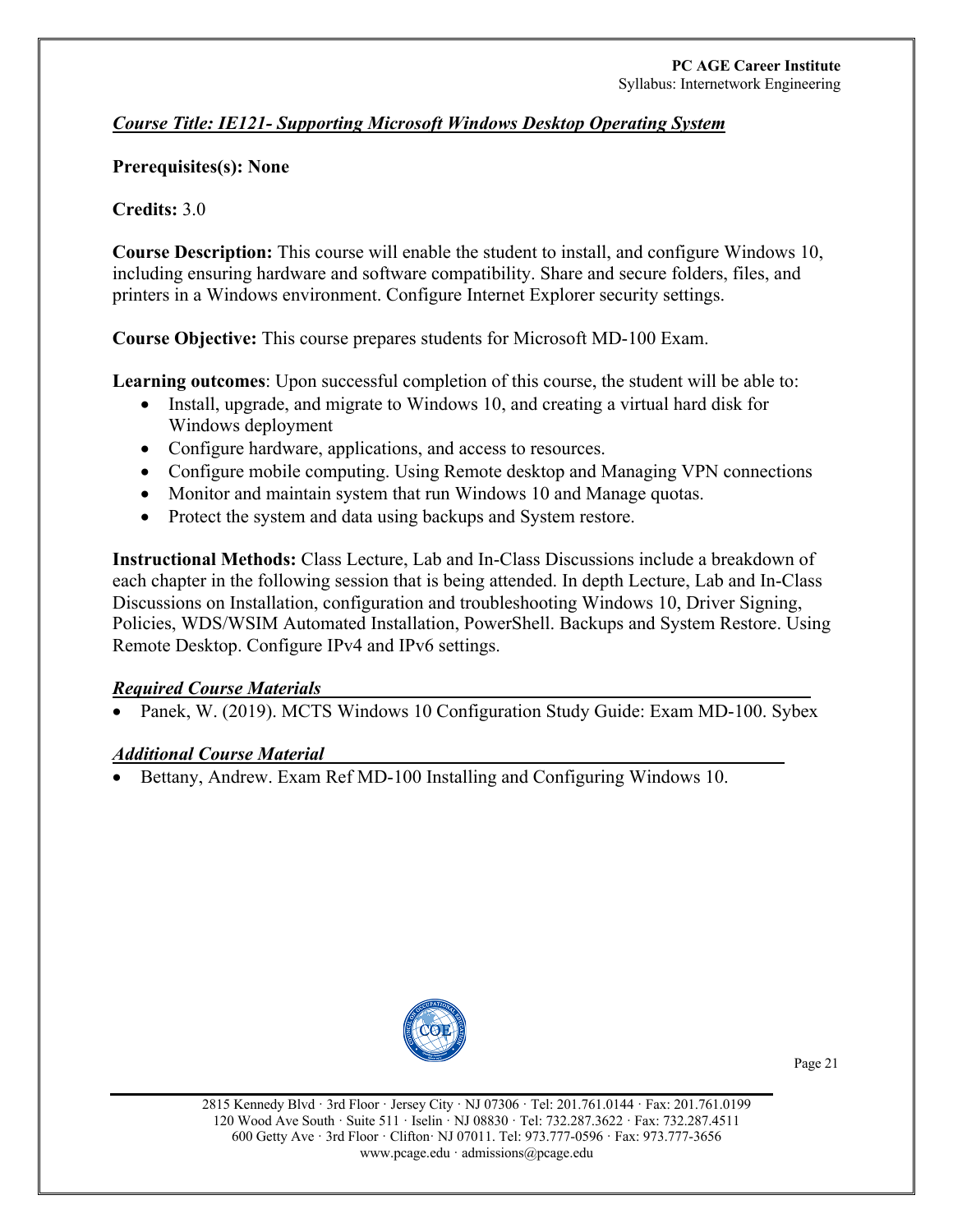# *Approximate Amount of Time*

| <b>Task Requirement</b>                       | <b>Amount of time</b><br>(Hours) |
|-----------------------------------------------|----------------------------------|
| Lecture, In-Class Lab and Discussion          | 46                               |
| Project                                       |                                  |
| <b>Total In-Class</b>                         | 50                               |
| Homework Assignment                           | 20                               |
| <b>Total Out-Class</b>                        | 20                               |
| Grand Total Hours (In-class and Out-of-Class) |                                  |

#### *Evening Schedule Course Outline*

| <b>Week</b> | <b>Session</b> | <b>Reading Assignment</b>                                                                                                | <b>Amount of</b><br><b>Reading Time</b> |
|-------------|----------------|--------------------------------------------------------------------------------------------------------------------------|-----------------------------------------|
| Week 1      | Session 1      | Chapter $1 -$ Windows 10 Installation                                                                                    | 2.5 hours                               |
|             | Session 2      | Chapter 2 – Installing in an Enterprise<br>Environment<br>Chapter 3- Configuring Devices and<br><b>Drivers</b><br>Quiz 1 | 2.5 hours                               |
| Week 2      | Session 1      | Chapter $4$ – Configuring Storage                                                                                        | 2.5 hours                               |
|             | Session 2      | Chapter $5 -$ Configuring the Windows 10<br>Environment<br>Quiz 2<br>Mid-Term                                            | 2.5 hours                               |



Page 22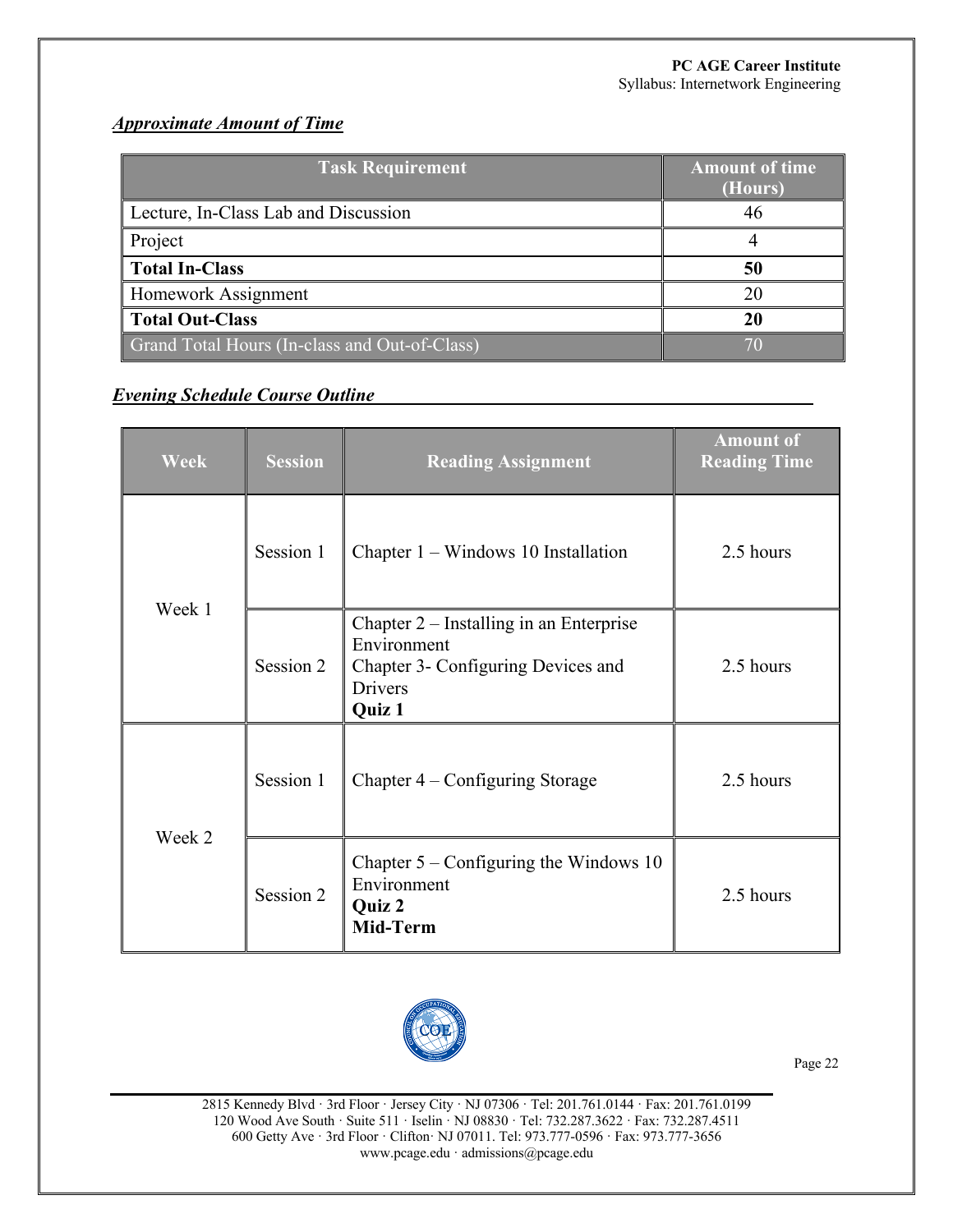| Week 3 | Session 1 | Chapter 6 - Configuring Data Security                                                                        | 2.5 hours |
|--------|-----------|--------------------------------------------------------------------------------------------------------------|-----------|
|        | Session 2 | Chapter 7 – Windows 10 Networking<br>Chapter 8 – Installing Applications<br>Quiz 3                           | 2.5 hours |
| Week 4 | Session 1 | Chapter 9 – Managing Authorization and<br>Authentication                                                     | 2.5 hours |
|        | Session 2 | Chapter $10 -$ Configuring Monitoring<br>and Recovery<br>Quiz 4<br><b>Final Test</b><br><b>Final Project</b> | 2.5 hours |

## *Daytime Schedule Course Outline*

| <b>Week</b> | <b>Session</b> | <b>Homework Reading Assignment</b>    | <b>Amount of</b><br>homework time<br>(Hours) |
|-------------|----------------|---------------------------------------|----------------------------------------------|
| Week 1      | Session 1      | Chapter $1 -$ Windows 10 Installation | 3.5 hours                                    |



Page 23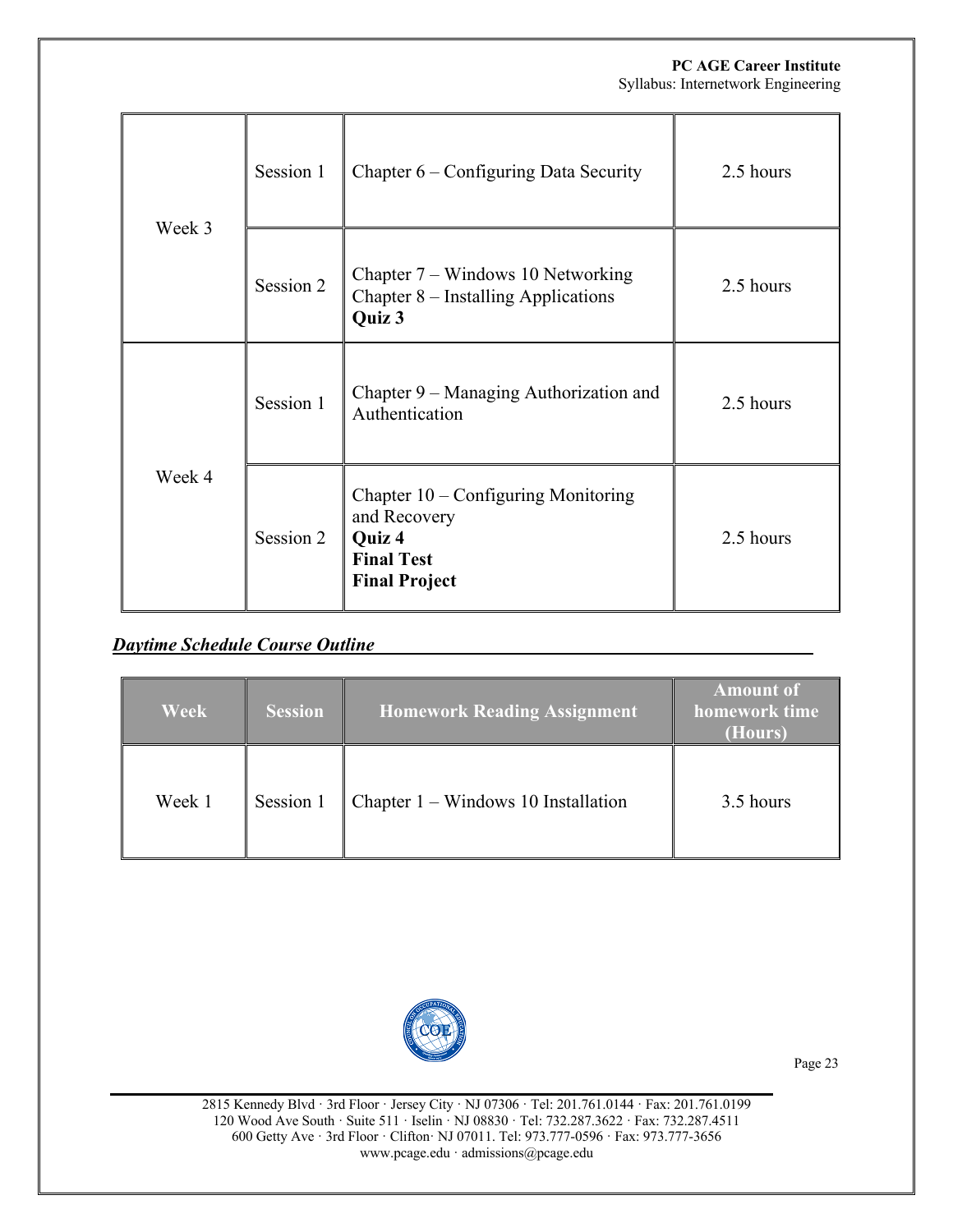|        | Session 2 | Chapter 2 – Installing in an Enterprise<br>Environment<br>Chapter 3- Configuring Devices and<br>Drivers<br>Quiz 1                                                      | 3.5 hours |
|--------|-----------|------------------------------------------------------------------------------------------------------------------------------------------------------------------------|-----------|
|        | Session 1 | Chapter 4 – Configuring Storage                                                                                                                                        | 3.5 hours |
| Week 2 | Session 2 | Chapter $5 -$ Configuring the Windows 10<br>Environment<br>Quiz 2<br>Chapter 6 - Configuring Data Security<br>Mid-Term                                                 | 3.5 hours |
|        | Session 1 | Chapter $7 -$ Windows 10 Networking<br>Chapter $8$ – Installing Applications<br>Quiz 3                                                                                 | 3.5 hours |
| Week 3 | Session 2 | Chapter 9 – Managing Authorization and<br>Authentication<br>Chapter 10 – Configuring Monitoring<br>and Recovery<br>Quiz 4<br><b>Final Test</b><br><b>Final Project</b> | 3.5 hours |



Page 24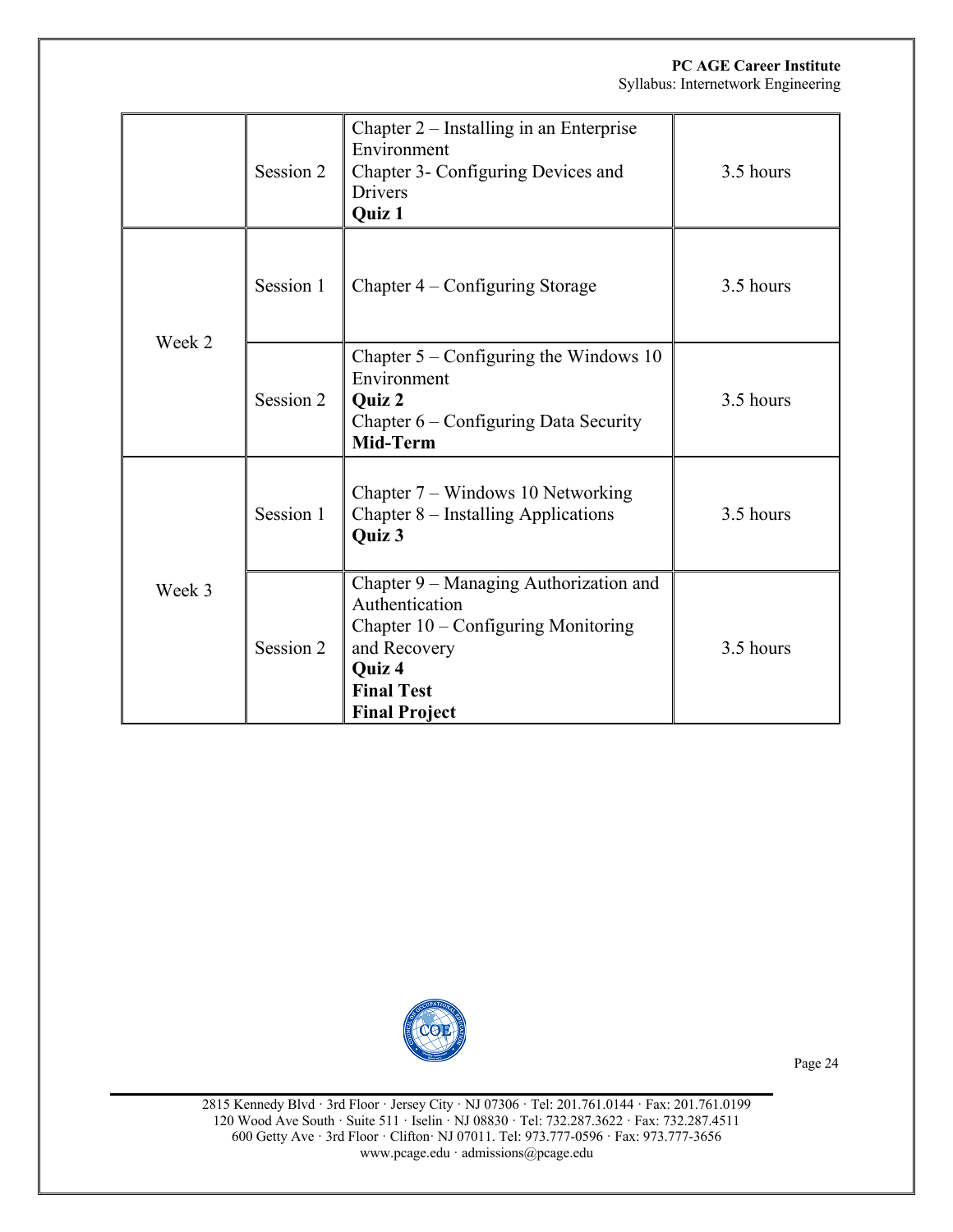## *Course Title: IE121T – Certification Test Preparation*

#### **Prerequisites(s): None**

## **Credits:** 1.0

**Course Description:** This course reinforces the student learning process by reviewing learned topics with the aid of online simulation tools and computer-based training. It provides additional simulated hands-on experience as the student prepares for the related certification and technical job interview.

**Learning outcomes**: Upon successful completion of this course, the student will be able to:

- Install, upgrade, and migrate to Windows 10, and creating a virtual hard disk for Windows deployment
- Configure hardware, applications, and access to resources.
- Configure mobile computing. Using Remote desktop and Managing VPN connections
- Monitor and maintain system that run Windows 10 and Manage quotas.
- Protect the system and data using backups and System restore.

**Instructional Methods:** Class Lecture, Lab and In-Class Discussions include a breakdown of each chapter in the following session that is being attended. In depth Lecture, Lab and In-Class Discussions on Installation, configuration and troubleshooting Windows 10, Driver Signing, Policies, WDS/WSIM Automated Installation, PowerShell. Backups and System Restore. Using Remote Desktop. Configure IPv4 and IPv6 settings.

#### *Required Course Materials*

• Panek, W. (2019). MCTS Windows 10 Configuration Study Guide: Exam MD-100. Sybex

#### *Additional Course Material*

• Bettany, Andrew. Exam Ref MD-100 Installing and Configuring Windows 10.

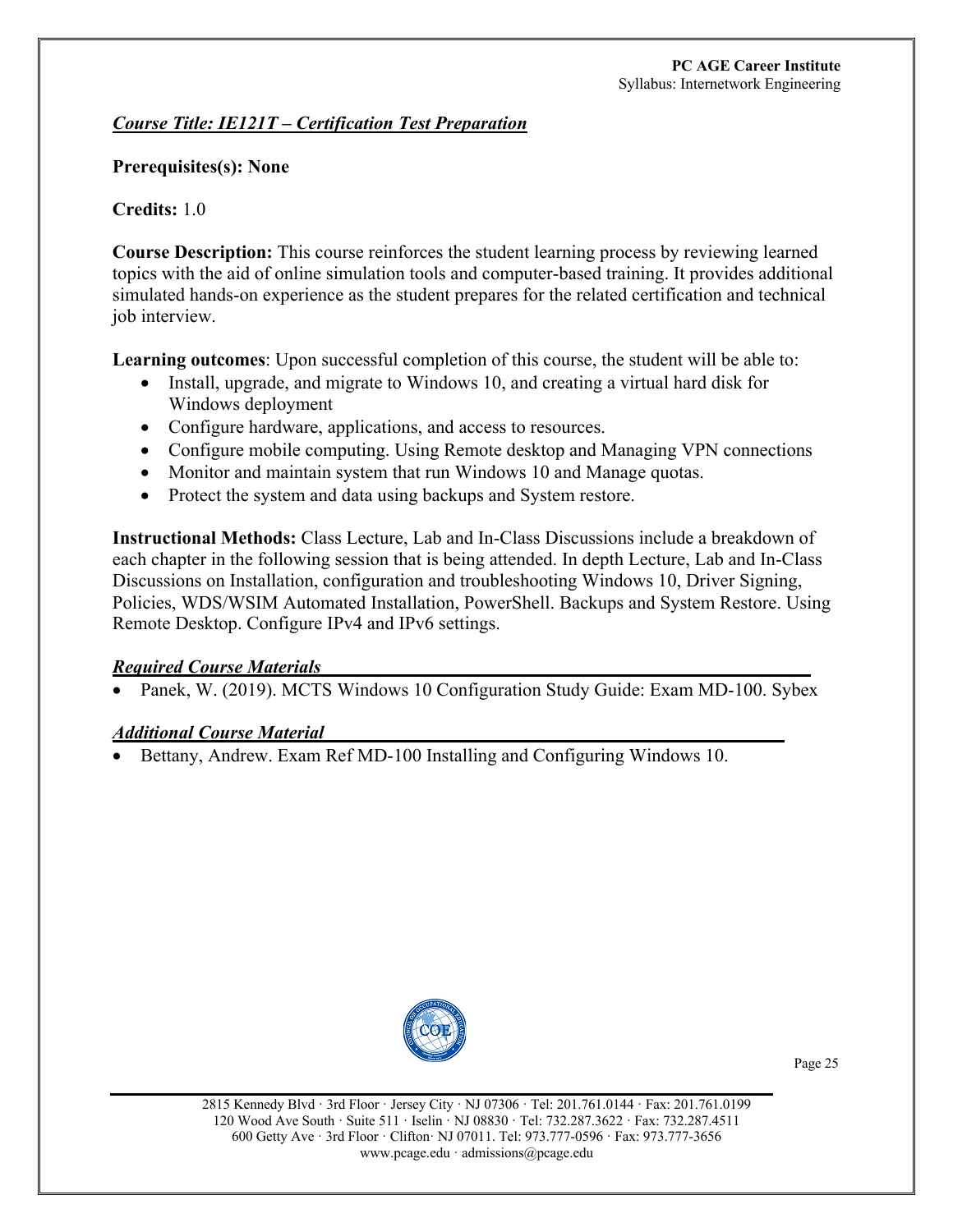#### *Course Title: IE122 - Supporting Microsoft Windows Server Operating System*

## **Prerequisites(s): IE121**

#### **Credits:** 3.0

**Course Description:** Students will learn how to install, manage, monitor, configure, and troubleshoot DNS, and DHCP. Configure DFS, manage network printing, and Configure IPv4 and IPv6 connection settings.

**Course Objective:** Students will learn to operate in medium to very large computing environments that use the Windows 2019 Server operating system.

**Learning outcomes**: Upon successful completion of this course, the student will be able to:

- Install and configure Windows Server 2019
- Configure server roles and features
- Deploy and configure network core services
- Install and administer Active Directory
- Configure File and Print Services

**Instructional Methods:** Class Lecture, Lab and In-Class Discussions include a breakdown of each chapter in the following session that is being attended. In depth Lecture, Lab and In-Class Discussions on Active Directory, DNS and DCHP. Testing configuration machines on securing files and folders using NTFS permissions and EFS. Configure a DHCP relay agent and create DNS zones and records and Manage DNS zone transfers.

#### *Required Course Materials*

• Orin, T. (2020). Windows Server 2019 Inside Out. Microsoft Press

#### *Additional Course Material*

• Krause, J. (2021). Mastering Windows Server 2019. Packt Publishing



Page 26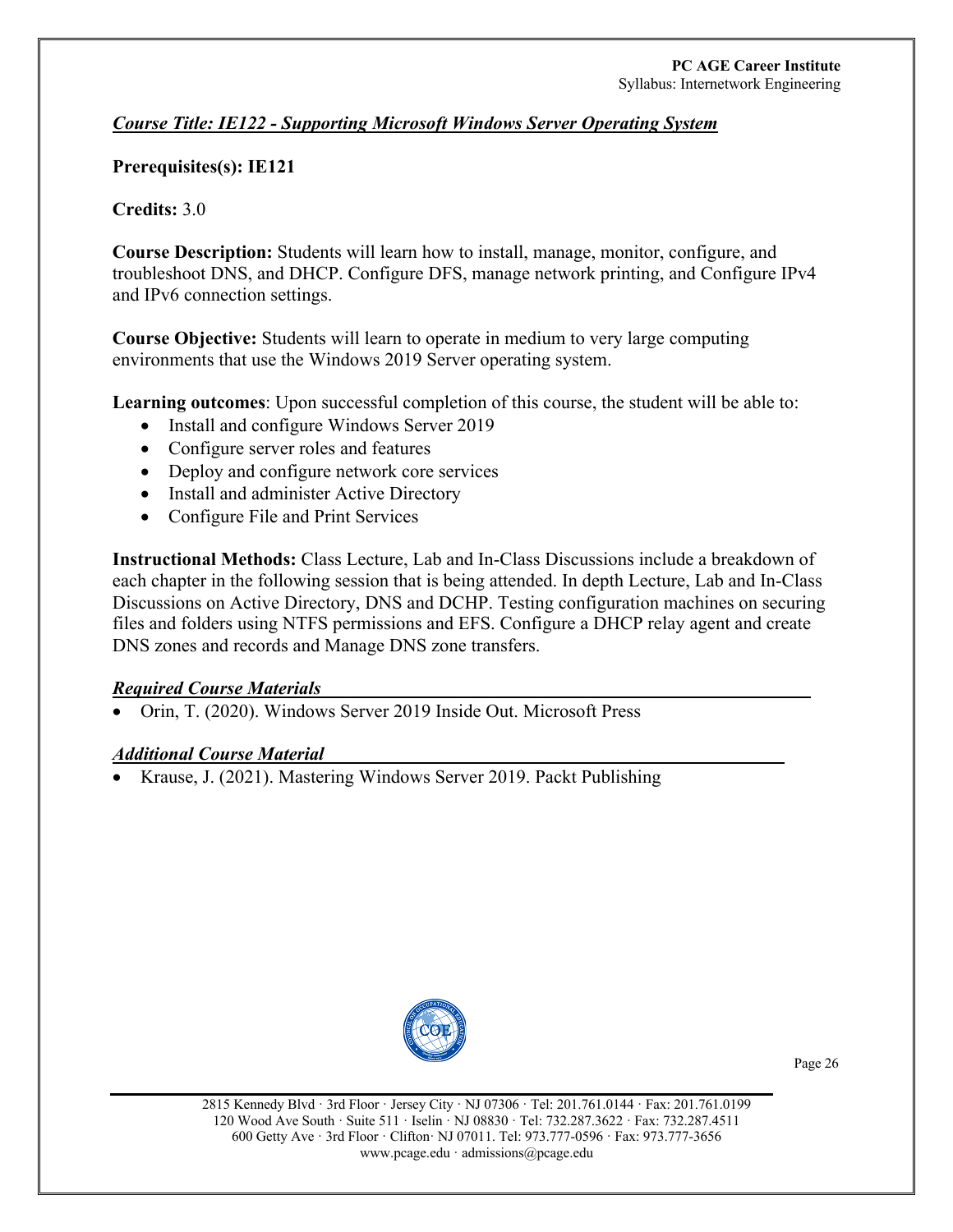# *Approximate Amount of Time*

| <b>Task Requirement</b>                       | <b>Amount of time</b><br>(Hours) |
|-----------------------------------------------|----------------------------------|
| Lecture, In-Class Lab and Discussion          | 46                               |
| Project                                       |                                  |
| <b>Total In-Class</b>                         | 50                               |
| Homework Assignment                           | 20                               |
| <b>Total Out-Class</b>                        | 20                               |
| Grand Total Hours (In-class and Out-of-Class) |                                  |

## *Evening Schedule Course Outline*

| <b>Week</b> | <b>Session</b> | <b>Homework Reading Assignment</b>                                            | <b>Amount of</b><br>homework time<br>(Hours) |
|-------------|----------------|-------------------------------------------------------------------------------|----------------------------------------------|
| Week 1      | Session 1      | Lesson 2 - Installation options<br>Lesson 3 - Deployment and<br>Configuration | 2.5 hours                                    |
|             | Session 2      | Lesson 4 - Active Directory<br>Lesson 5 - DNS, DHCP, and IPAM                 | 2.5 hours                                    |
| Week 2      | Session 1      | Lesson 7 - Storage<br>Lesson 8 - File servers<br>Mid-Term                     | 2.5 hours                                    |
|             | Session 2      | Lesson 10 - Containers                                                        | 2.5 hours                                    |



Page 27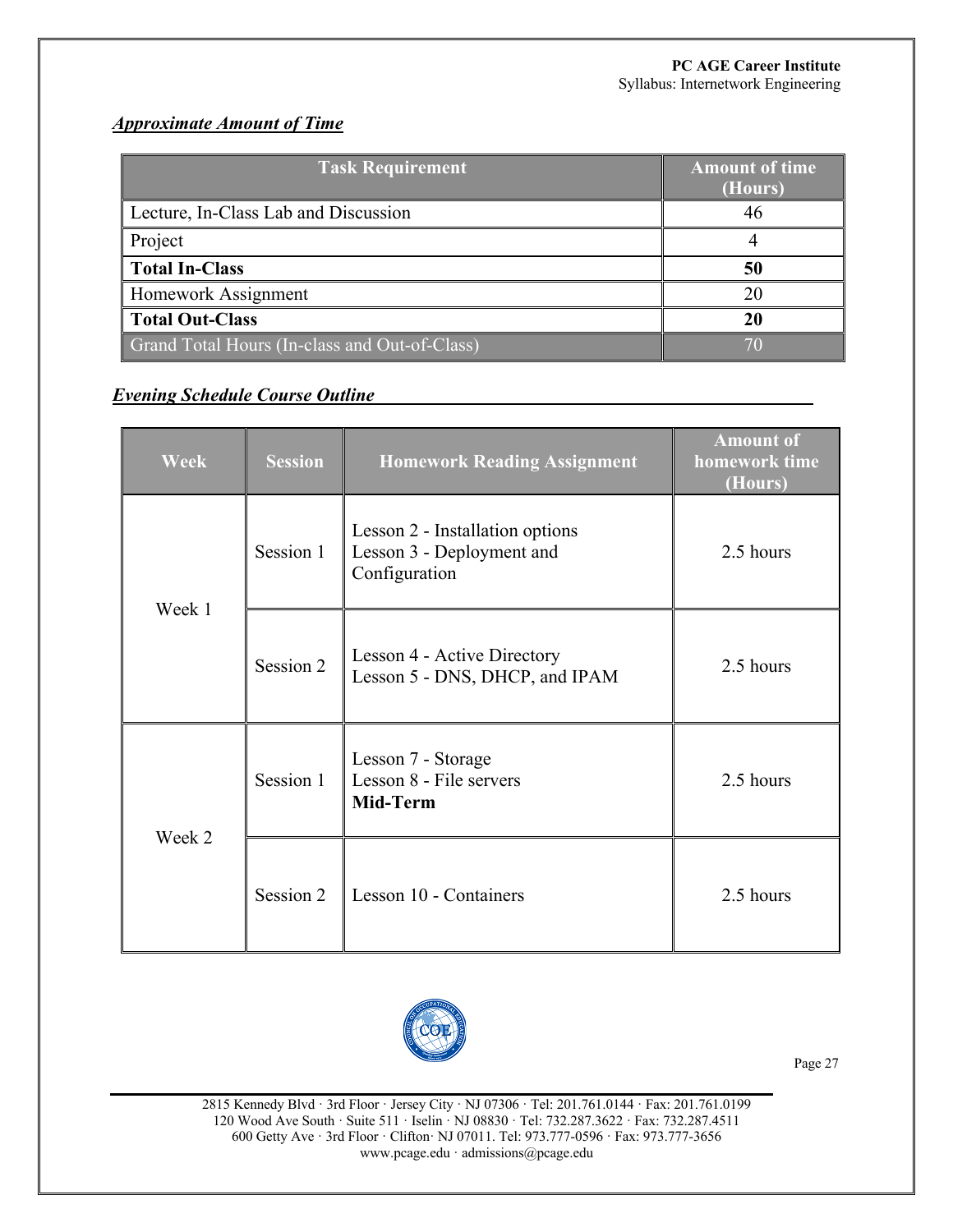| Week 3 | Session 1 | Lesson 11 - Clustering and high<br>availability<br>Lesson 12 - Active Directory Certificate<br><b>Services</b>                      | 2.5 hours |
|--------|-----------|-------------------------------------------------------------------------------------------------------------------------------------|-----------|
|        | Session 2 | Lesson 17 - Azure IaaS and hybrid<br>services                                                                                       | 2.5 hours |
| Week 4 | Session 1 | Lesson $13$ – Troubleshooting<br>Methodology and Resolving Core<br><b>Hardware Problems</b>                                         | 2.5 hours |
|        | Session 2 | Lesson 20 - Security systems and<br>services<br>Lesson 21 - Maintenance and monitoring<br><b>Final Test</b><br><b>Final Project</b> | 2.5 hours |

# *Daytime Schedule Course Outline*

| <b>Week</b> | <b>Session</b> | <b>Homework Reading Assignment</b>                                            | <b>Amount of</b><br>homework time<br>(Hours) |
|-------------|----------------|-------------------------------------------------------------------------------|----------------------------------------------|
| Week 1      | Session 1      | Lesson 2 - Installation options<br>Lesson 3 - Deployment and<br>Configuration | 3.5 hours                                    |



Page 28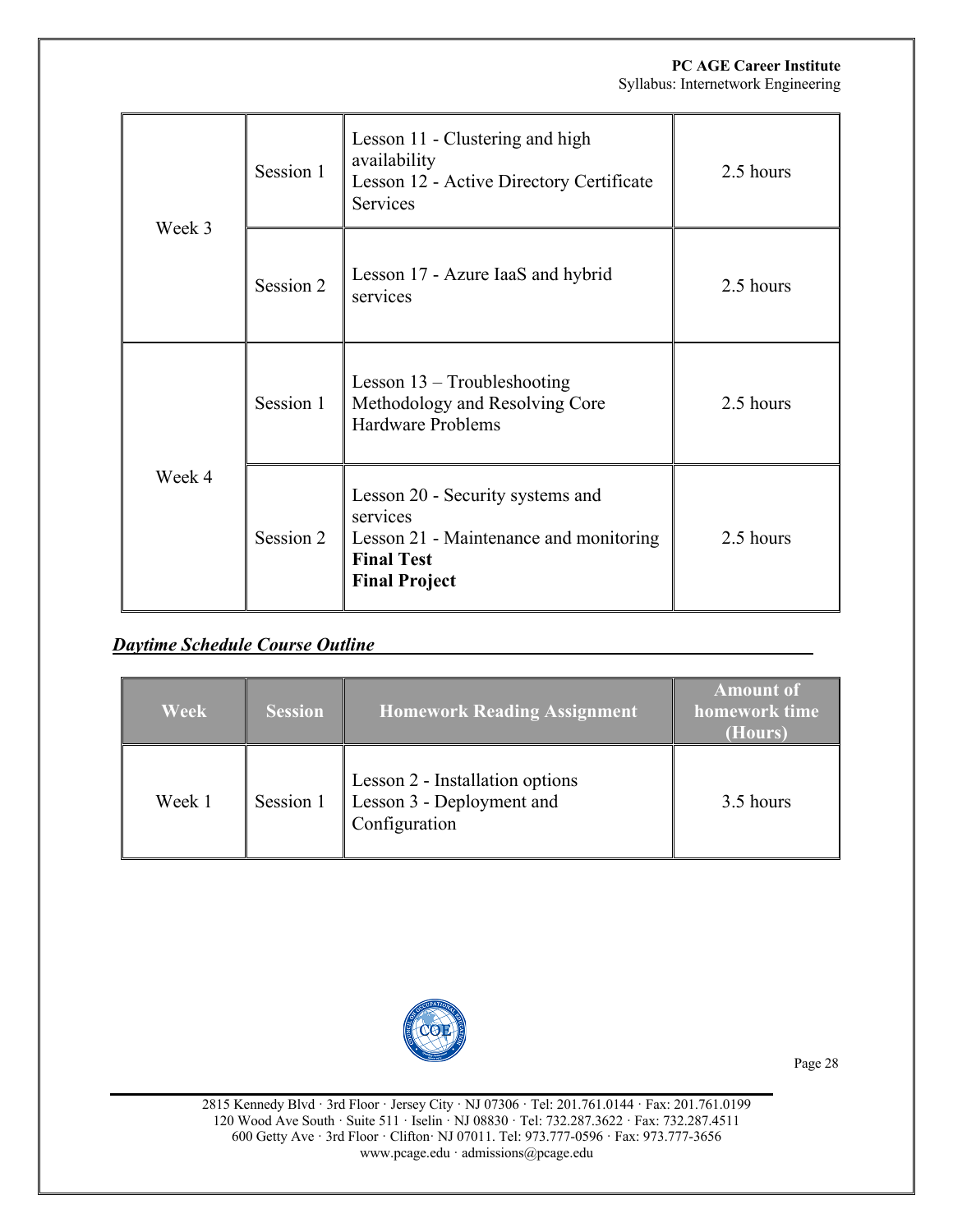|        | Session 2 | Lesson 4 - Active Directory<br>Lesson 5 - DNS, DHCP, and IPAM                                                                                                                                                                    | 3.5 hours |
|--------|-----------|----------------------------------------------------------------------------------------------------------------------------------------------------------------------------------------------------------------------------------|-----------|
| Week 2 | Session 1 | Lesson 7 - Storage<br>Lesson 8 - File servers<br><b>Mid-Term</b>                                                                                                                                                                 | 3.5 hours |
|        | Session 2 | Lesson 10 - Containers<br>Lesson 11 - Clustering and high<br>availability                                                                                                                                                        | 3.5 hours |
| Week 3 | Session 1 | Lesson 12 - Active Directory Certificate<br><b>Services</b><br>Lesson 17 - Azure IaaS and hybrid<br>services                                                                                                                     | 3.5 hours |
|        | Session 2 | Lesson 13 - Troubleshooting<br>Methodology and Resolving Core<br><b>Hardware Problems</b><br>Lesson 20 - Security systems and<br>services<br>Lesson 21 - Maintenance and monitoring<br><b>Final Test</b><br><b>Final Project</b> | 3.5 hours |



Page 29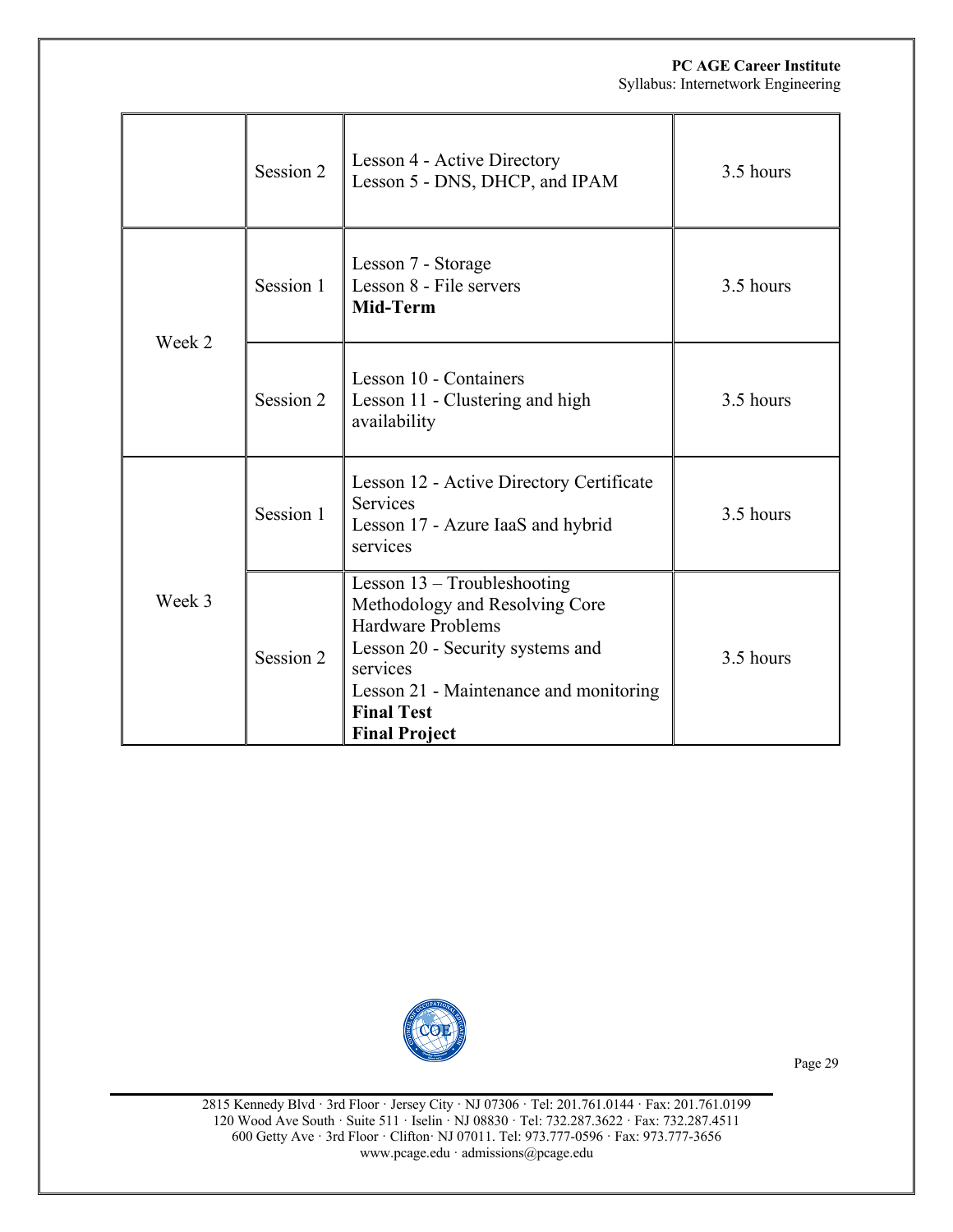#### *Course Title: IE122T – Certification Test Preparation*

#### **Prerequisites(s): None**

#### **Credits:** 1.0

**Course Description:** This course reinforces the student learning process by reviewing learned topics with the aid of online simulation tools and computer-based training. It provides additional simulated hands-on experience as the student prepares for the related certification and technical job interview.

**Learning outcomes**: Upon successful completion of this course, the student will be able to:

- Deploy, manage and maintain servers
- Configure File and Print Services
- Configure a Network Policy Server (NPS) infrastructure
- Configure and manage Active Directory
- Configure and manage Group Policy

**Instructional Methods:** Class Lecture, Lab and In-Class Discussions include a breakdown of each chapter in the following session that is being attended. In depth Lecture, Lab and In-Class Discussions on DNS, DCHP, RRAS, and NAP. Testing configuration machines on configuring LAN routing, secure files and folders using NTFS permissions and EFS. Configure a DHCP relay agent and create DNS zones and records and Manage DNS zone transfers.

#### *Required Course Materials*

• Panek, W. (2018). MCSA Windows Server 2019 Study Guide: Exams 70-741. Sybex

#### *Additional Course Material*

• Russel, C. (2018). Exam Ref 70-741 Administering Windows Server 2019 (MCSA). Microsoft Press



Page 30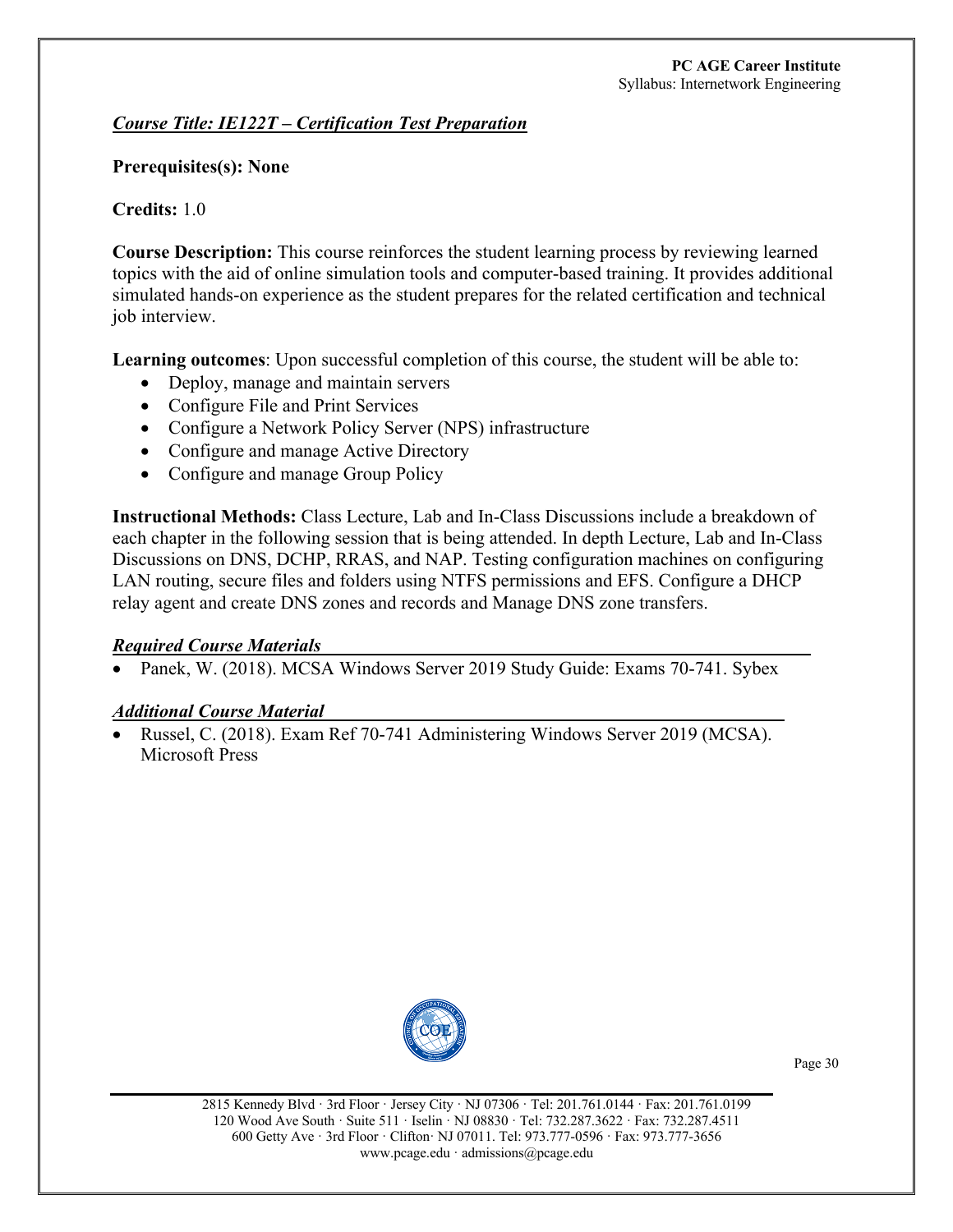#### *Course Title: IE140 - Planning, Implementing and Administering Microsoft Windows Directory Services*

## **Prerequisites(s): IE122**

#### **Credits:** 3.0

**Course Description:** Students will learn to operate in medium to very large computing environments that use the Windows Server 2019 operating system in the cloud through Microsoft Azure. It will help implement an AD DS in distributed environments that can include complex network services and multiple locations and domain controllers.

**Course Objective:** This course prepares students for Microsoft AZ-900 Exam.

**Learning outcomes**: Upon successful completion of this course, the student will be able to:

- Define cloud computing and concepts
- Implement core solutions and tools
- Configure general security and network settings
- Implement basic identity, governance and privacy
- Manage Azure costs and Service Level Agreements

**Instructional Methods:** Class Lecture, Lab and In-Class Discussions include a breakdown of each chapter in the following session that is being attended. Lecture, Lab and In-Class Discussions on specific topics on Installation, Groups & User management, Organizational units, Domain Controller, Permission, and Backups. Changing domain and forest functional levels. Creation of GPOs and configure GPO settings.

#### *Required Course Materials*

• Boyce, J. (2021). Microsoft Certified Azure Fundamentals: Exam AZ-900. Sybex

## *Additional Course Material*

• Cheshire, J. (2020). Exam Ref AZ-900. Microsoft Azure Fundamentals. Microsoft Press

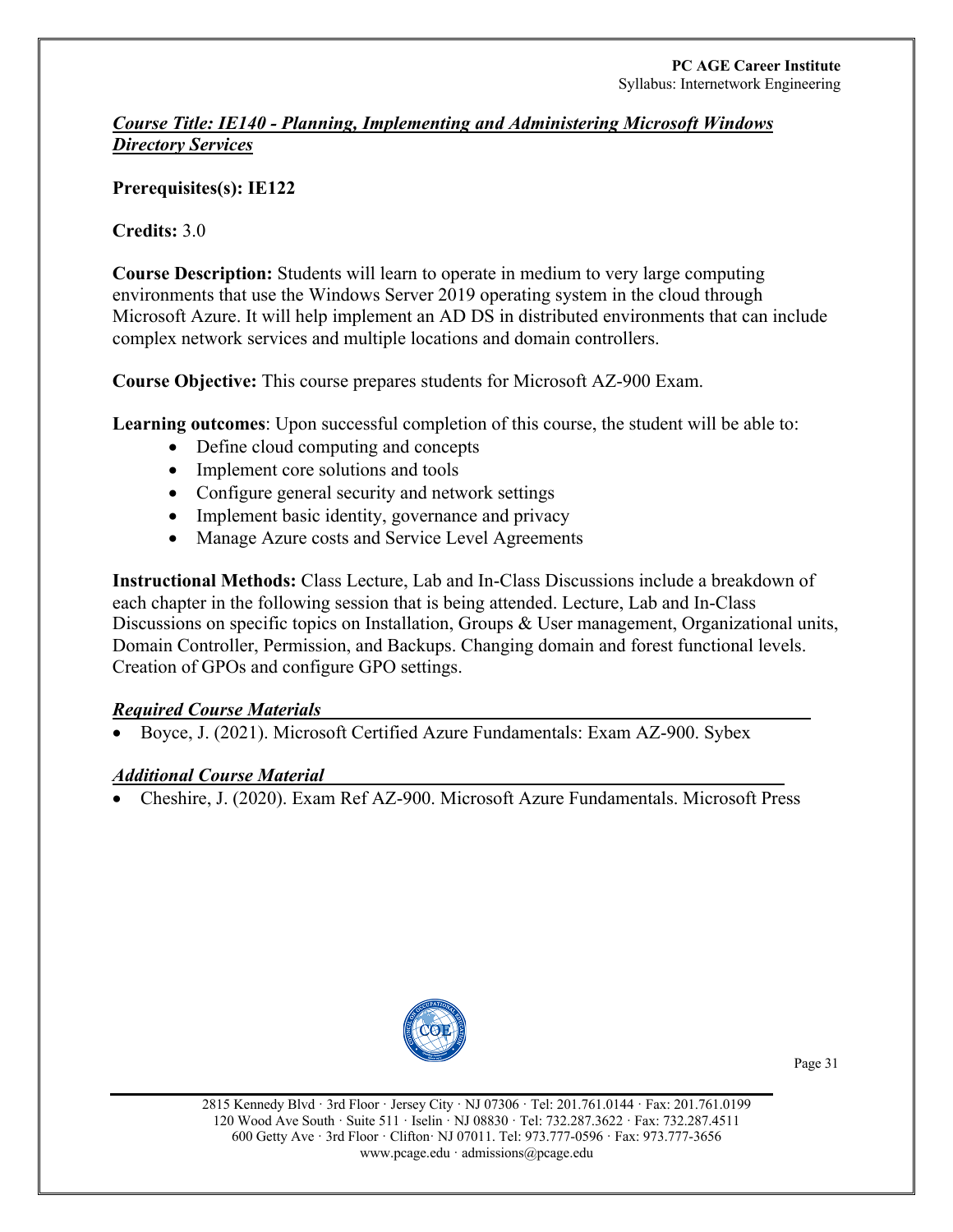# *Approximate Amount of Time*

| <b>Task Requirement</b>                       | <b>Amount of time</b><br>(Hours) |
|-----------------------------------------------|----------------------------------|
| Lecture, In-Class Lab and Discussion          | 46                               |
| Project                                       |                                  |
| <b>Total In-Class</b>                         | 50                               |
| Homework Assignment                           |                                  |
| <b>Total Out-Class</b>                        | 20                               |
| Grand Total Hours (In-class and Out-of-Class) |                                  |

## *Evening Schedule Course Outline*

| <b>Week</b> | <b>Session</b> | <b>Homework Reading Assignment</b>                                                    | <b>Amount of</b><br>homework time<br>(Hours) |
|-------------|----------------|---------------------------------------------------------------------------------------|----------------------------------------------|
| Week 1      | Session 1      | Lesson 1 - Describe cloud concepts                                                    | 2.5 hours                                    |
|             | Session 2      | Lesson 2 - Describe core Azure services                                               | 2.5 hours                                    |
| Week 2      | Session 1      | Lesson 3 - Describe core solutions and<br>management tools on Azure<br><b>Midterm</b> | 2.5 hours                                    |
|             | Session 2      | Lesson 4 - Describe general security and<br>network security features                 | 2.5 hours                                    |



Page 32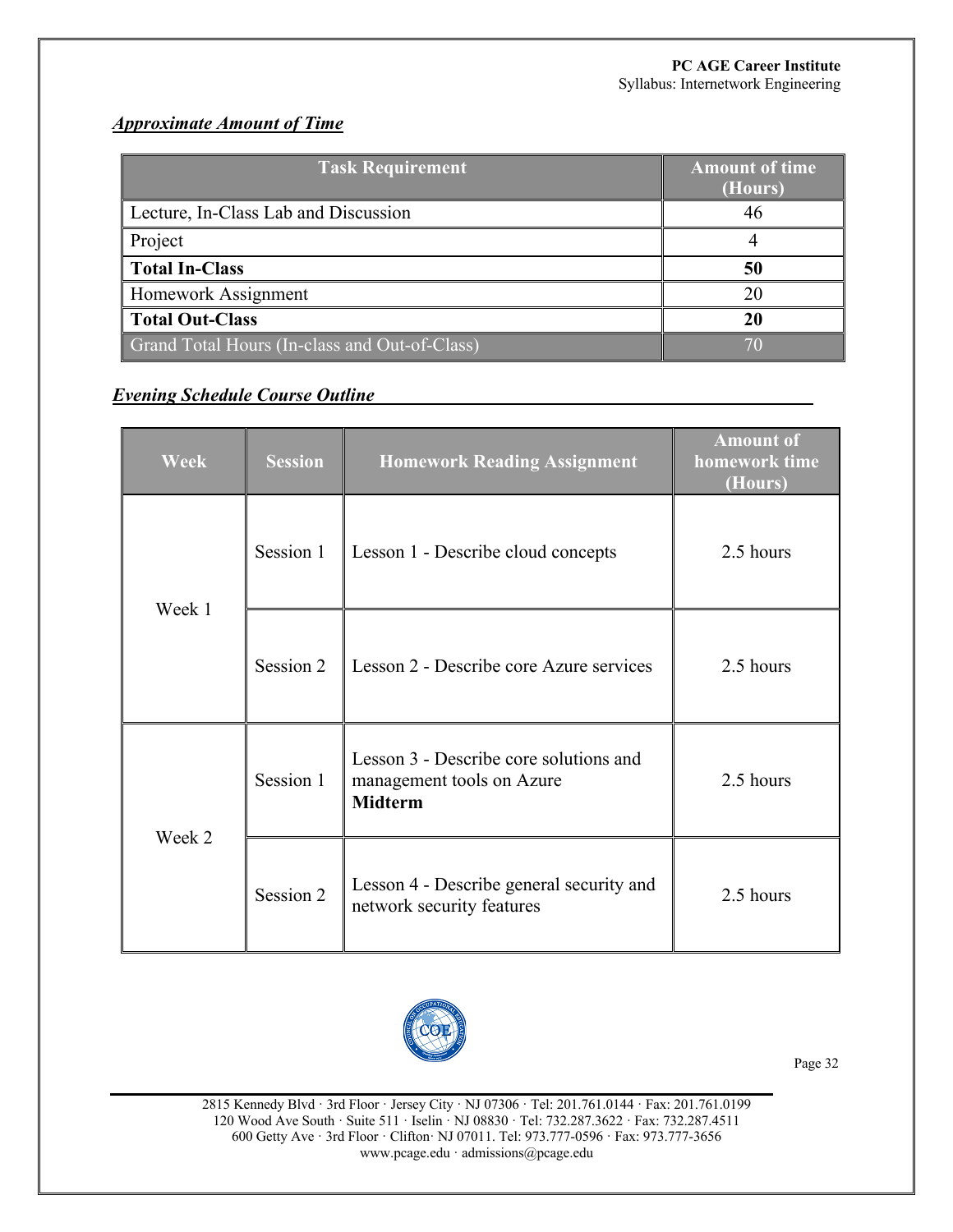| Week 3 | Session 1 | Lesson 5 - Describe identity, governance,<br>privacy, and compliance features | 2.5 hours |
|--------|-----------|-------------------------------------------------------------------------------|-----------|
|        | Session 2 | Lesson 5 - Describe identity, governance,<br>privacy, and compliance features | 2.5 hours |
| Week 4 | Session 1 | Lesson 6 - Describe Azure pricing,<br>SLAs, and lifecycles                    | 2.5 hours |
|        | Session 2 | <b>Final Test</b><br><b>Final Project</b>                                     | 2.5 hours |

# *Daytime Schedule Course Outline*

| <b>Week</b> | <b>Session</b> | <b>Homework Reading Assignment</b> | <b>Amount of</b><br>homework time<br>(Hours) |
|-------------|----------------|------------------------------------|----------------------------------------------|
| Week 1      | Session 1      | Lesson 1 - Describe cloud concepts | 3.5 hours                                    |



Page 33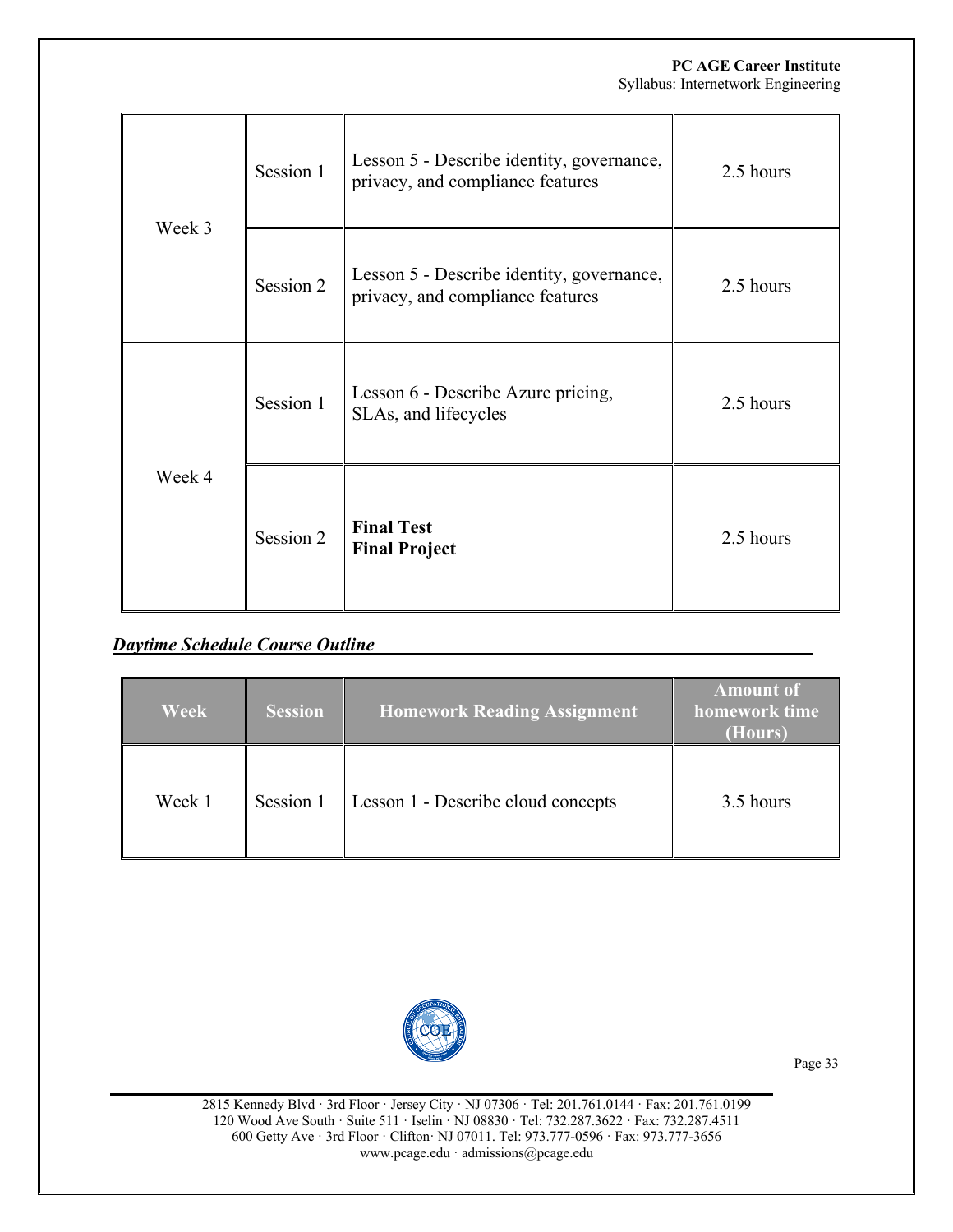|        | Session 2 | Lesson 2 - Describe core Azure services                                                                 | 3.5 hours |
|--------|-----------|---------------------------------------------------------------------------------------------------------|-----------|
| Week 2 | Session 1 | Lesson 3 - Describe core solutions and<br>management tools on Azure<br><b>Midterm</b>                   | 3.5 hours |
|        | Session 2 | Lesson 4 - Describe general security and<br>network security features                                   | 3.5 hours |
| Week 3 | Session 1 | Lesson 5 - Describe identity, governance,<br>privacy, and compliance features                           | 3.5 hours |
|        | Session 2 | Lesson 6 - Describe Azure pricing,<br>SLAs, and lifecycles<br><b>Final Test</b><br><b>Final Project</b> | 3.5 hours |



Page 34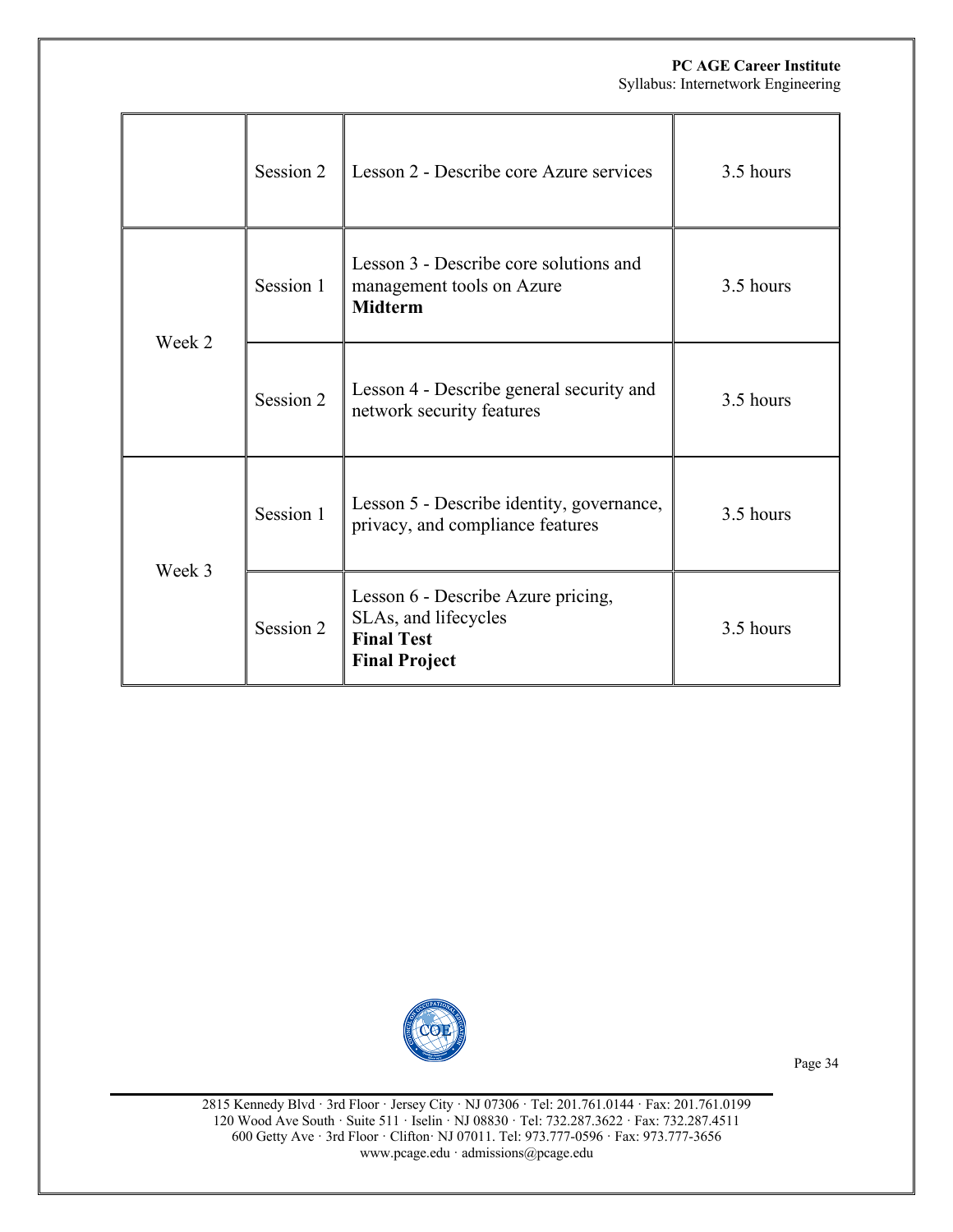## *Course Title: IE140T – Certification Test Preparation*

#### **Prerequisites(s): None**

## **Credits:** 1.0

**Course Description:** This course reinforces the student learning process by reviewing learned topics with the aid of online simulation tools and computer-based training. It provides additional simulated hands-on experience as the student prepares for the related certification and technical job interview.

**Learning outcomes**: Upon successful completion of this course, the student will be able to:

- Define cloud computing and concepts
- Implement core solutions and tools
- Configure general security and network settings
- Implement basic identity, governance and privacy
- Manage Azure costs and Service Level Agreements

**Instructional Methods:** Class Lecture, Lab and In-Class Discussions include a breakdown of each chapter in the following session that is being attended. Lecture, Lab and In-Class Discussions on specific topics on Installation, Groups & User management, Organizational units, Domain Controller, Permission, and Backups. Changing domain and forest functional levels. Creation of GPOs and configure GPO settings.

#### *Required Course Materials*

• Boyce, J. (2021). Microsoft Certified Azure Fundamentals: Exam AZ-900. Sybex

#### *Additional Course Material*

• Cheshire, J. (2020). Exam Ref AZ-900. Microsoft Azure Fundamentals. Microsoft Press

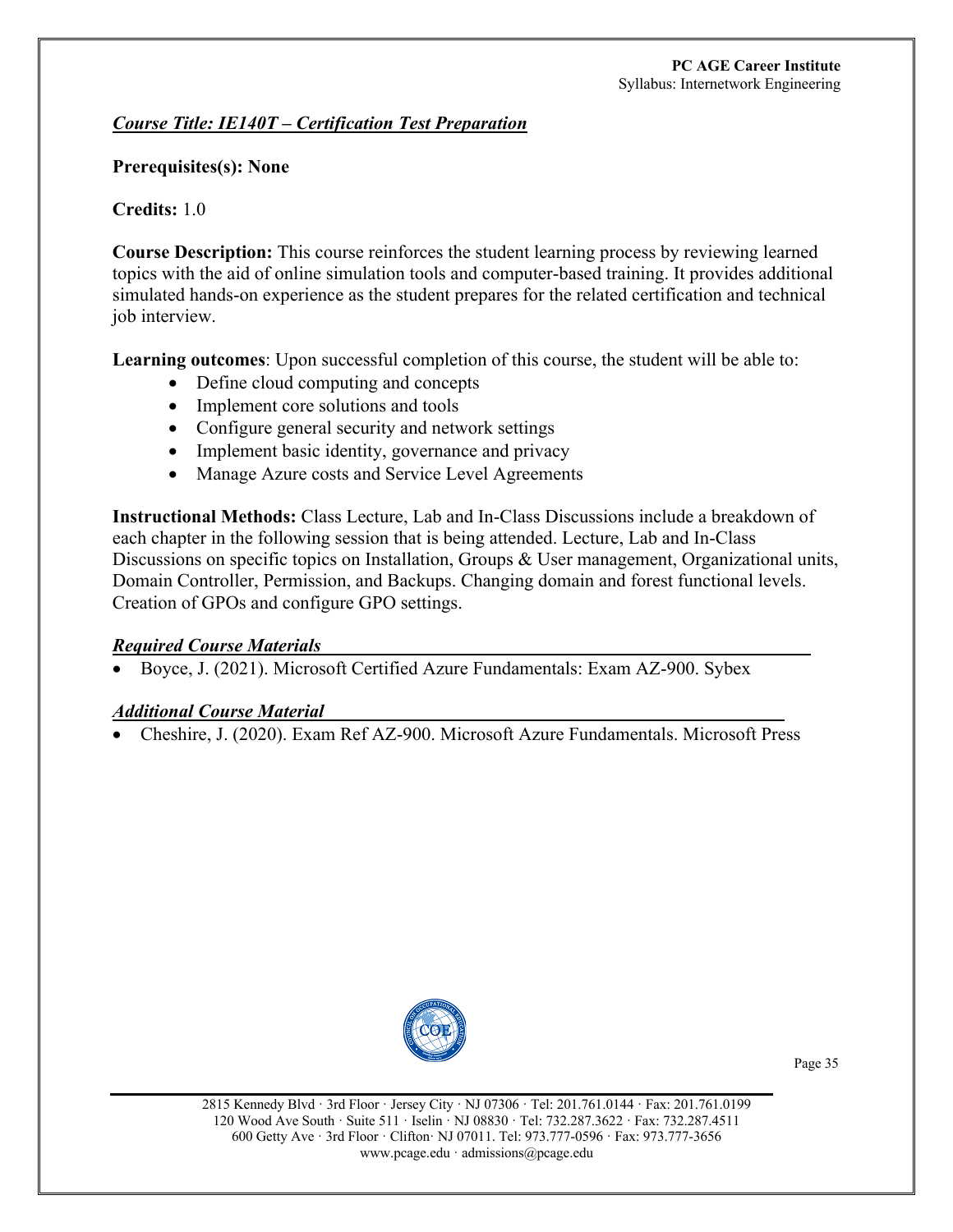#### *Course Title: IE160 - Planning and Maintaining a Microsoft Windows Network Infrastructure*

## **Prerequisites(s): IE122**

#### **Credits:** 3.0

**Course Description:** The student will learn to analyze the business requirements for a network infrastructure, design and implement a network infrastructure that meets business requirements using Windows Server in the cloud through Microsoft Azure.

**Course Objective:** This course prepares students for Microsoft AZ-104Exam.

**Learning outcomes**: Upon successful completion of this course, the student will be able to:

- Configure and manage high availability
- Implement business continuity and disaster recovery
- Configure Network Services
- Configure the Active Directory infrastructure
- Configure Identity and Access solutions

**Instructional Methods:** Class Lecture, Lab and In-Class Discussions include a breakdown of each chapter in the following session that is being attended. Lecture, Lab and In-Class Discussions on specific topics on Clustering, Access Solutions, Business Continuity and Data Recovery.

#### *Required Course Materials*

• Skaria, R. (2022). MCA Microsoft Certified Associate Azure Administrator Study Guide: Exam AZ-104. Sybex

#### *Additional Course Material*

• Patel, H. (2021). Microsoft Azure Administrator Exam Ref AZ-104. Microsoft Press

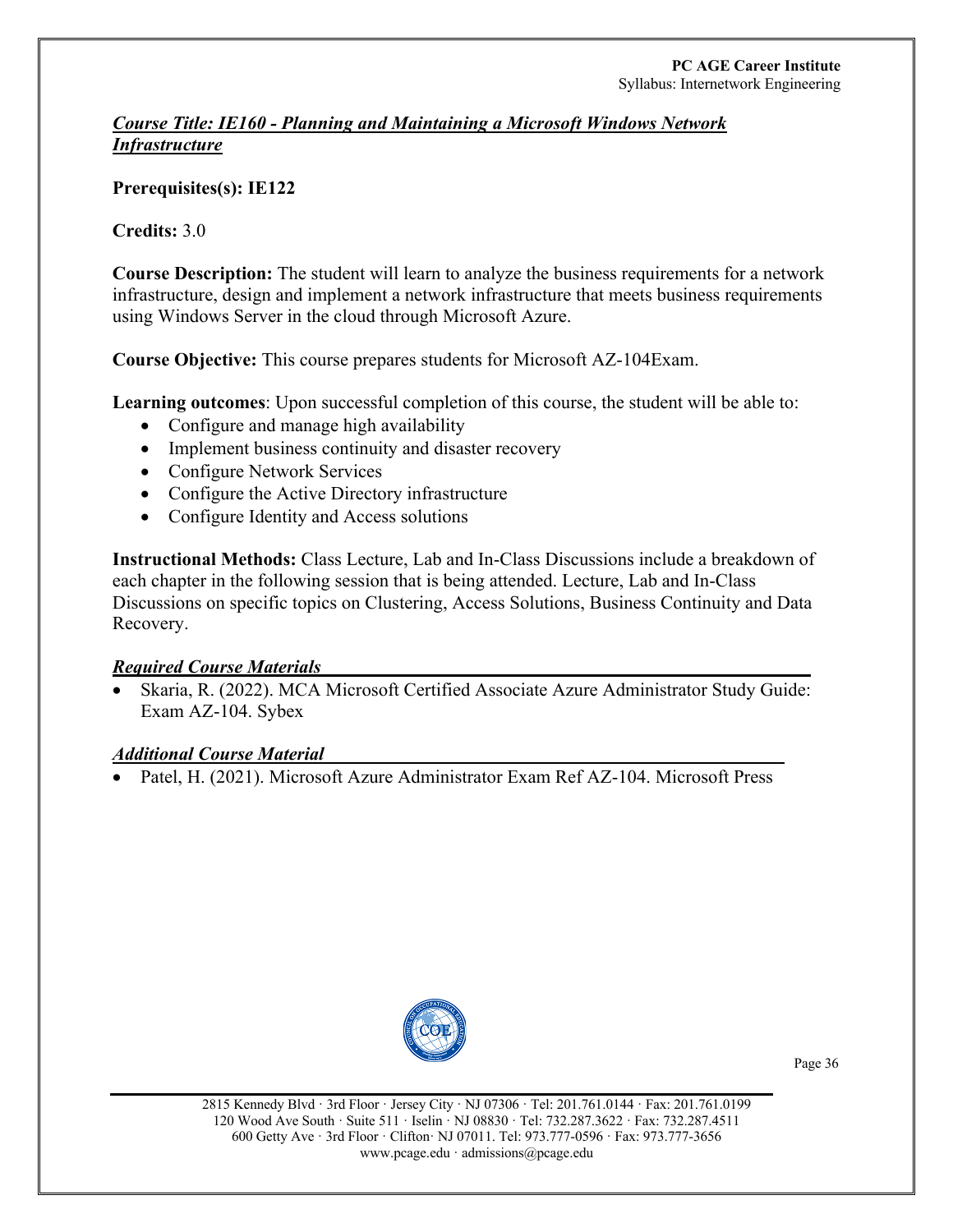# *Approximate Amount of Time*

| <b>Task Requirement</b>                       | <b>Amount of time</b><br>(Hours) |
|-----------------------------------------------|----------------------------------|
| Lecture, In-Class Lab and Discussion          | 46                               |
| Project                                       |                                  |
| <b>Total In-Class</b>                         | 50                               |
| Homework Assignment                           | 20                               |
| <b>Total Out-Class</b>                        | 20                               |
| Grand Total Hours (In-class and Out-of-Class) |                                  |

## *Evening Schedule Course Outline*

| <b>Week</b> | <b>Session</b> | <b>Homework Reading Assignment</b>                                 | <b>Amount of</b><br>homework time<br>(Hours) |
|-------------|----------------|--------------------------------------------------------------------|----------------------------------------------|
| Week 1      | Session 1      | Lesson 1. Manage Azure identities and<br>governance                | 2.5 hours                                    |
|             | Session 2      | Lesson 2. Implement and manage storage                             | 2.5 hours                                    |
|             | Session 1      | Lesson 2. Implement and manage storage                             | 2.5 hours                                    |
| Week 2      | Session 2      | Lesson 3. Deploy and manage Azure<br>compute resources<br>Mid-Term | 2.5 hours                                    |



Page 37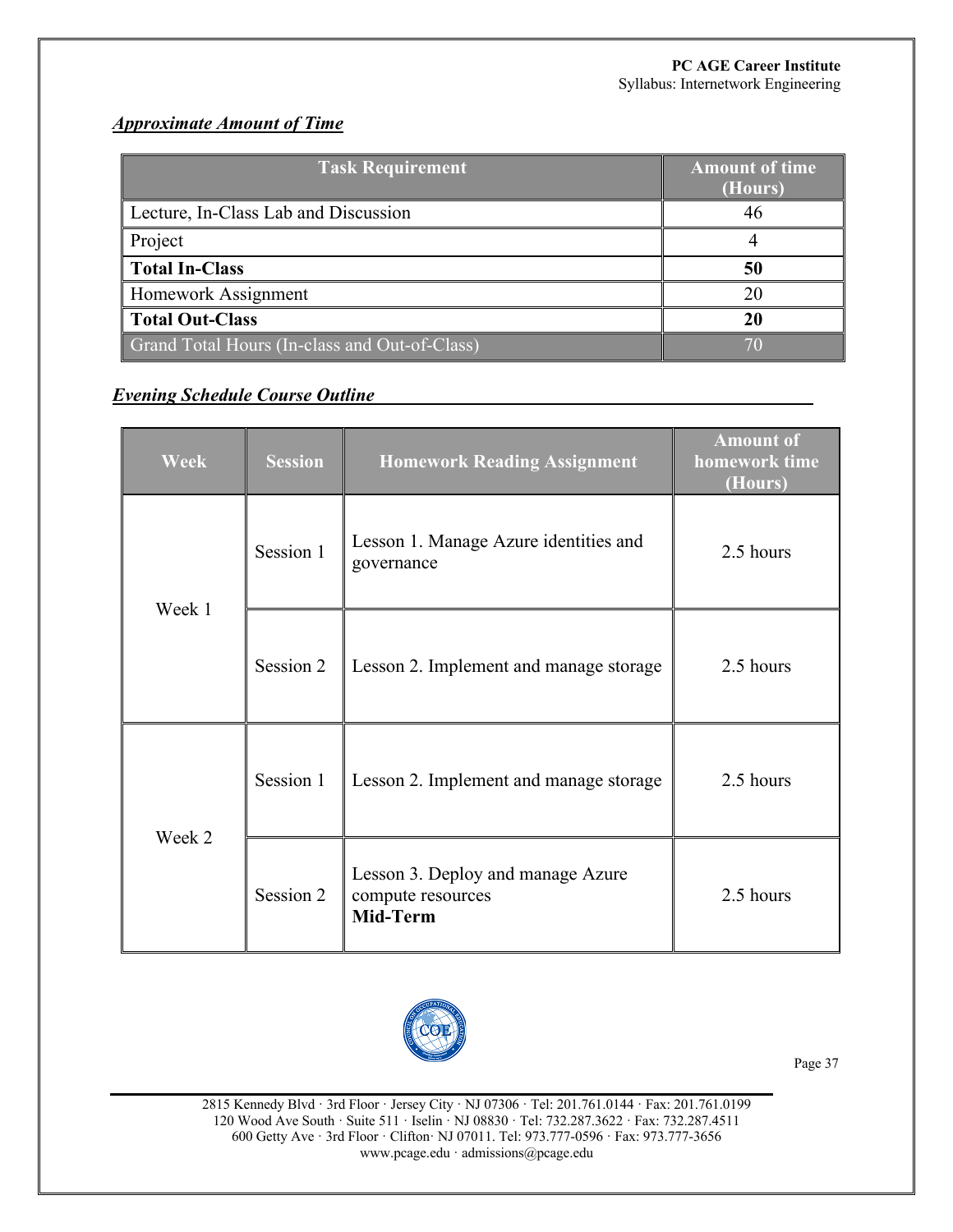| Week 3 | Session 1 | Lesson 4. Configure and manage virtual<br>networking                                          | 2.5 hours |
|--------|-----------|-----------------------------------------------------------------------------------------------|-----------|
|        | Session 2 | Lesson 4. Configure and manage virtual<br>networking                                          | 2.5 hours |
| Week 4 | Session 1 | Lesson 5. Monitor and back up Azure<br>resources                                              | 2.5 hours |
|        | Session 2 | Lesson 5. Monitor and back up Azure<br>resources<br><b>Final Test</b><br><b>Final Project</b> | 2.5 hours |

# *Daytime Schedule Course Outline*

| <b>Week</b> | <b>Session</b> | <b>Homework Reading Assignment</b>                  | <b>Amount of</b><br>homework time<br>(Hours) |
|-------------|----------------|-----------------------------------------------------|----------------------------------------------|
| Week 1      | Session 1      | Lesson 1. Manage Azure identities and<br>governance | 3.5 hours                                    |



Page 38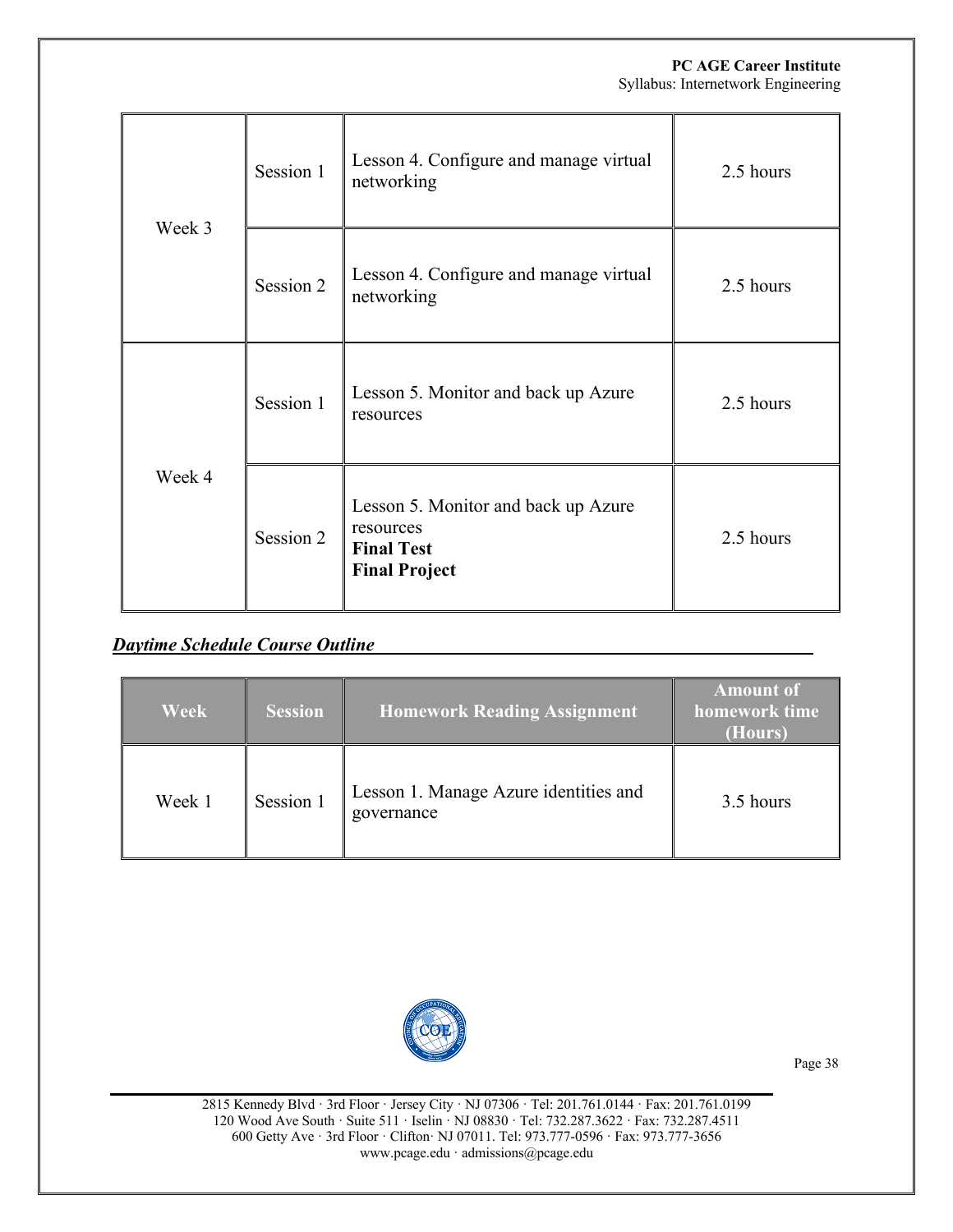|        | Session 2 | Lesson 2. Implement and manage storage                                                        | 3.5 hours |
|--------|-----------|-----------------------------------------------------------------------------------------------|-----------|
| Week 2 | Session 1 | Lesson 3. Deploy and manage Azure<br>compute resources<br>Mid-Term                            | 3.5 hours |
|        | Session 2 | Lesson 4. Configure and manage virtual<br>networking                                          | 3.5 hours |
| Week 3 | Session 1 | Lesson 5. Monitor and back up Azure<br>resources                                              | 3.5 hours |
|        | Session 2 | Lesson 5. Monitor and back up Azure<br>resources<br><b>Final Test</b><br><b>Final Project</b> | 3.5 hours |



Page 39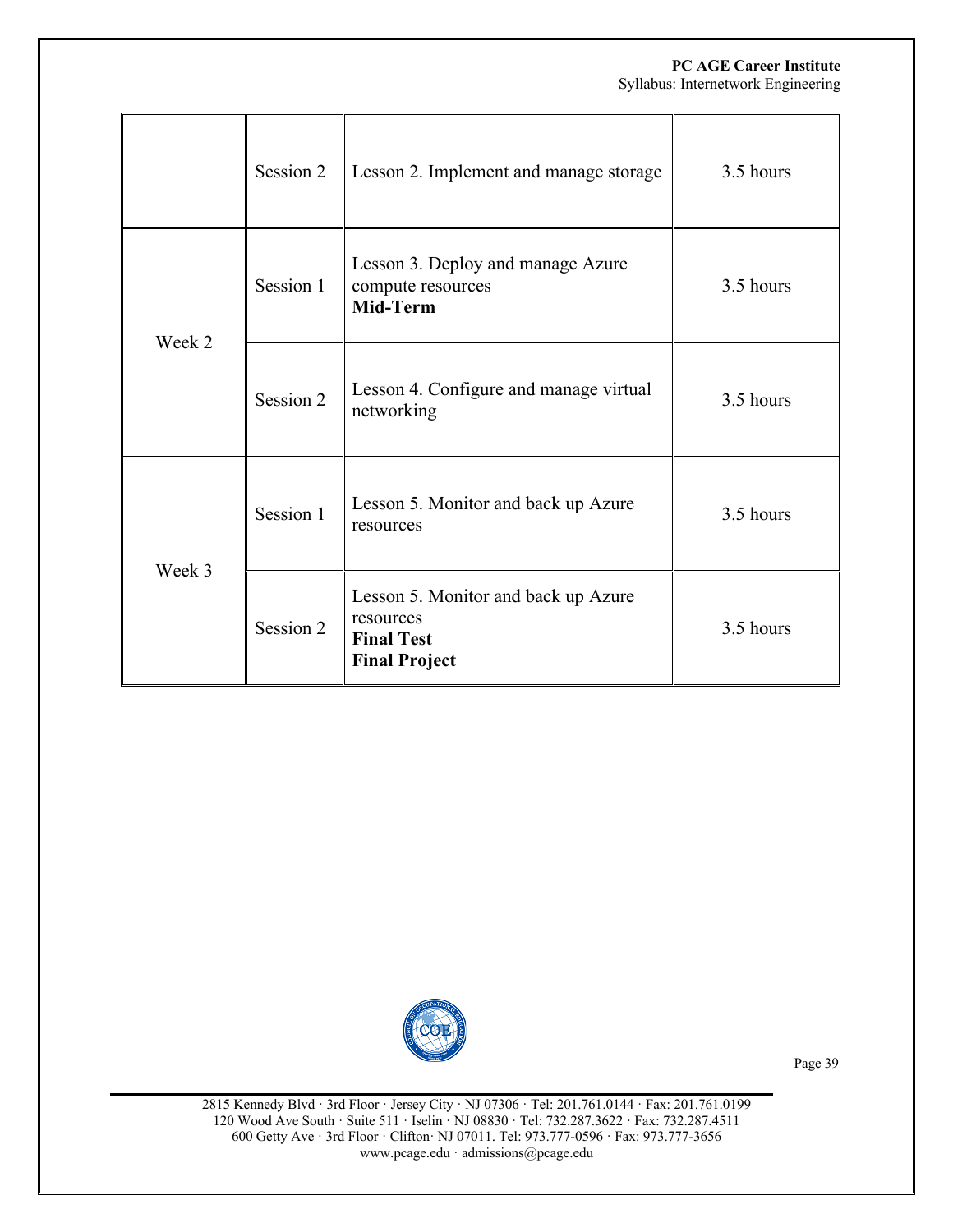## *Course Title: IE160T – Certification Test Preparation*

#### **Prerequisites(s): None**

## **Credits:** 1.0

**Course Description:** This course reinforces the student learning process by reviewing learned topics with the aid of online simulation tools and computer-based training. It provides additional simulated hands-on experience as the student prepares for the related certification and technical job interview.

**Learning outcomes**: Upon successful completion of this course, the student will be able to:

- Configure and manage high availability
- Implement business continuity and disaster recovery
- Configure Network Services
- Configure the Active Directory infrastructure
- Configure Identity and Access solutions

**Instructional Methods:** Class Lecture, Lab and In-Class Discussions include a breakdown of each chapter in the following session that is being attended. Lecture, Lab and In-Class Discussions on specific topics on Clustering, Access Solutions, Business Continuity and Data Recovery.

#### *Required Course Materials*

• Skaria, R. (2022). MCA Microsoft Certified Associate Azure Administrator Study Guide: Exam AZ-104. Sybex

#### *Additional Course Material*

• Patel, H. (2021). Microsoft Azure Administrator Exam Ref AZ-104. Microsoft Press

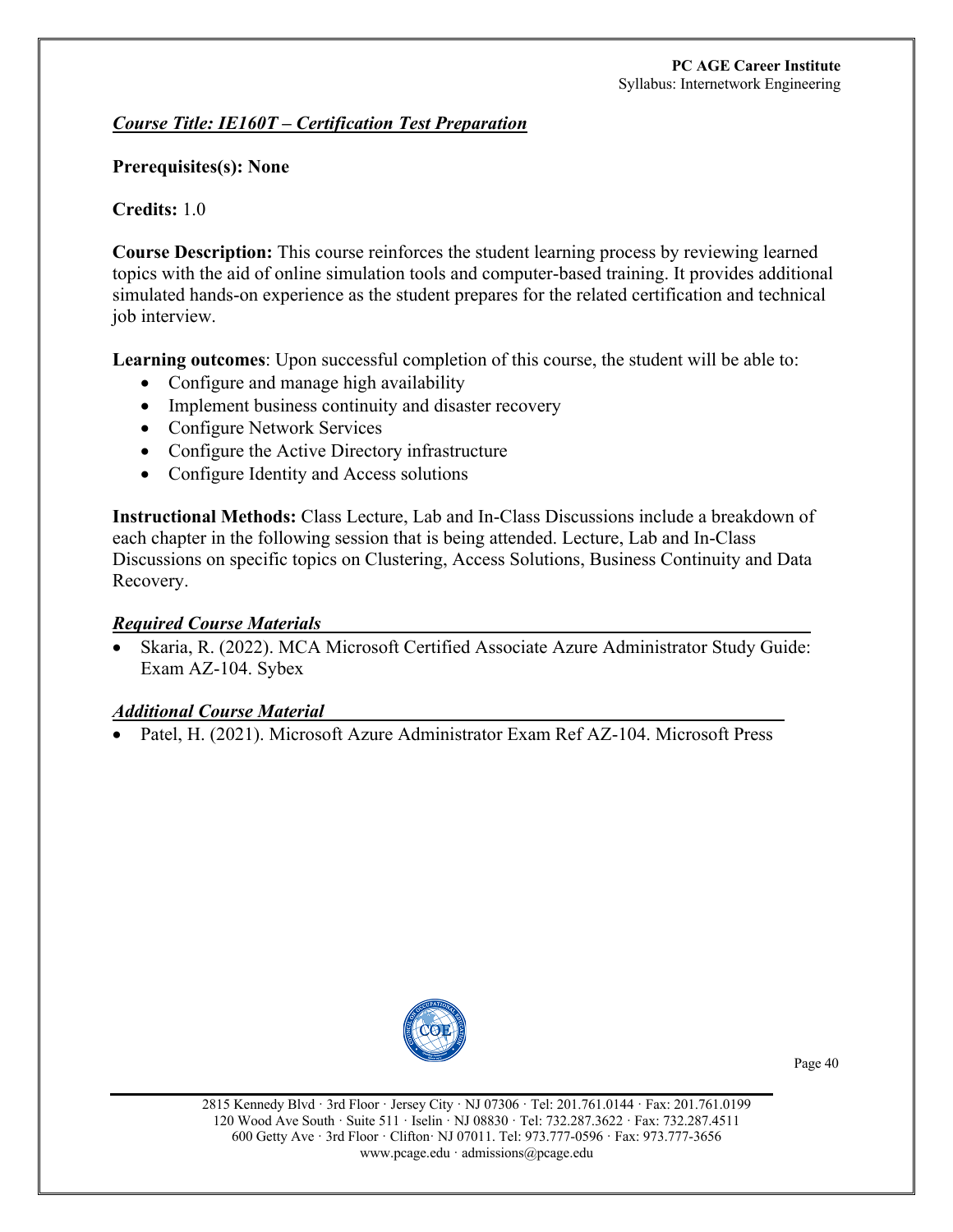*Course Title: IE170 - Technical Career Preparation Workshop*

**Pre-Requisites:** None

## **Credits:** 2.0

**Course Description:** To enable students to obtain a job using effective resume, good interviewing skills and effective job search methods.

**Learning outcomes**: Upon successful completion of this course, the student will be able to:

- Create an effective resume.
- Learn effective methods for job searching.
- Learn how to get ready for a personal and technical interview.
- Technical interview preparation.

**Instructional Methods:** Class Lecture, Lab and In-Class Discussions include a breakdown of each chapter in the following session that is being attended. Lecture, Lab and In-Class Discussions on specific topics on Resume preparation, interviewing skills and preparation, cover letter preparation, job hunting strategies, following-upon an interview.

## *Required Course Materials*

• Getting a Good Job in Less Time (PC AGE)

## *Approximate Amount of Time*

| <b>Task Requirement</b>              | <b>Amount of time</b><br>(Hours) |
|--------------------------------------|----------------------------------|
| Distance Learning                    | 1h                               |
| Lecture, Lab and In-Class Discussion |                                  |
| Total Hours                          |                                  |

# *Grading*

Students have to:

- Attend the Lecture, Lab and In-Class Discussion on Resume Writing and Interview Preparation
- Students have to complete all the required online modules by the end of the course.



Page 41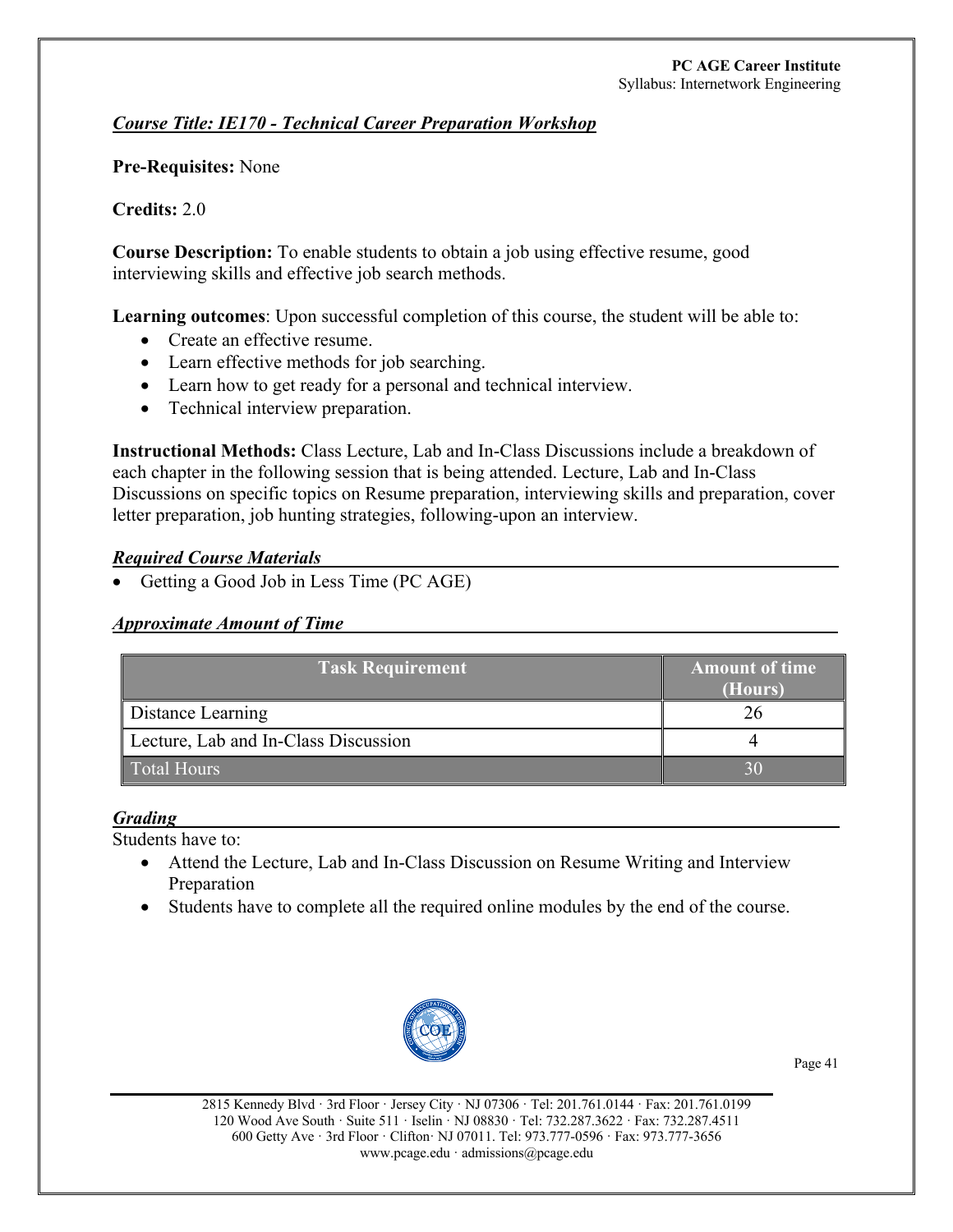• Grading based as an average of the scores obtained in all completed modules. If a student has a failing grade for Distance Learning because of not being able to complete all the required modules by the end of the course, he/she will be given an extra week and awarded a grade of 70 when all the hours are completed, otherwise he/she will keep the same grade.

## *Course Outline*

|                         | <b>Topics</b>           | <b>Time</b>   |
|-------------------------|-------------------------|---------------|
|                         | Getting the Interview   | $3.0$ hour(s) |
| $\mathbf{2}$            | Preparing Yourself      | $3.0$ hour(s) |
| 3                       | Making an Entrance      | $3.0$ hour(s) |
| $\overline{\mathbf{4}}$ | Listening and Answering | $3.0$ hour(s) |
| $\overline{\mathbf{5}}$ | Taking the Reins        | $3.0$ hour(s) |
| 6                       | <b>Asking Questions</b> | $3.0$ hour(s) |
| $\overline{7}$          | Opening Interviews      | $2.0$ hour(s) |
| 8                       | Tough Interviews        | $3.0$ hour(s) |
| 9                       | Following Through       | $2.0$ hour(s) |
| 10                      | Coaching Videos         | 5.0 hours     |
|                         | <b>Total</b>            | 30.0 hours    |



Page 42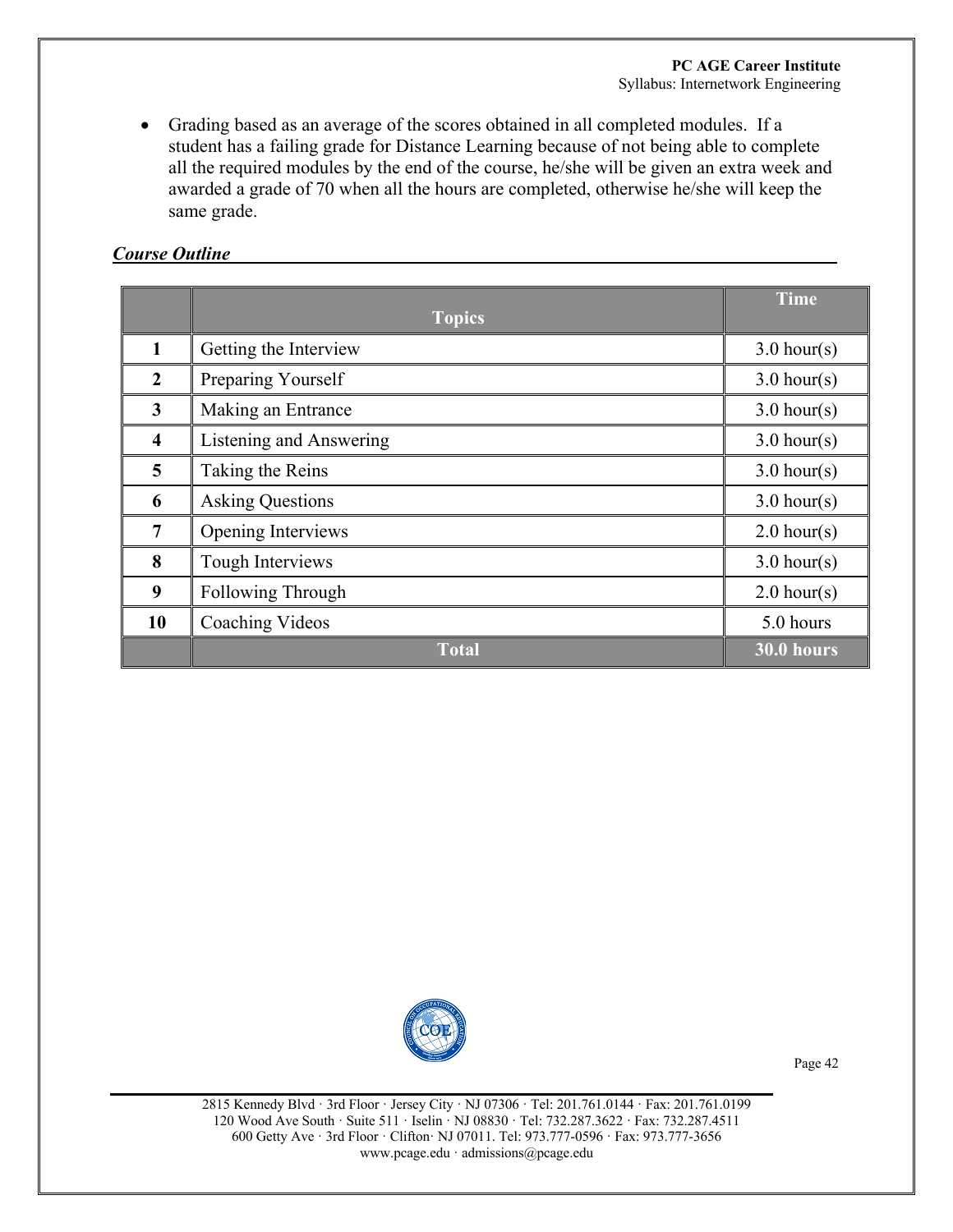#### *Course Title: IE180 - Implementing and Managing Security in a Microsoft Windows Network*

## **Prerequisites(s): IE110/IE100**

#### **Credits:** 3.0

**Objective**: Give students the knowledge and skills to design, implement, administer, and troubleshoot network security with such encryption like SSL, Kerberos, EFS and Bitlocker.

**Course Objective:** This course prepares students for CompTIA Security+ SY0-601 Exam.

**Learning outcomes**: Upon successful completion of this course, the student will be able to:

- Understand the concepts of authentication, encryption, access control and logging.
- Configure SSL connections and Configure Kerberos settings
- Plan, implement and test an enterprise security strategy
- Identify penetration testing such as White, Black, and Grey box testing.
- Identify and implement appropriate disaster recovery procedures

**Instructional Methods:** Class Lecture, Lab and In-Class Discussions include a breakdown of each chapter in the following session that is being attended. Lecture, Lab and In-Class Discussions on specific topics on Authentication, Encryption, Security Protocols, Network Security Devices, and Access Permissions. Secure remote access connections. Configure the Windows Firewall. Secure folder and file access using DACLs.

#### *Required Course Materials*

• Chapple, M. (2021). CompTIA Security+ Study Guide: Exam SY0-601. Sybex

#### *Additional Course Material*

• Conklin, W., White, G., Williams, D, Davis, R., Cothren, C. (2021). CompTIA Security + All-in-One Exam Guide (Exam SY0-601), 6th Edition. McGraw-Hill

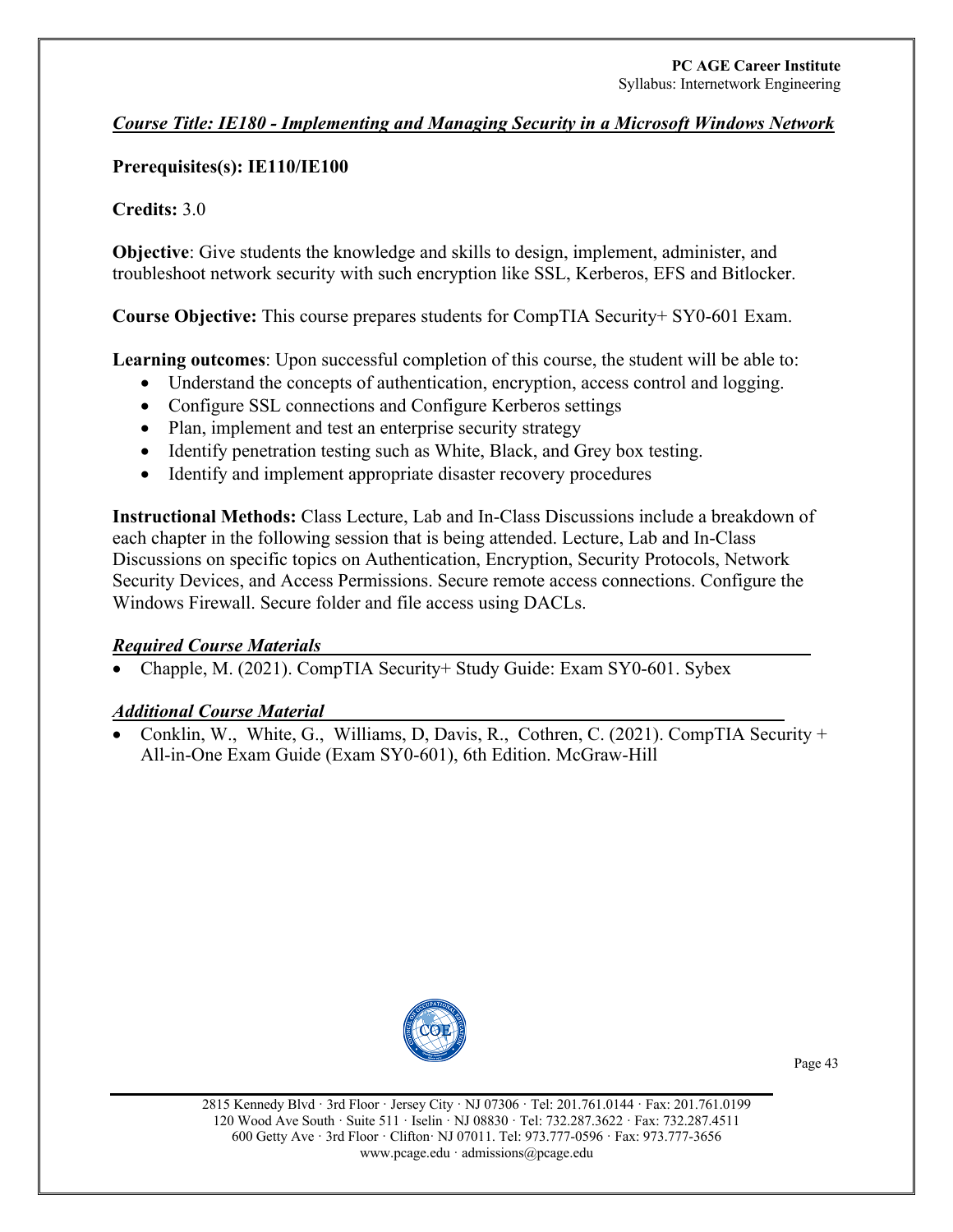# *Approximate Amount of Time*

| <b>Task Requirement</b>                       | <b>Amount of time</b><br>(Hours) |
|-----------------------------------------------|----------------------------------|
| Lecture, In-Class Lab and Discussion          | 46                               |
| Project                                       |                                  |
| <b>Total In-Class</b>                         | 50                               |
| Homework Assignment                           | 20                               |
| <b>Total Out-Class</b>                        | 20                               |
| Grand Total Hours (In-class and Out-of-Class) |                                  |

## *Evening Schedule Course Outline*

| <b>Week</b>                      | <b>Session</b> | <b>Homework Reading Assignment</b>                                                          | <b>Amount of</b><br>homework time<br>(Hours) |
|----------------------------------|----------------|---------------------------------------------------------------------------------------------|----------------------------------------------|
| Session 1<br>Week 1<br>Session 2 |                | Chapter 1: Managing Risk<br>Chapter 2: Monitoring and Diagnosing<br><b>Networks</b>         | 2.5 hours                                    |
|                                  |                | Chapter 3: Understanding Devices and<br>Infrastructure<br>Quiz 1                            | 2.5 hours                                    |
| Week 2                           | Session 1      | Chapter 4: Identity and Access<br>Management<br><b>Chapter 5: Wireless Networks Threats</b> | 2.5 hours                                    |
|                                  | Session 2      | Chapter 6: Securing the Cloud<br>Quiz 2<br>Mid-Term                                         | 2.5 hours                                    |



Page 44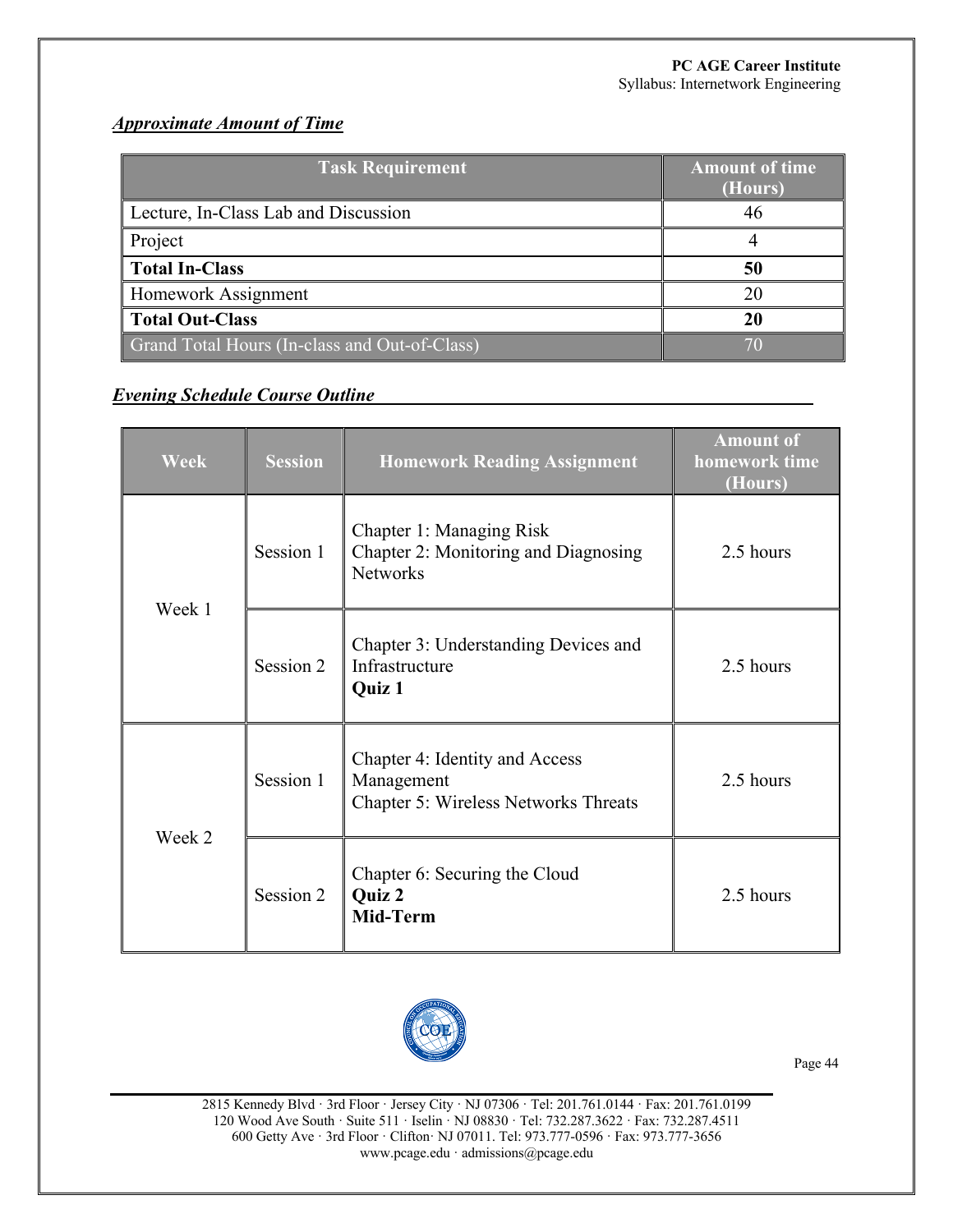| Week 3 | Session 1 | Chapter 7: Host, Data, and Application<br>Security<br>Chapter 8: Cryptography                            | 2.5 hours |
|--------|-----------|----------------------------------------------------------------------------------------------------------|-----------|
|        | Session 2 | Chapter 9: Threats, Attacks ad<br>Vulnerabilities<br>Quiz 3                                              | 2.5 hours |
| Week 4 | Session 1 | Chapter 10: Social Engineering and<br><b>Other Foes</b><br>Chapter 11: Security Administration           | 2.5 hours |
|        | Session 2 | Chapter 12: Disaster Recovery and<br><b>Incident Response</b><br>Quiz 1<br>Final<br><b>Final Project</b> | 2.5 hours |

# *Daytime Schedule Course Outline*

| Week   | <b>Session</b> | <b>Homework Reading Assignment</b>                                                  | <b>Amount of</b><br>homework time<br>(Hours) |
|--------|----------------|-------------------------------------------------------------------------------------|----------------------------------------------|
| Week 1 | Session 1      | Chapter 1: Managing Risk<br>Chapter 2: Monitoring and Diagnosing<br><b>Networks</b> | 3.5 hours                                    |



Page 45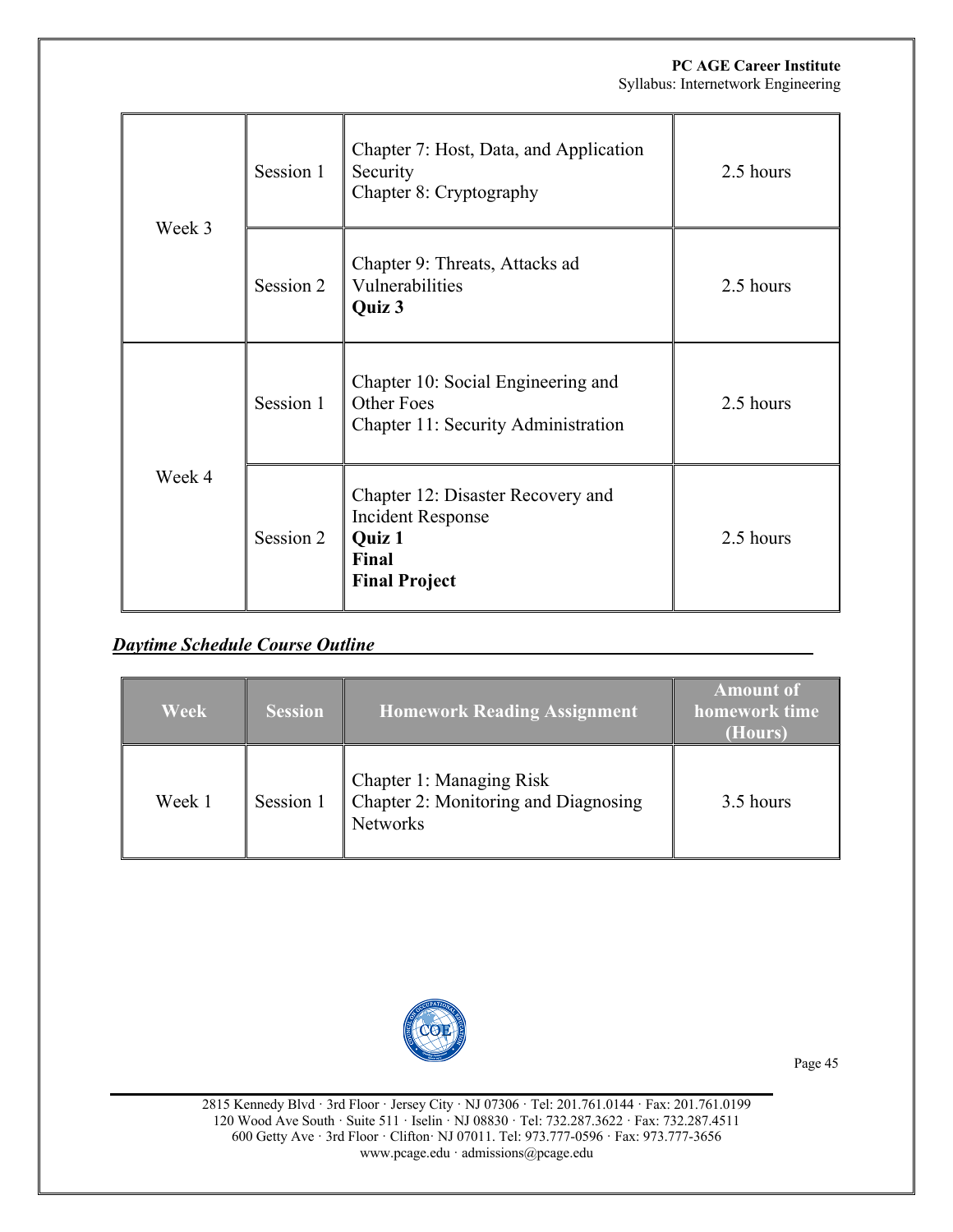|        | Session 2 | Chapter 3: Understanding Devices and<br>Infrastructure<br><b>Ouiz 1</b><br>Chapter 4: Identity and Access<br>Management                                     | 3.5 hours |
|--------|-----------|-------------------------------------------------------------------------------------------------------------------------------------------------------------|-----------|
| Week 2 | Session 1 | Chapter 5: Wireless Networks Threats<br>Chapter 6: Securing the Cloud<br>Quiz 2                                                                             | 3.5 hours |
|        | Session 2 | Chapter 7: Host, Data, and Application<br>Security<br>Chapter 8: Cryptography<br>Mid-Term                                                                   | 3.5 hours |
| Week 3 | Session 1 | Chapter 9: Threats, Attacks ad<br>Vulnerabilities<br>Quiz 3<br>Chapter 10: Social Engineering and<br><b>Other Foes</b>                                      | 3.5 hours |
|        | Session 2 | Chapter 11: Security Administration<br>Chapter 12: Disaster Recovery and<br><b>Incident Response</b><br>Quiz 4<br><b>Final Test</b><br><b>Final Project</b> | 3.5 hours |



Page 46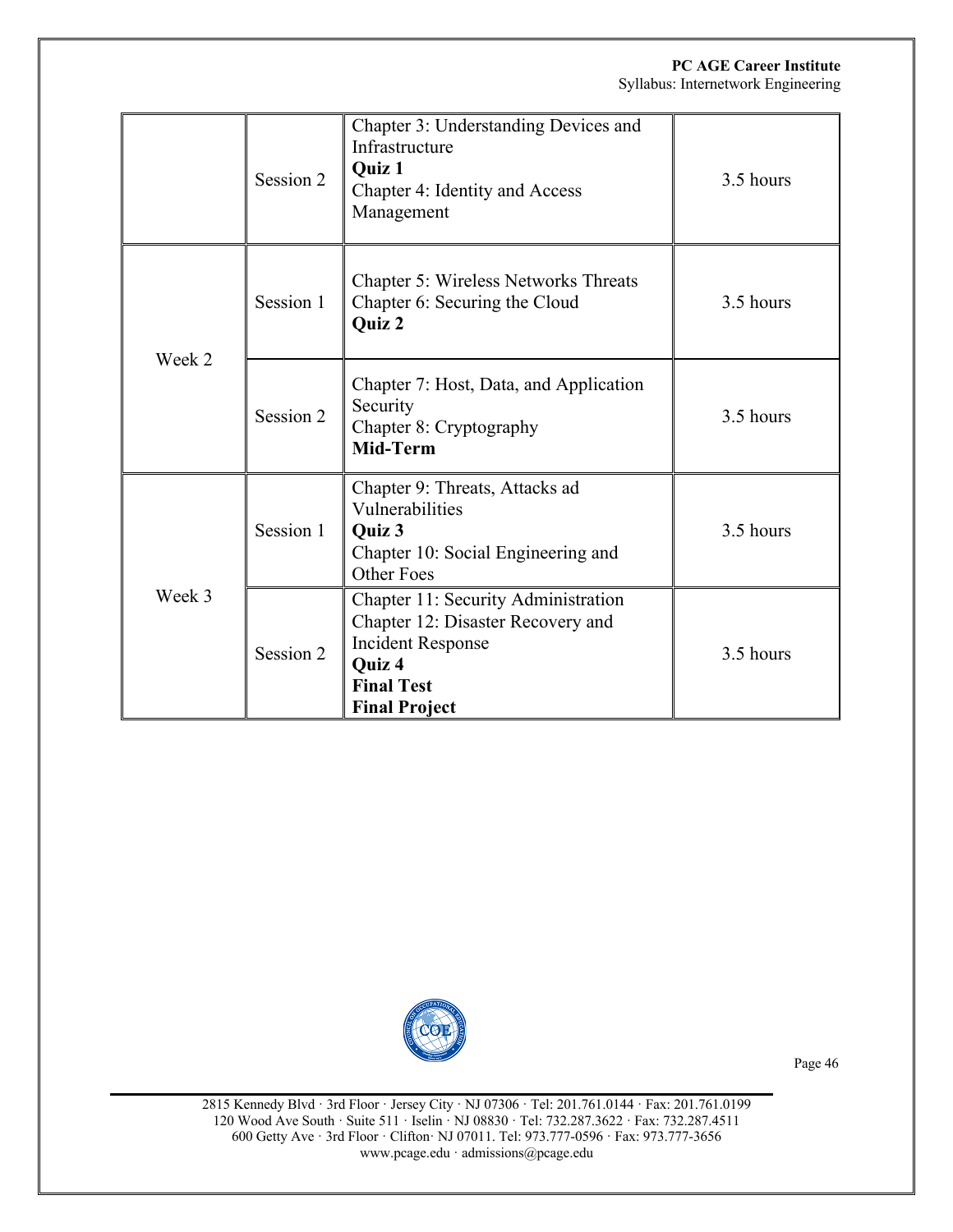## *Course Title: IE180T – Certification Test Preparation*

#### **Prerequisites(s): None**

## **Credits:** 1.0

**Course Description:** This course reinforces the student learning process by reviewing learned topics with the aid of online simulation tools and computer-based training. It provides additional simulated hands-on experience as the student prepares for the related certification and technical job interview.

**Learning outcomes**: Upon successful completion of this course, the student will be able to:

- Understand the concepts of authentication, encryption, access control and logging.
- Configure SSL connections and Configure Kerberos settings
- Plan, implement and test an enterprise security strategy
- Identify penetration testing such as White, Black, and Grey box testing.
- Identify and implement appropriate disaster recovery procedures

**Instructional Methods:** Class Lecture, Lab and In-Class Discussions include a breakdown of each chapter in the following session that is being attended. Lecture, Lab and In-Class Discussions on specific topics on Authentication, Encryption, Security Protocols, Network Security Devices, and Access Permissions. Secure remote access connections. Configure the Windows Firewall. Secure folder and file access using DACLs.

# *Required Course Materials*

• Chapple, M. (2021). CompTIA Security+ Study Guide: Exam SY0-601. Sybex

# *Additional Course Material*

• Conklin, W., White, G., Williams, D, Davis, R., Cothren, C. (2021). CompTIA Security + All-in-One Exam Guide (Exam SY0-601), 6th Edition. McGraw-Hill

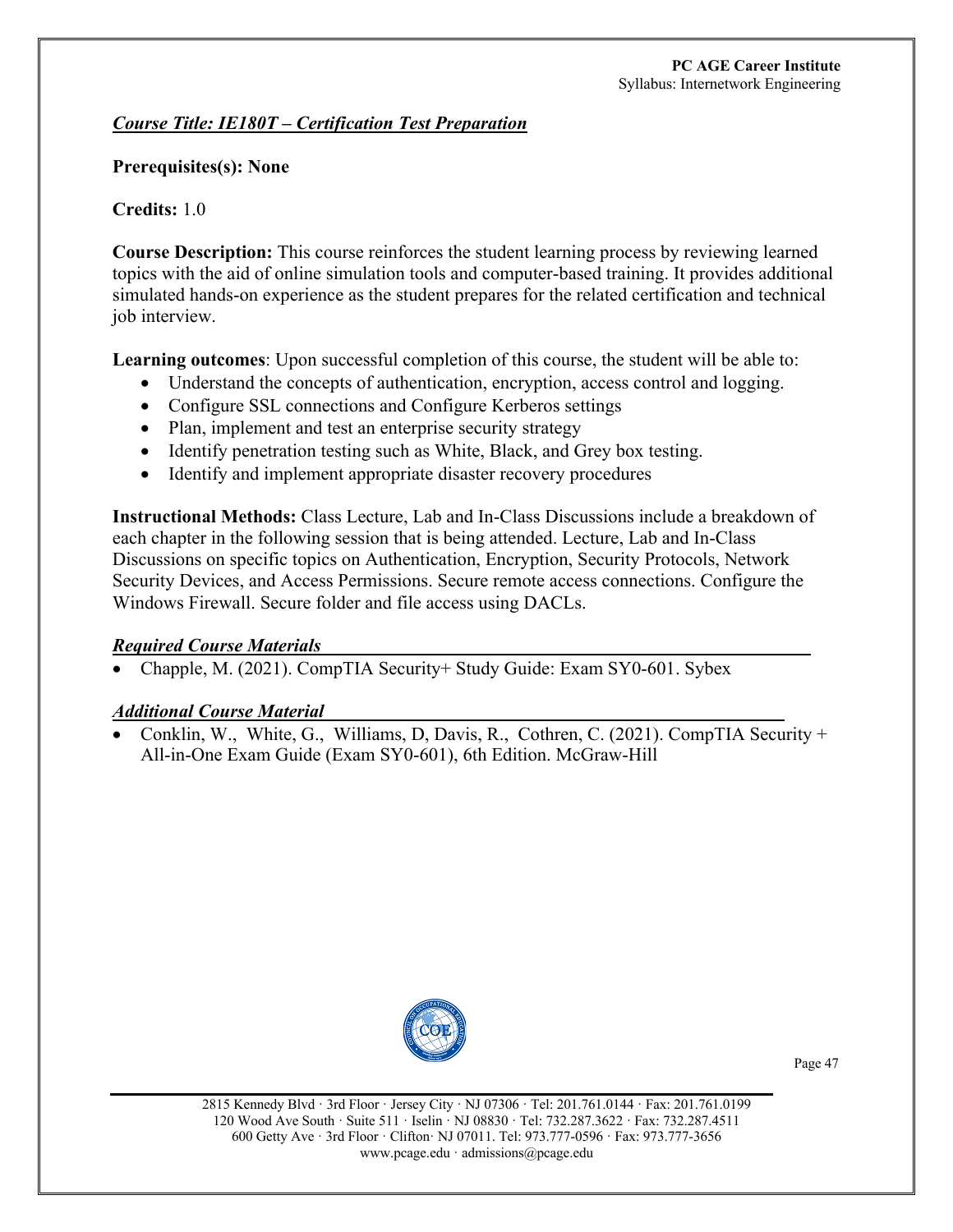## *Course Title: IE190 - Introduction to Cisco Router Configuration (CCNA)*

## **Prerequisites(s): IE115**

#### **Credits:** 3.0

**Course Description**: The course teaches the networking concepts and basic command required to configure Cisco routers and switches for small sized networks. The student will gain skills in managing Cisco devices with multiple subnets.

**Course Objective:** This course prepares students for Cisco CCNA Exam 200-301.

**Learning outcomes**: Upon successful completion of this course, the student will be able to:

- IP Addressing, subnetting, CIDR and VLSM
- Backup, restore, upgrade Cisco IOS software image.
- Configure and troubleshoot static routes.
- Control router password, identification and messages and list and solve problems that each routing type encounters

**Instructional Methods:** Class Lecture, Lab and In-Class Discussions include a breakdown of each chapter in the following session that is being attended. Lecture, Lab and In-Class Discussions on specific topics like dividing an IP address across multiple networks, configuring and enabling router interfaces, working with the Spanning Tree Protocol, and beginner routers, switches, VTP, and STP.

#### *Required Course Materials*

• Lammle, T. (2019). CCNA Certification Study Guide, Volume 2: Exam 200-301, 1st Edition. Sybex

#### *Additional Course Material*

• Odom, W. (2019). Cisco CCNA 200-301 Official Cert Guide, 1<sup>st</sup> Edition. Sybex

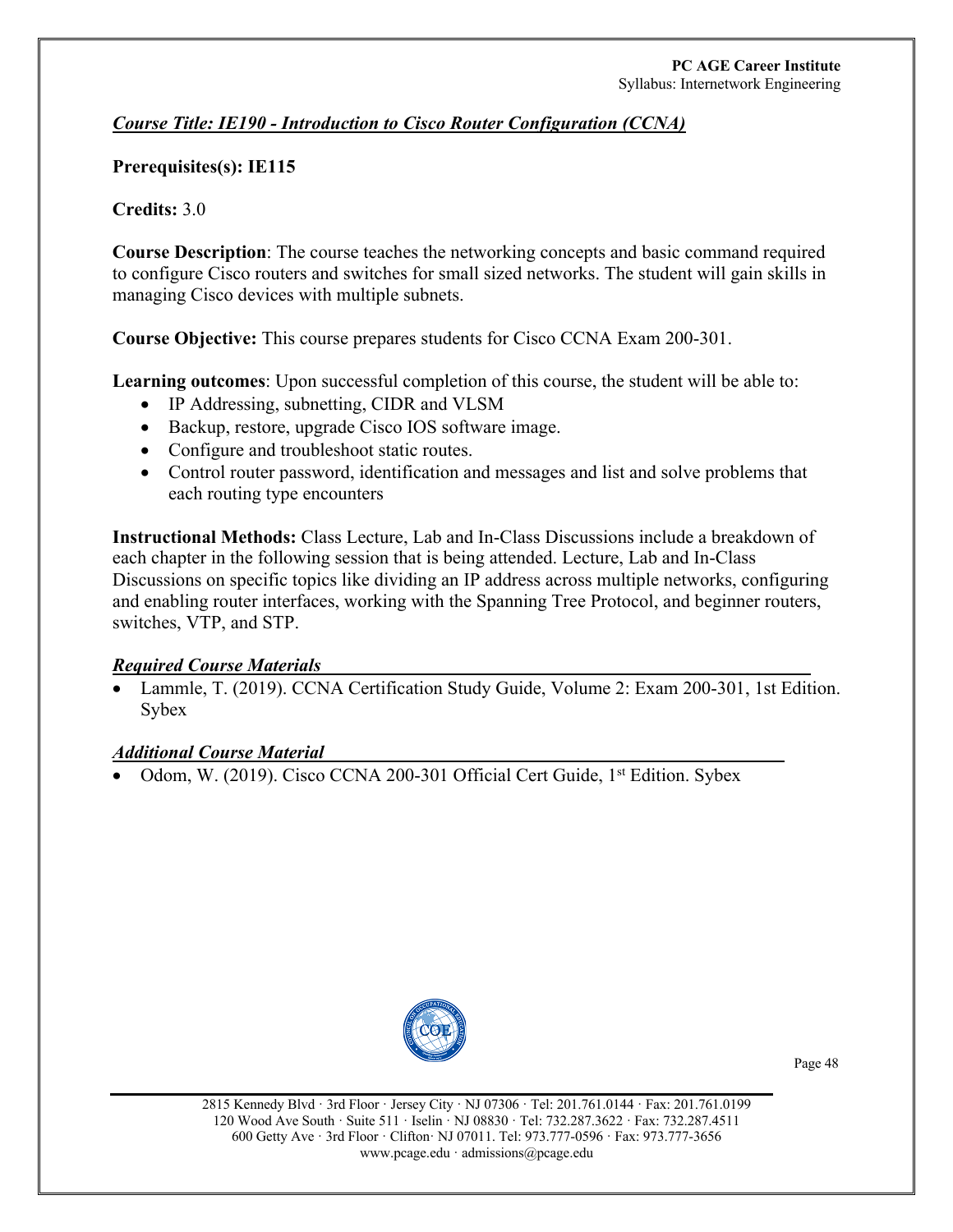# *Approximate Amount of Time*

| <b>Task Requirement</b>                       | <b>Amount of time</b><br>(Hours) |
|-----------------------------------------------|----------------------------------|
| Lecture, In-Class Lab and Discussion          | 46                               |
| Project                                       |                                  |
| <b>Total In-Class</b>                         | 50                               |
| Homework Assignment                           | 20                               |
| <b>Total Out-Class</b>                        | 20                               |
| Grand Total Hours (In-class and Out-of-Class) |                                  |

## *Evening Schedule Course Outline*

| <b>Week</b> | <b>Session</b> | <b>Homework Reading Assignment</b>                                                                  | <b>Amount of</b><br>homework time<br>(Hours) |
|-------------|----------------|-----------------------------------------------------------------------------------------------------|----------------------------------------------|
| Week 1      | Session 1      | <b>Chapter 1: Network Fundamentals</b><br>Chapter 2: TCP/IP<br>Chapter 3: Easy Subnetting<br>Quiz 1 | 2.5 hours                                    |
|             | Session 2      | Chapter 4: Troubleshooting TCP/IP<br>Chapter 5: IP Routing                                          | 2.5 hours                                    |
| Week 2      | Session 1      | Chapter 6: OSPF<br><b>Quiz 2</b>                                                                    | 2.5 hours                                    |



Page 49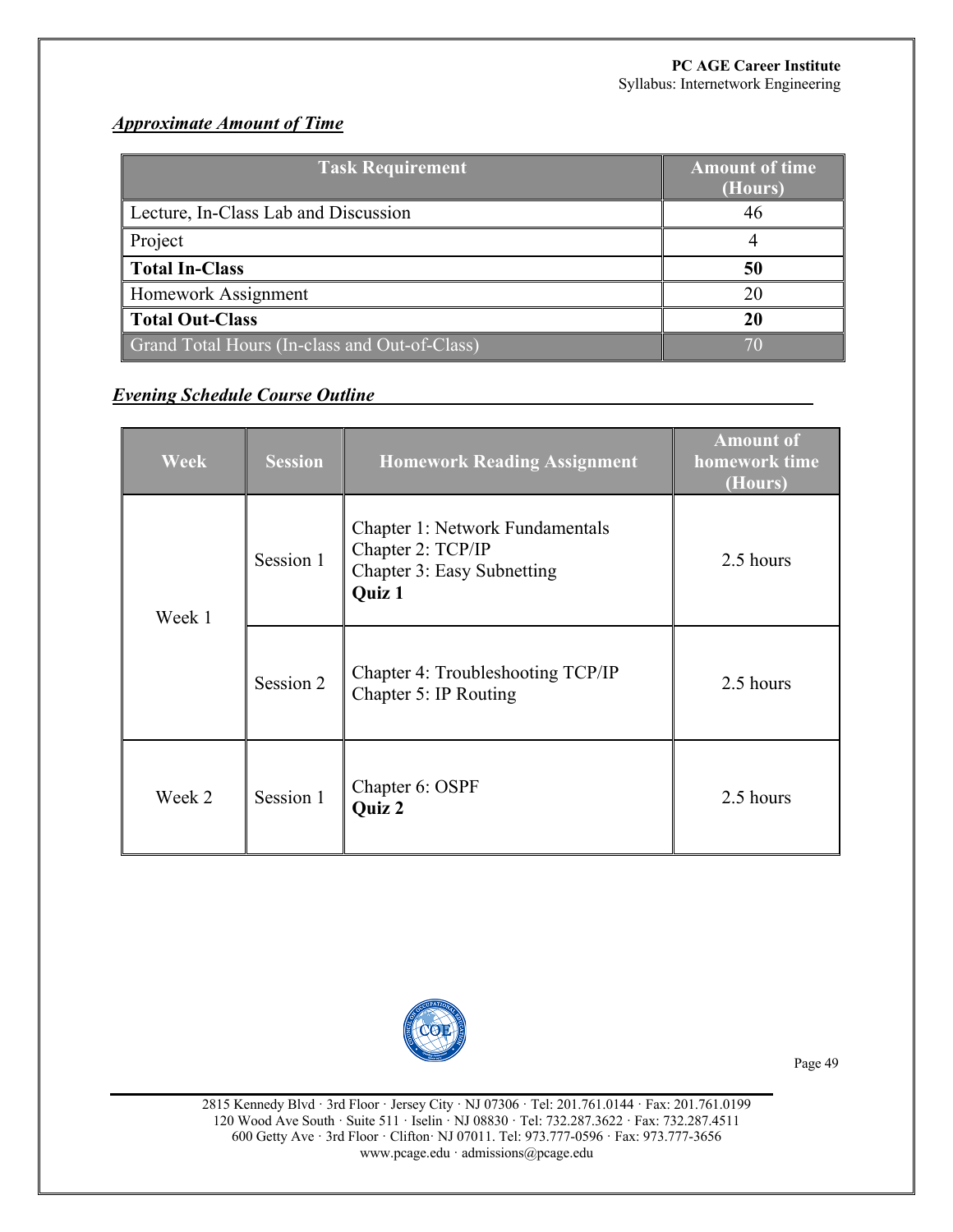|        | Session 2 | Chapter 7: Layer 2 Switching<br>Mid-Term                                                                                      | 2.5 hours |
|--------|-----------|-------------------------------------------------------------------------------------------------------------------------------|-----------|
| Week 3 | Session 1 | Chapter 8: VLANs and Inter-VLAN<br>Routing                                                                                    | 2.5 hours |
|        | Session 2 | Chapter 9: Enhanced Switched<br>Technologies<br>Quiz 3                                                                        | 2.5 hours |
| Week 4 | Session 1 | Chapter 10: Access Lists                                                                                                      | 2.5 hours |
|        | Session 2 | Chapter 11: Network Address<br>Translations<br>Chapter 12: IP Services<br>Quiz 4<br><b>Final Test</b><br><b>Final Project</b> | 2.5 hours |



Page 50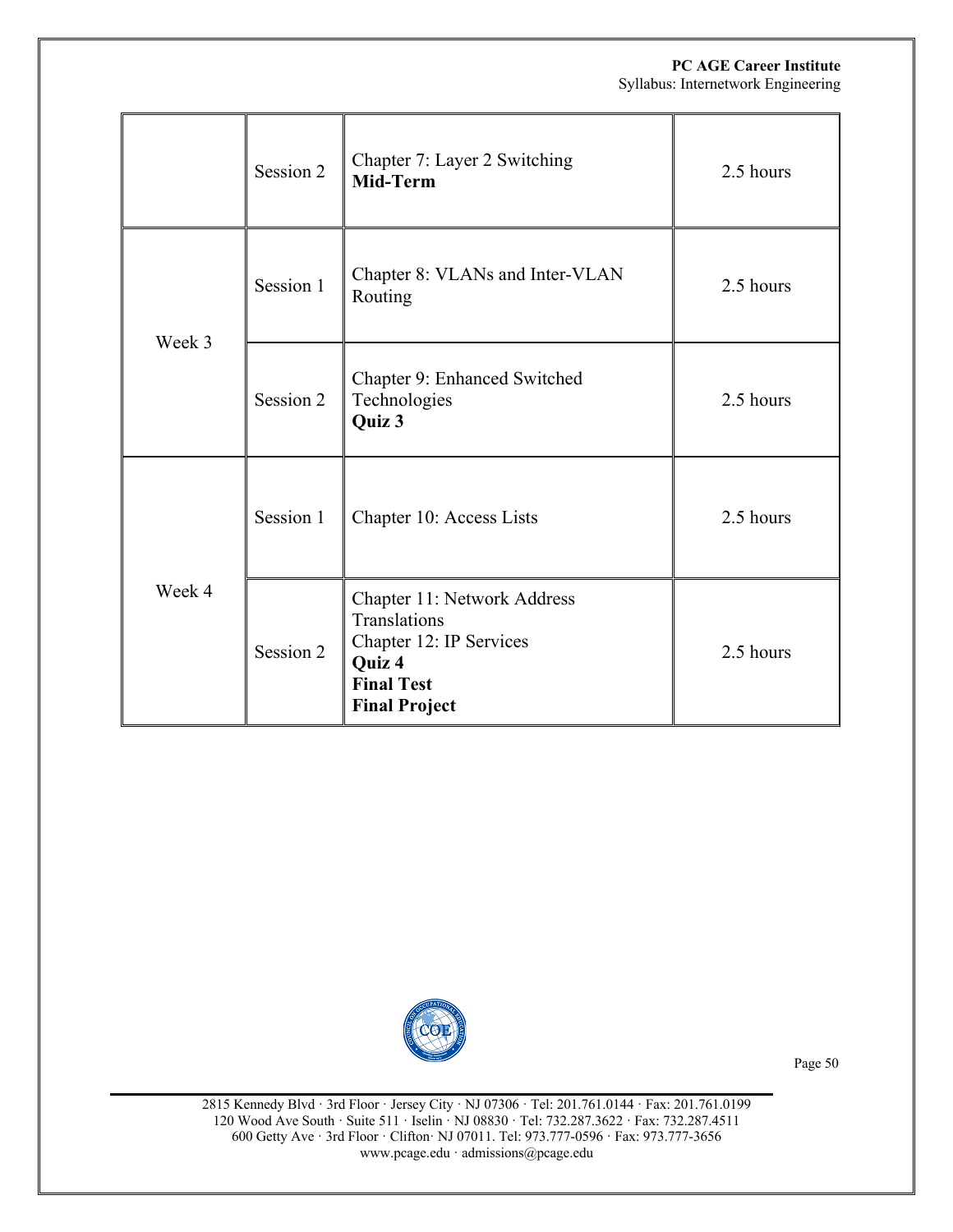# *Daytime Schedule Course Outline*

| <b>Week</b> | <b>Session</b> | <b>Homework Reading Assignment</b>                                                                                            | <b>Amount of</b><br>homework time<br>$(\overline{\text{Hours}})$ |
|-------------|----------------|-------------------------------------------------------------------------------------------------------------------------------|------------------------------------------------------------------|
| Week 1      | Session 1      | Chapter 1: Network Fundamentals<br>Chapter 2: TCP/IP                                                                          | 3.5 hours                                                        |
|             | Session 2      | <b>Chapter 3: Easy Subnetting</b><br>Quiz 1<br>Chapter 4: Troubleshooting TCP/IP                                              | 3.5 hours                                                        |
| Week 2      | Session 1      | Chapter 5: IP Routing<br>Chapter 6: OSPF<br>Quiz 2<br>Mid-Term                                                                | 3.5 hours                                                        |
|             | Session 2      | Chapter 7: Layer 2 Switching<br>Chapter 8: VLANs and Inter-VLAN<br>Routing<br>Quiz 3                                          | 3.5 hours                                                        |
| Week 3      | Session 1      | Chapter 9: Enhanced Switched<br>Technologies<br>Chapter 10: Access Lists                                                      | 3.5 hours                                                        |
|             | Session 2      | Chapter 11: Network Address<br>Translations<br>Chapter 12: IP Services<br>Quiz 4<br><b>Final Test</b><br><b>Final Project</b> | 3.5 hours                                                        |



Page 51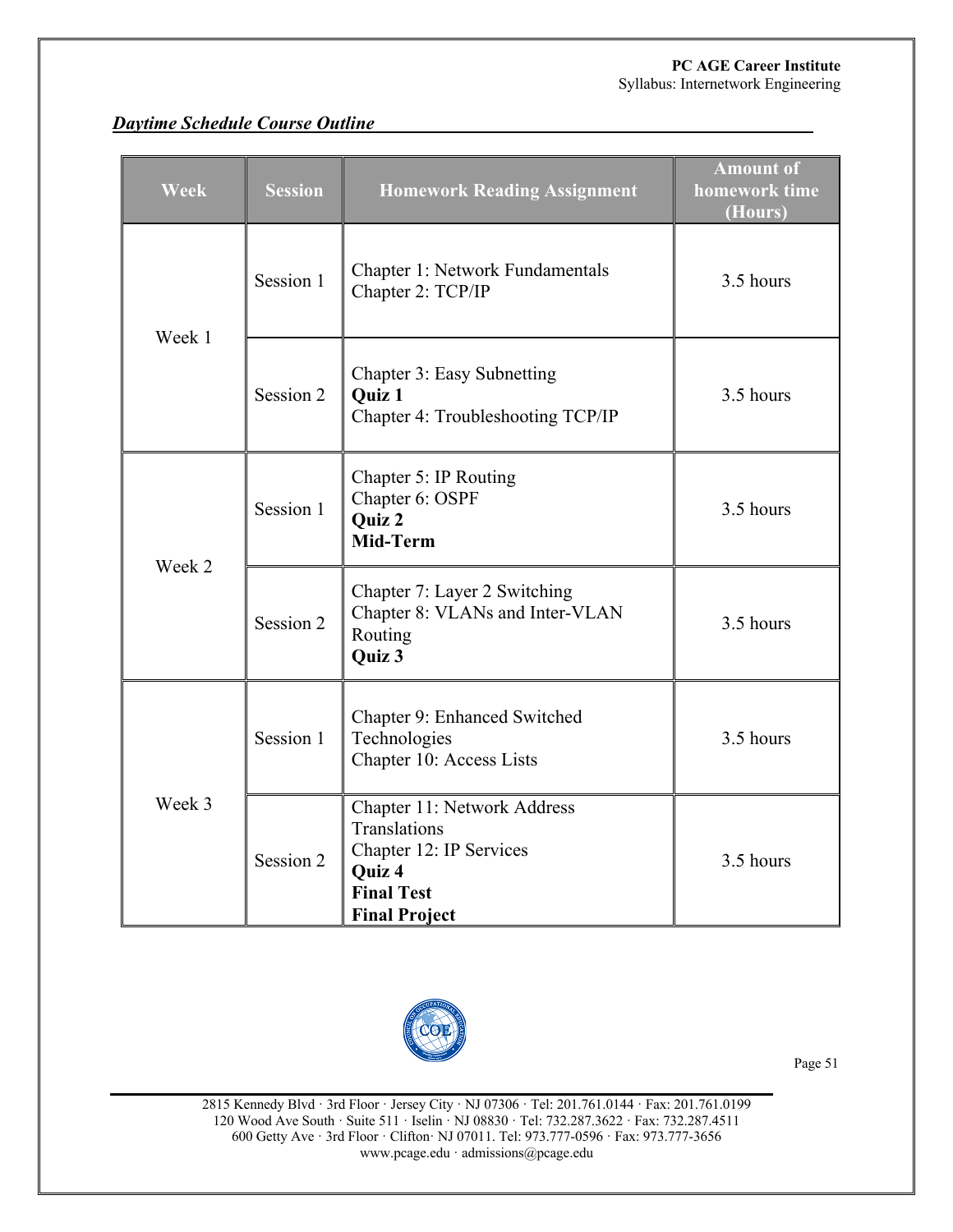#### *Course Title: IE190T – Certification Test Preparation*

#### **Prerequisites(s): None**

#### **Credits:** 1.0

**Course Description:** The course teaches the concepts and command required to configure, secure, manage and troubleshoot Cisco routers for small and medium sized networks. The student will gain skills in managing Cisco devices on a private network, with multiple subnets, connected to the Internet.

**Learning outcomes**: Upon successful completion of this course, the student will be able to:

- IP Addressing, subnetting, CIDR and VLSM
- Backup, restore, upgrade Cisco IOS software image.
- Configure and troubleshoot static routes.
- Control router password, identification and messages and list and solve problems that each routing type encounters

**Instructional Methods:** Class Lecture, Lab and In-Class Discussions include a breakdown of each chapter in the following session that is being attended. Lecture, Lab and In-Class Discussions on specific topics like dividing an IP address across multiple networks, configuring and enabling router interfaces, working with the Spanning Tree Protocol, and beginner routers, switches, VTP, and STP.

#### *Required Course Materials*

• Lammle, T. (2019). CCNA Certification Study Guide, Volume 2: Exam 200-301, 1st Edition. **Sybex** 

#### *Additional Course Material*

• Odom, W. (2019). Cisco CCNA 200-301 Official Cert Guide, 1<sup>st</sup> Edition. Sybex



<sup>2815</sup> Kennedy Blvd · 3rd Floor · Jersey City · NJ 07306 · Tel: 201.761.0144 · Fax: 201.761.0199 120 Wood Ave South · Suite 511 · Iselin · NJ 08830 · Tel: 732.287.3622 · Fax: 732.287.4511 600 Getty Ave · 3rd Floor · Clifton· NJ 07011. Tel: 973.777-0596 · Fax: 973.777-3656 www.pcage.edu · admissions@pcage.edu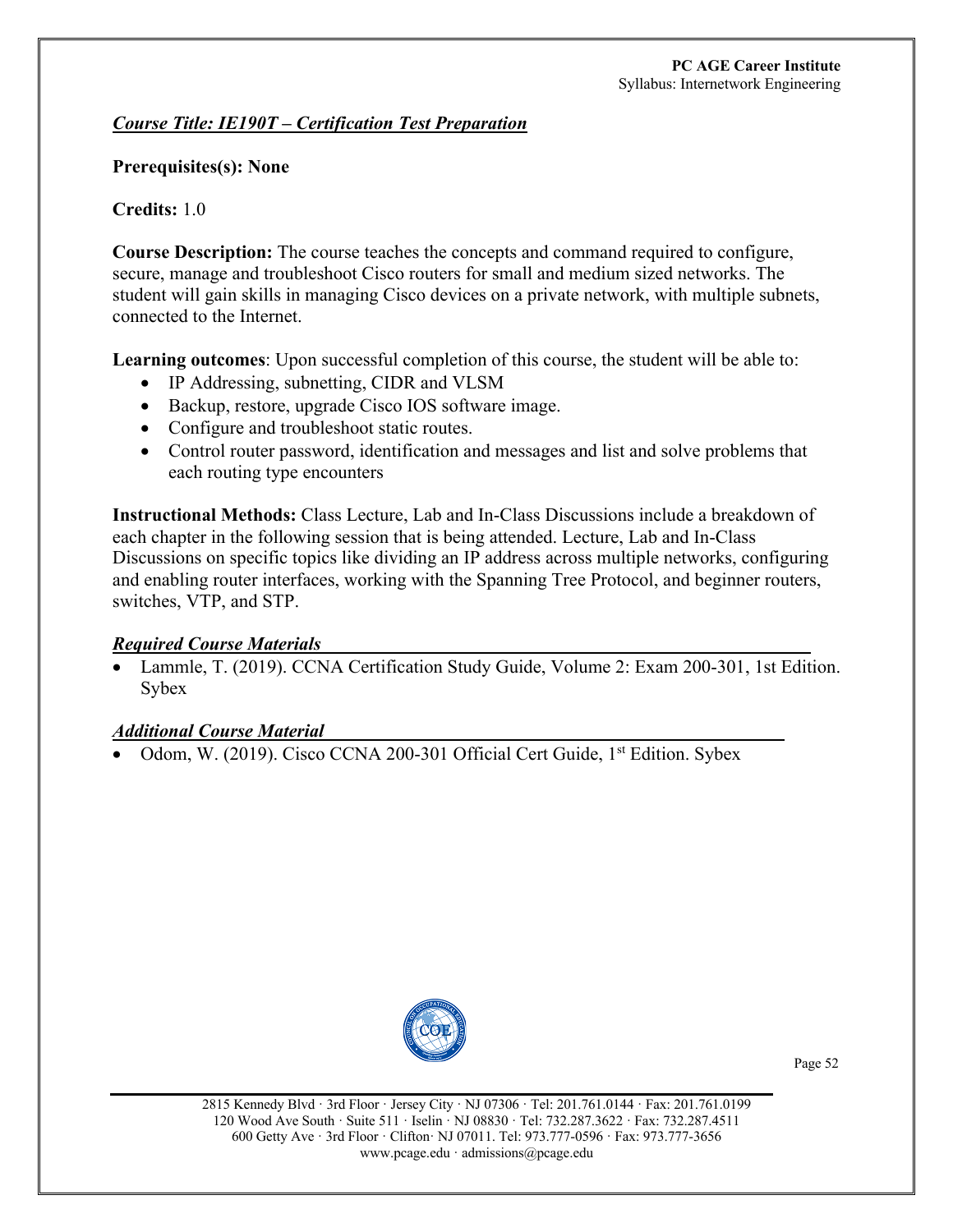## *Course Title: IE195 - Advanced Cisco Router Configuration (CCNA)*

## **Prerequisites(s): IE190**

#### **Credits:** 3.0

**Course Description:** The course teaches the concepts and command required to configure, secure, manage and troubleshoot Cisco routers for small and medium sized networks. The student will gain skills in managing Cisco devices on a private network, with multiple subnets, connected to the Internet.

**Course Objective:** This course prepares students for Cisco CCNA Exam 200-301.

**Learning outcomes**: Upon successful completion of this course, the student will be able to:

- Configure and troubleshoot routing protocols (RIP, OSPF, EIGRP)
- Configure, monitor and troubleshoot routing protocols.
- Install, configure and operate routed LAN and WAN while Improve network reliability and quality of service.
- Control and filter shared Internet access using NAT and ACLs.

**Instructional Methods:** Class Lecture, Lab and In-Class Discussions include a breakdown of each chapter in the following session that is being attended. Lecture, Lab and In-Class Discussions on specific topics such as enabling and disabling switch ports, routing protocol troubleshooting, routing tables, access control lists, VLAN Trunking Protocol (VTP), Frame Relay, and PPP.

#### *Required Course Materials*

• Lammle, T. (2019). CCNA Certification Study Guide, Volume 2: Exam 200-301, 1st Edition. Sybex

# *Additional Course Material*

• Odom, W. (2019). Cisco CCNA 200-301 Official Cert Guide, 1<sup>st</sup> Edition. Sybex

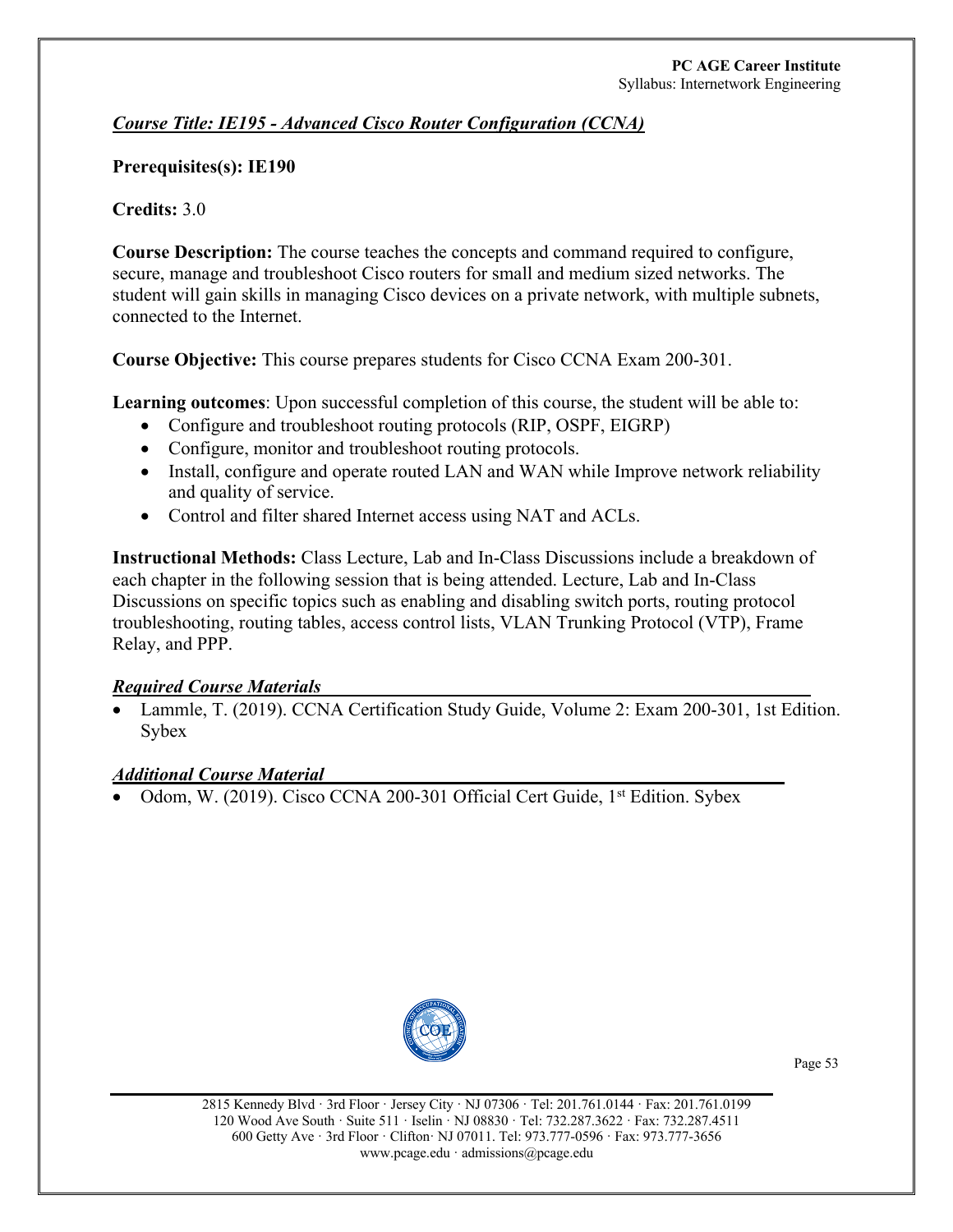# *Approximate Amount of Time*

| <b>Task Requirement</b>                       | <b>Amount of time</b><br>(Hours) |
|-----------------------------------------------|----------------------------------|
| Lecture, In-Class Lab and Discussion          | 46                               |
| Project                                       |                                  |
| <b>Total In-Class</b>                         | 50                               |
| Homework Assignment                           |                                  |
| <b>Total Out-Class</b>                        | 20                               |
| Grand Total Hours (In-class and Out-of-Class) |                                  |

## *Evening Schedule Course Outline*

| <b>Week</b> | <b>Session</b> | <b>Homework Reading Assignment</b>                                                                            | <b>Amount of</b><br>homework time<br>(Hours) |
|-------------|----------------|---------------------------------------------------------------------------------------------------------------|----------------------------------------------|
| Week 1      | Session 1      | Chapter 13: Security<br>Chapter 14: First Hop Redundancy<br>Protocol (HSRP)                                   | 2.5 hours                                    |
|             | Session 2      | Chapter 15: Virtual Private Networks<br>(VPNs)<br>Quiz 1                                                      | 2.5 hours                                    |
| Week 2      | Session 1      | Chapter 16 Quality of Service (QoS)<br>Chapter 17: Internet Protocol Version 6<br>(IPv6)                      | 2.5 hours                                    |
|             | Session 2      | Chapter 18: Troubleshooting IP, IPv6,<br>and VLANs<br>Chapter 19: Wireless Technologies<br>Quiz 2<br>Mid-Term | 2.5 hours                                    |



Page 54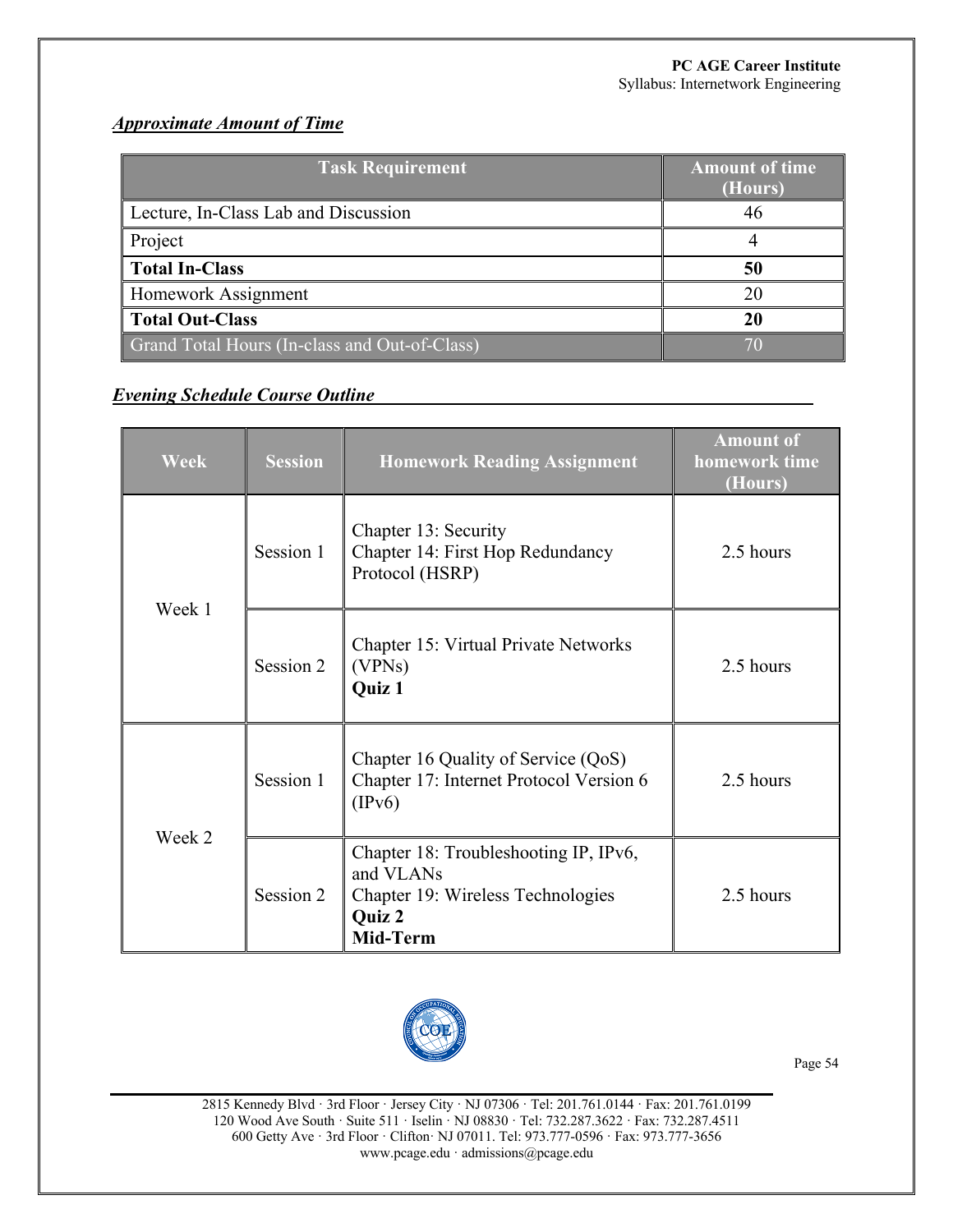| Week 3 | Session 1 | Chapter 20: Configuring Wireless<br>Technologies                                                          | 2.5 hours |
|--------|-----------|-----------------------------------------------------------------------------------------------------------|-----------|
|        | Session 2 | Chapter 21: Virtualization, Automation,<br>and Programmability<br>Quiz 3                                  | 2.5 hours |
| Week 4 | Session 1 | Chapter 22: SDN Controllers                                                                               | 2.5 hours |
|        | Session 2 | <b>Chapter 23: Configuration Management</b><br><b>Quiz 4</b><br><b>Final Test</b><br><b>Final Project</b> | 2.5 hours |

# *Daytime Schedule Course Outline*

| Week   | <b>Session</b> | <b>Homework Reading Assignment</b>                                          | <b>Amount of</b><br>homework time<br>(Hours) |
|--------|----------------|-----------------------------------------------------------------------------|----------------------------------------------|
| Week 1 | Session 1      | Chapter 13: Security<br>Chapter 14: First Hop Redundancy<br>Protocol (HSRP) | 3.5 hours                                    |



Page 55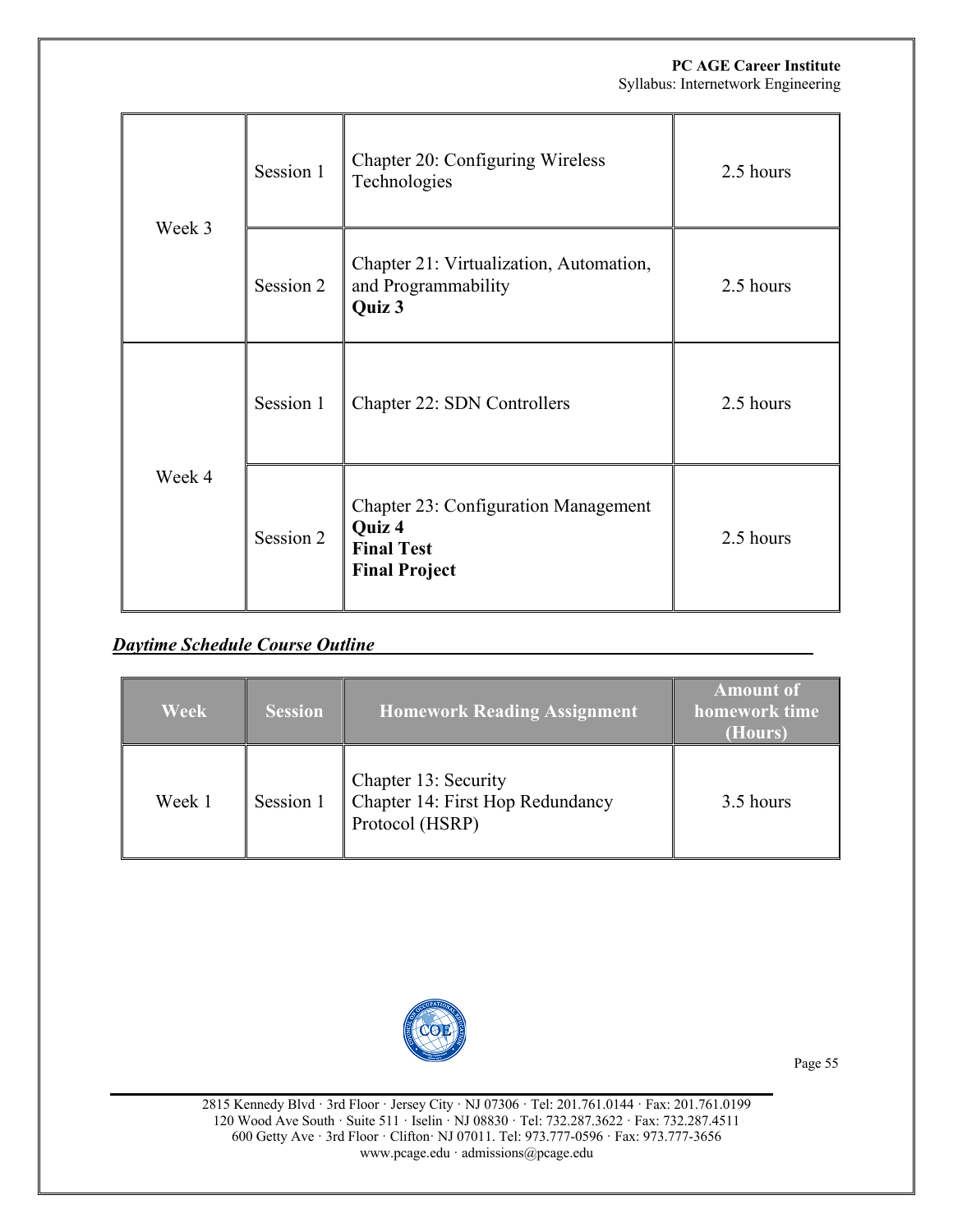|        | Session 2 | Chapter 15: Virtual Private Networks<br>(VPNs)<br>Chapter 16 Quality of Service (QoS)                                   | 3.5 hours |
|--------|-----------|-------------------------------------------------------------------------------------------------------------------------|-----------|
| Week 2 | Session 1 | Chapter 17: Internet Protocol Version 6<br>(IPv6)<br>Chapter 18: Troubleshooting IP, IPv6,<br>and VLANs                 | 3.5 hours |
|        | Session 2 | Chapter 19: Wireless Technologies<br>Chapter 20: Configuring Wireless<br>Technologies<br>Mid-Term                       | 3.5 hours |
| Week 3 | Session 1 | Chapter 21: Virtualization, Automation,<br>and Programmability                                                          | 3.5 hours |
|        | Session 2 | Chapter 22: SDN Controllers<br><b>Chapter 23: Configuration Management</b><br><b>Final Test</b><br><b>Final Project</b> | 3.5 hours |



Page 56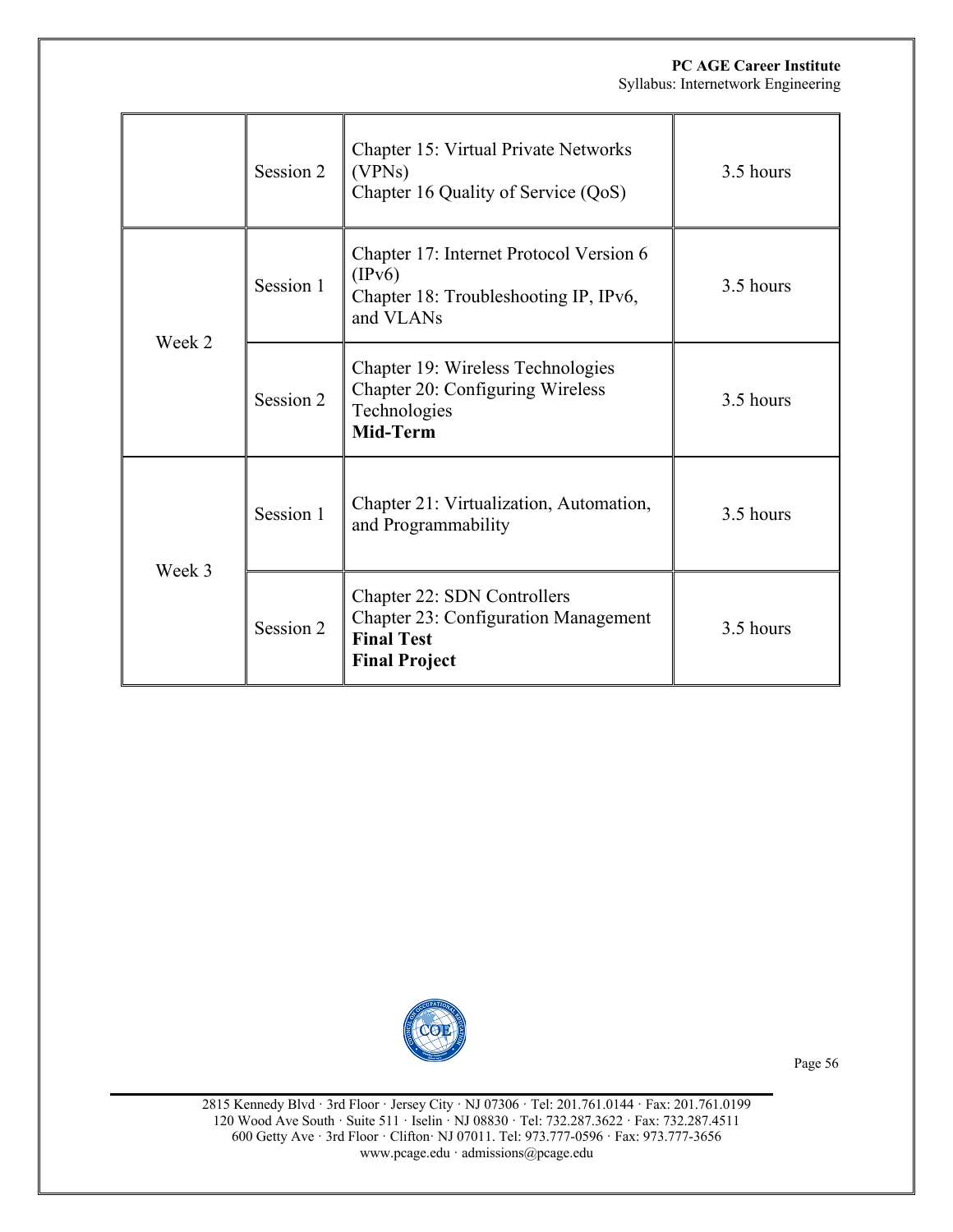#### *Course Title: IE195T – Certification Test Preparation*

#### **Prerequisites(s): None**

#### **Credits:** 1.0

**Course Description:** The course teaches the concepts and command required to configure, secure, manage and troubleshoot Cisco routers for small and medium sized networks. The student will gain skills in managing Cisco devices on a private network, with multiple subnets, connected to the Internet.

**Learning outcomes**: Upon successful completion of this course, the student will be able to:

- Configure and troubleshoot routing protocols (RIP, OSPF, EIGRP)
- Configure, monitor and troubleshoot routing protocols.
- Install, configure and operate routed LAN and WAN while Improve network reliability and quality of service.
- Control and filter shared Internet access using NAT and ACLs.

**Instructional Methods:** Class Lecture, Lab and In-Class Discussions include a breakdown of each chapter in the following session that is being attended. Lecture, Lab and In-Class Discussions on specific topics such as enabling and disabling switch ports, routing protocol troubleshooting, routing tables, access control lists, VLAN Trunking Protocol (VTP), Frame Relay, and PPP.

#### *Required Course Materials*

• Lammle, T. (2019). CCNA Certification Study Guide, Volume 2: Exam 200-301, 1st Edition. **Sybex** 

#### *Additional Course Material*

• Odom, W. (2019). Cisco CCNA 200-301 Official Cert Guide, 1<sup>st</sup> Edition. Sybex



<sup>2815</sup> Kennedy Blvd · 3rd Floor · Jersey City · NJ 07306 · Tel: 201.761.0144 · Fax: 201.761.0199 120 Wood Ave South · Suite 511 · Iselin · NJ 08830 · Tel: 732.287.3622 · Fax: 732.287.4511 600 Getty Ave · 3rd Floor · Clifton· NJ 07011. Tel: 973.777-0596 · Fax: 973.777-3656 www.pcage.edu · admissions@pcage.edu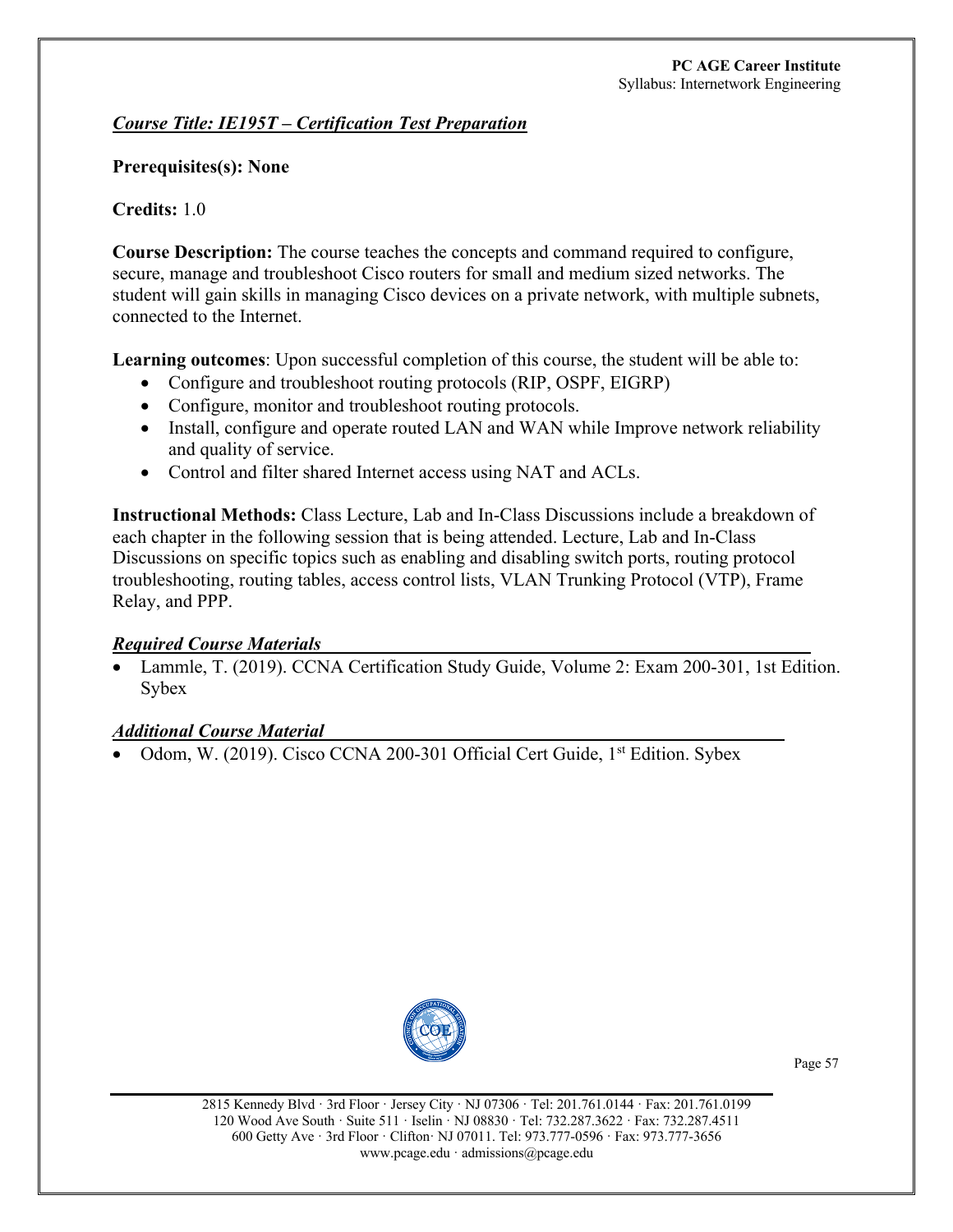## *Course Title: IE200 – Designing, Implementing and Troubleshooting Windows and Cisco Networks*

**Pre-Requisites:** IE170

## **Credits:** 1.0

**Course Description:** The course will enable a student to design, implement and troubleshoot local and wide area networks.

**Learning outcomes**: Upon successful completion of this course, the student will be able to:

- Design and implement a TCP/IP network for a medium sized company.
- Install and configure all the components of network including application servers.
- Install and configure Cisco routers for public network access.
- Implement Remote Access to access company network through internet.
- Deploy a network environment
- Configure network access and filtering.

**Instructional Methods:** Class project that includes coverage of all topics learned in prior courses. Lecture, Lab and In-Class Discussions on specific topics on TCP/IP, LAN, WAN, Routing, Firewall, Proxy, VPN, Domain Controller, DNS, DHCP, Maintaining an Upgrade Infrastructure.

#### *Approximate Amount of Time*

| <b>Task Requirement</b> | Amount of time<br>(Hours) |
|-------------------------|---------------------------|
| In Class Project        |                           |
| <b>Total Hours</b>      |                           |

#### *Grading*

Students will earn credit for the course after successful completion of the project.



Page 58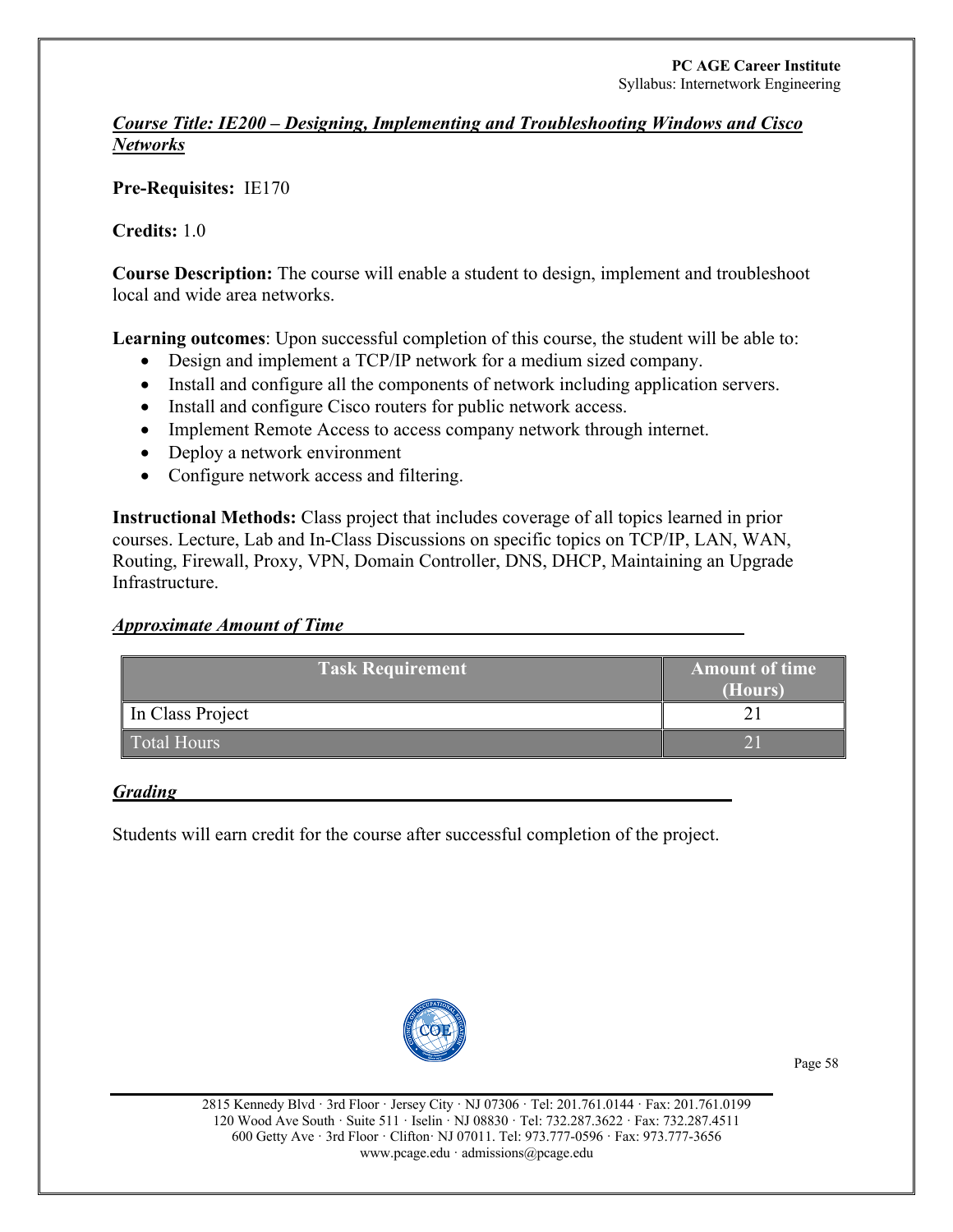#### *Course Title: IE210 - Certification Test Preparation*

**Pre-Requisites:** IE122

#### **Credits:** 3.0

**Course Objectives**: The course will enable a student to take the certification tests for Microsoft Azure.

**Learning outcomes**: Upon successful completion of this course, the student will be able to:

- How to provision virtual machines
- How to leverage PaaS to develop applications
- How to develop serverless cloud applications
- How to process high-performance computing jobs

**Instructional Methods:** Self- paced and online modules.

#### *Approximate amount of time*

| <b>Task Requirement</b> | <b>Amount of time</b><br>(Hours) |
|-------------------------|----------------------------------|
| Distance Learning       |                                  |
| <b>Total Hours</b>      |                                  |

#### *Grading*

Students have to complete all the required online modules by the end of the course. Grading based as a percentage of the hours that student completed by the end of the course and the number of hours, he/she was required to. For a module's hours to be awarded to the student, a score of 100 must be obtained on the "Done" and "Mastered" columns. If a student has a failing grade for Distance Learning because of not being able to complete all the required hours by the end of the course, he/she will be given an extra week and awarded a grade of 70 when all the hours are completed, otherwise he/she will keep the same grade.



Page 59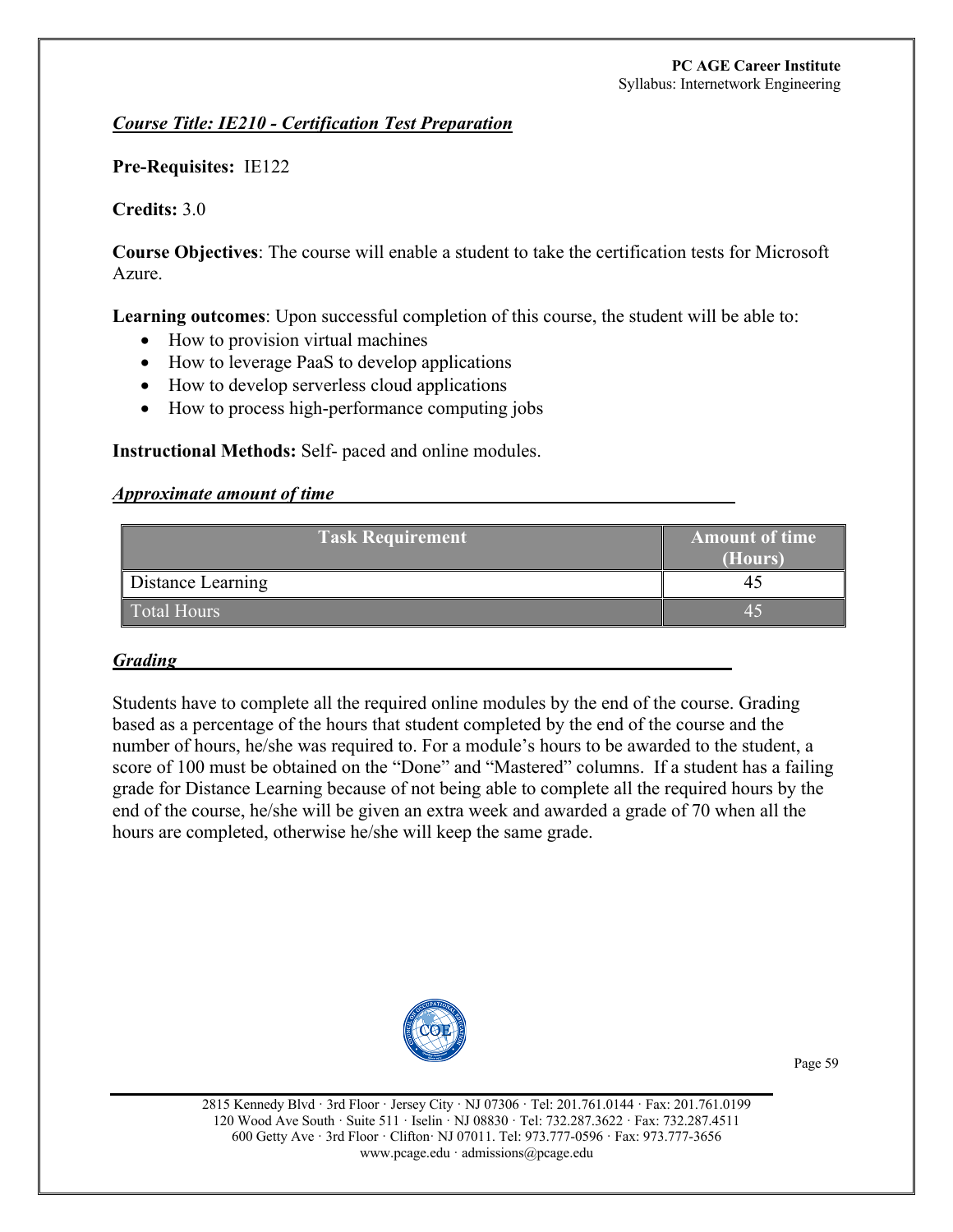## *Distance Learning*

|   | <b>Topics</b>                                         | <b>Time</b><br>(Approx Hrs) |
|---|-------------------------------------------------------|-----------------------------|
|   | <b>Managing Microsoft Azure Identity and Security</b> | $21.0$ hour(s)              |
|   | <b>Managing Microsoft Azure Storage</b>               | $12.0$ hour(s)              |
| 3 | <b>Microsoft Azure Deployment</b>                     | $6.5$ hour(s)               |
| 4 | <b>Managing Microsoft Azure Networking</b>            | $5.5$ hour(s)               |
|   | Total                                                 | 45.0 hours                  |



Page 60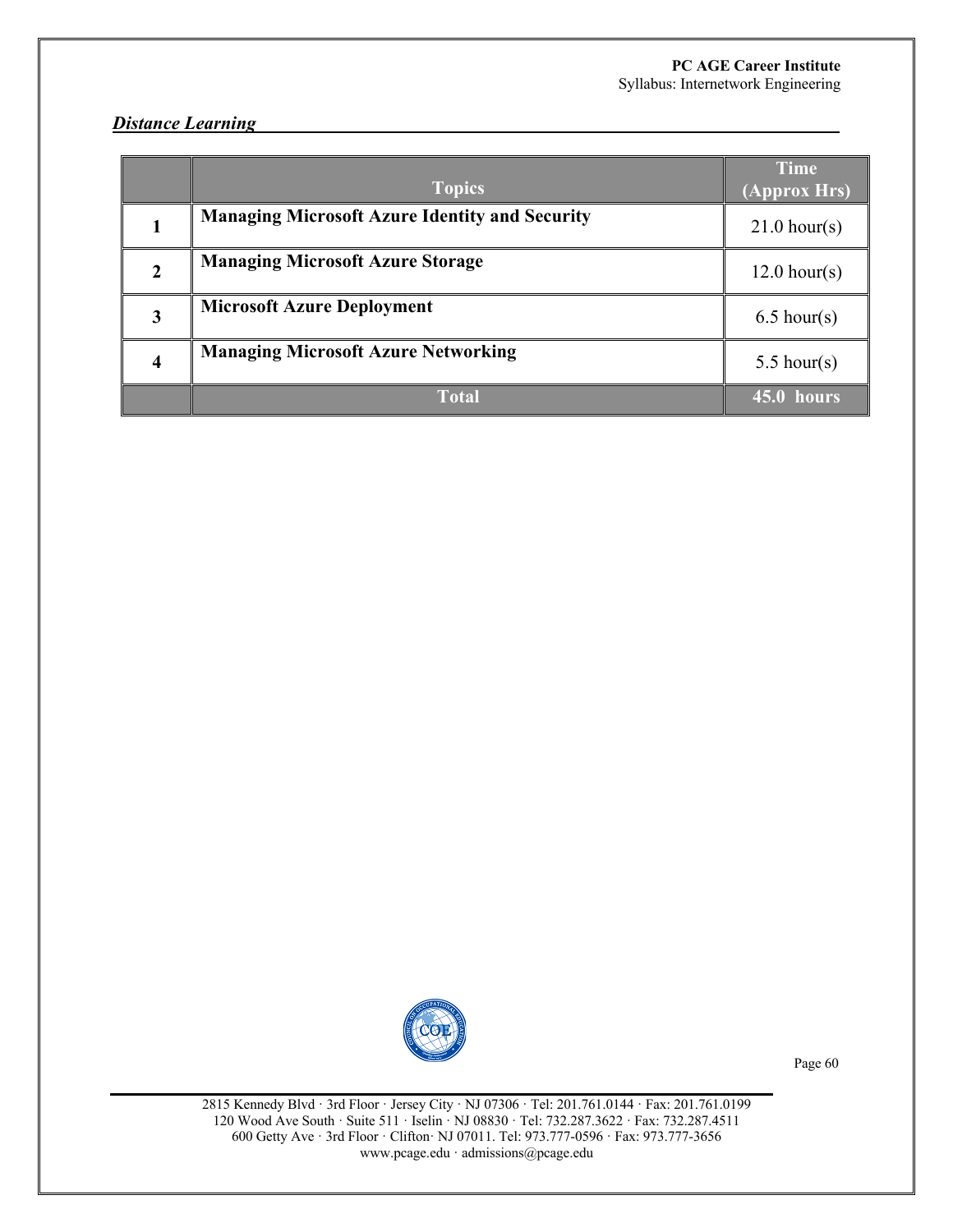#### *Course Title: UN 100 – Linux System Administration I*

#### **Pre-Requisites:** IE100

#### **Credits:** 3.0

**Course Description:** The course will introduce the students to Linux operating system. Installing, maintaining and troubleshooting packages, patches, users, groups, file system and permission.

**Course Objective:** This course prepares students for CompTIA XK0-104 Exams.

**Learning outcomes**: Upon successful completion of this course, the student will be able to:

- Install the Linux Environment on a Standalone System.
- Install, remove and check status or information about packages and patches.
- Create, Delete, and modify users and groups properties. Work with files and directory structure.
- Configure Linux for Network use.
- Use Terminal Commands and Use commands to manipulate device aliases.

**Instructional Methods:** Class Lecture, Lab and In-Class Discussions include a breakdown of each chapter in the following session that is being attended. Lecture, Lab and In-Class Discussions on specific topics on View command help, Manage files and directories. Create hard and symbolic links, Configure the boot file, manage system and service run, levels, Stop, restart, and manage services. Shut down the system, Manage users and groups. Manage passwords, format a hard disk, mount a volume, manage quotas, and Manage file and directory permissions. Manage printing, and Manage network interfaces

#### *Required Course Materials*

• Bresnahan, Christine and Blum, Richard (2019). CompTIA Linux+ Study Guide: Exam XK0-104. Sybex.

#### *Additional Course Material*

• Jordan, Ted (2019). CompTIA Linux+ Certification All-in-One Exam Guide: Exam XK0-004. McGraw-Hill.



Page 61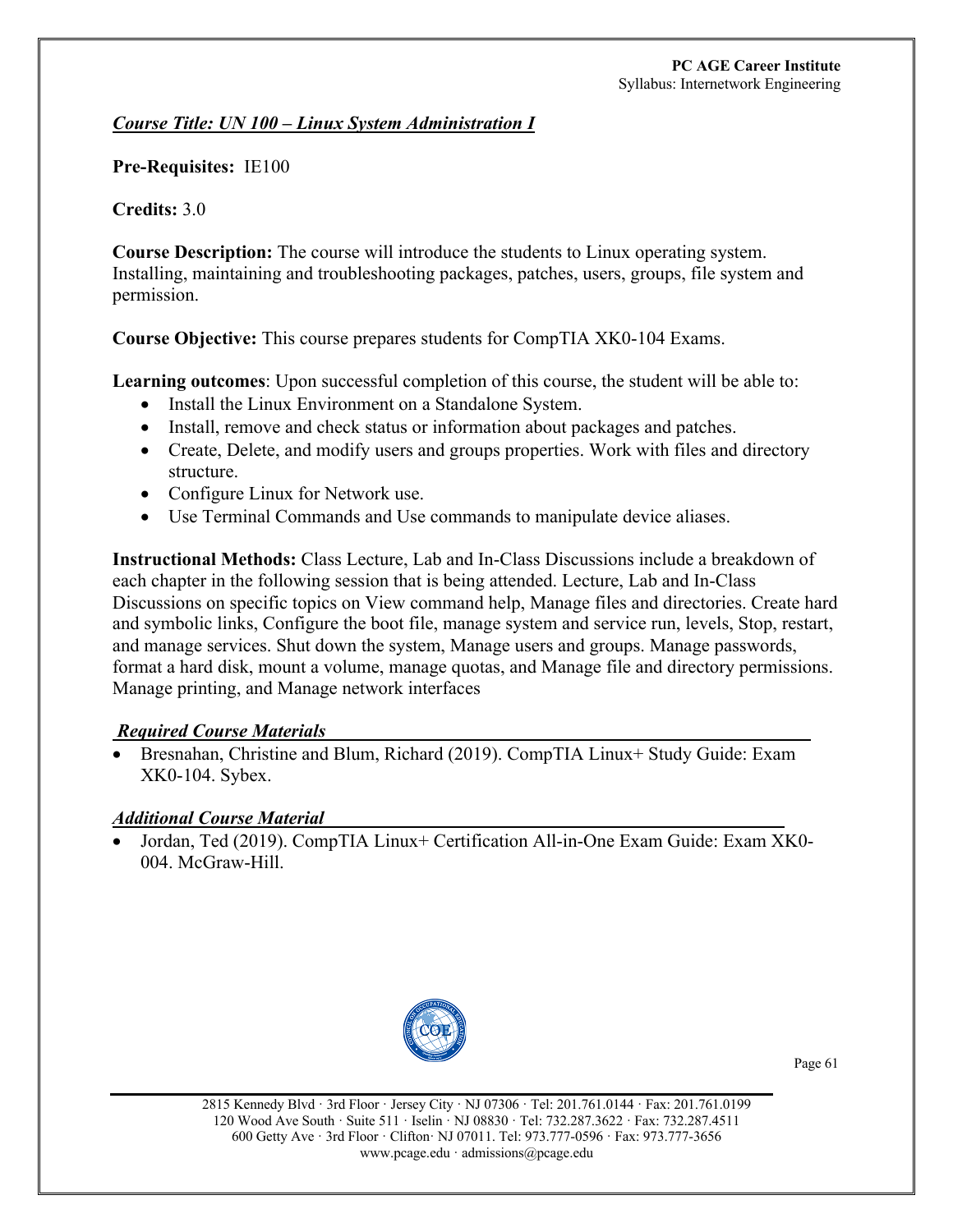# *Approximate Amount of Time*

| <b>Task Requirement</b>                       | <b>Amount of time</b><br>(Hours) |
|-----------------------------------------------|----------------------------------|
| Lecture, In-Class Lab and Discussion          | 46                               |
| Project                                       |                                  |
| <b>Total In-Class</b>                         | 50                               |
| Homework Assignment                           |                                  |
| <b>Total Out-Class</b>                        | 20                               |
| Grand Total Hours (In-class and Out-of-Class) |                                  |

## *Evening Schedule Course Outline*

| <b>Week</b> | <b>Session</b> | <b>Homework Reading Assignment</b>                                                                                             | <b>Amount of</b><br>homework time<br>(Hours) |
|-------------|----------------|--------------------------------------------------------------------------------------------------------------------------------|----------------------------------------------|
| Week 1      | Session 1      | Chapter 1 Preparing Your Environment<br><b>Chapter 2: Sifting Through Services</b>                                             | 2.5 hours                                    |
|             | Session 2      | Chapter 3: Managing Files, Directories,<br>and Text                                                                            | 2.5 hours                                    |
| Week 2      | Session 1      | Chapter 4: Searching and Analyzing Text<br>Chapter 5: Explaining the Boot Process                                              | 2.5 hours                                    |
|             | Session 2      | Chapter 6: Maintaining System Startup<br>and Services<br>Chapter 7: Configuring Network<br>Connections<br><b>Mid-Term Exam</b> | 2.5 hours                                    |



Page 62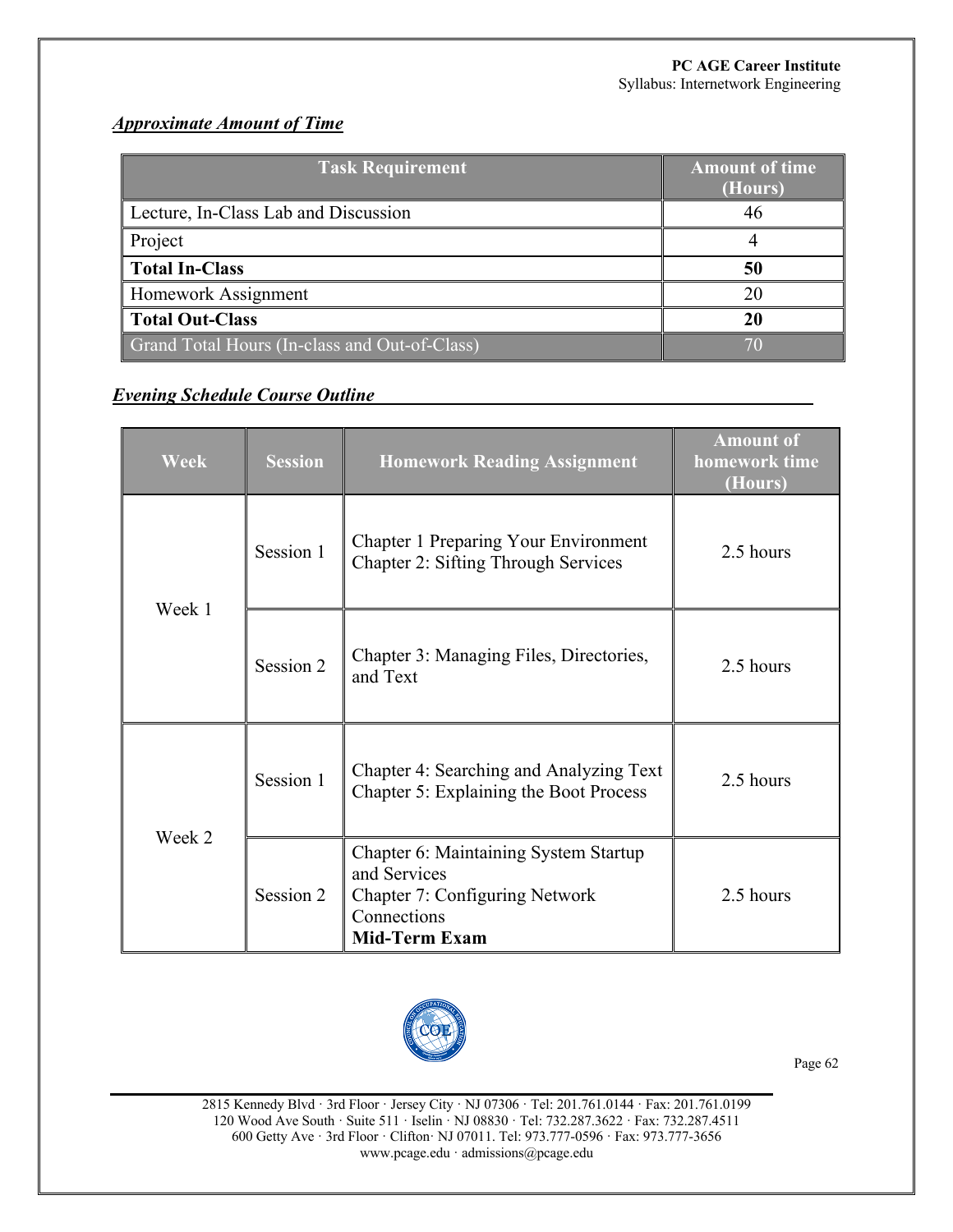| Week 3 | Session 1 | Chapter 8: Comparing GUIs<br>Chapter 9: Adjusting Localization<br>Options       | 2.5 hours |
|--------|-----------|---------------------------------------------------------------------------------|-----------|
|        | Session 2 | Chapter 10: Administering Users and<br>Groups<br>Chapter 11: Handling Storage   | 2.5 hours |
| Week 4 | Session 1 | Chapter 12: Protecting Files<br>Chapter 13: Governing Software                  | 2.5 hours |
|        | Session 2 | Chapter 14: Tending Kernel Modules<br><b>Final Test</b><br><b>Final Project</b> | 2.5 hours |

# *Daytime Schedule Course Outline*

| Week   | <b>Session</b> | <b>Homework Reading Assignment</b>                                          | <b>Amount of</b><br>homework time<br>(Hours) |
|--------|----------------|-----------------------------------------------------------------------------|----------------------------------------------|
| Week 1 | Session 1      | Chapter 1 Preparing Your Environment<br>Chapter 2: Sifting Through Services | 3.5 hours                                    |



Page 63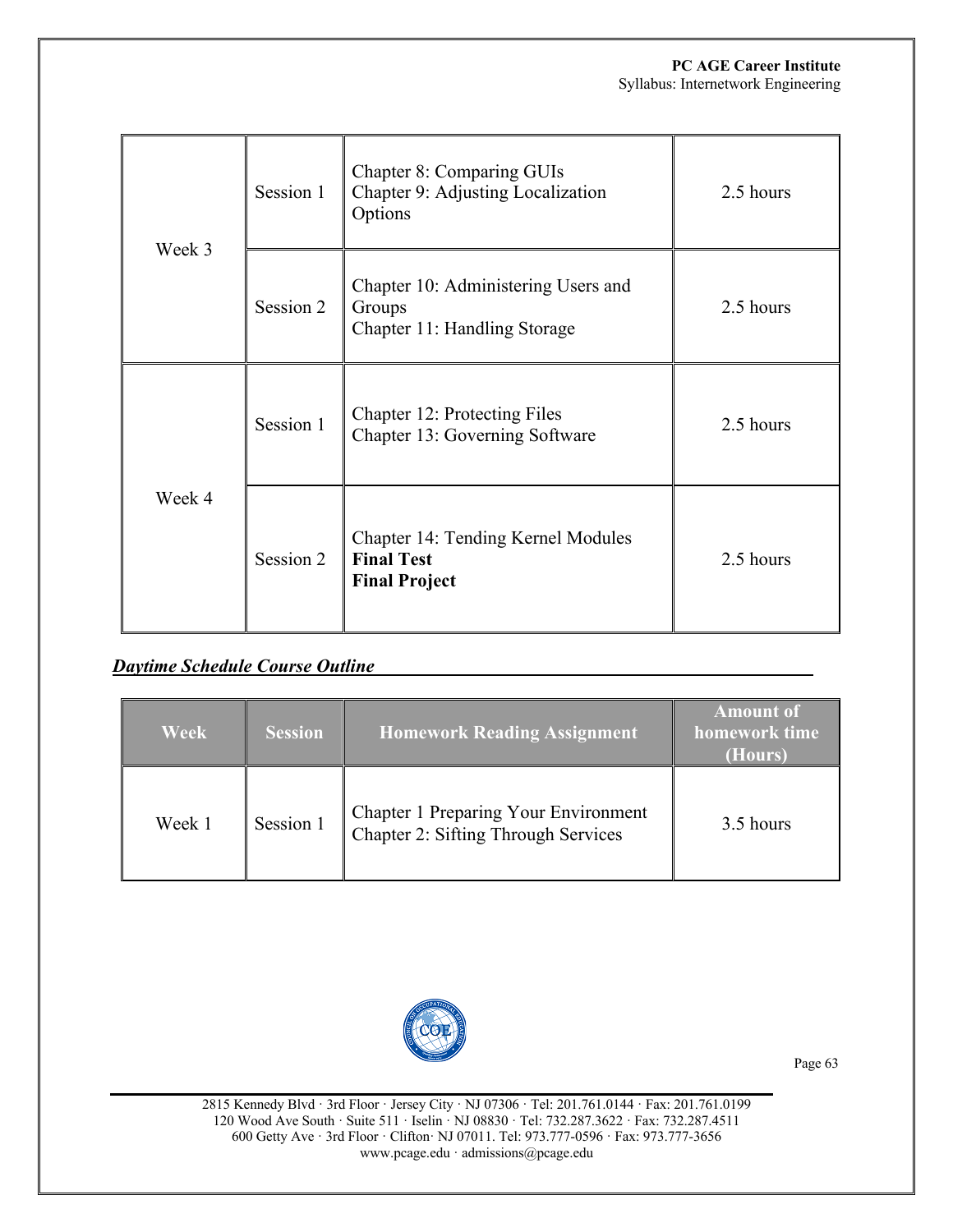|        | Session 2 | Chapter 3: Managing Files, Directories,<br>and Text<br>Chapter 4: Searching and Analyzing Text<br>Chapter 5: Explaining the Boot Process      | 3.5 hours |
|--------|-----------|-----------------------------------------------------------------------------------------------------------------------------------------------|-----------|
| Week 2 | Session 1 | Chapter 6: Maintaining System Startup<br>and Services<br><b>Chapter 7: Configuring Network</b><br>Connections                                 | 3.5 hours |
|        | Session 2 | <b>Chapter 8: Comparing GUIs</b><br>Chapter 9: Adjusting Localization<br>Options<br>Chapter 10: Administering Users and<br>Groups<br>Mid-Term | 3.5 hours |
| Week 3 | Session 1 | Chapter 11: Handling Storage<br>Chapter 12: Protecting Files                                                                                  | 3.5 hours |
|        | Session 2 | Chapter 13: Governing Software<br>Chapter 14: Tending Kernel Modules<br><b>Final Test</b><br><b>Final Project</b>                             | 3.5 hours |



Page 64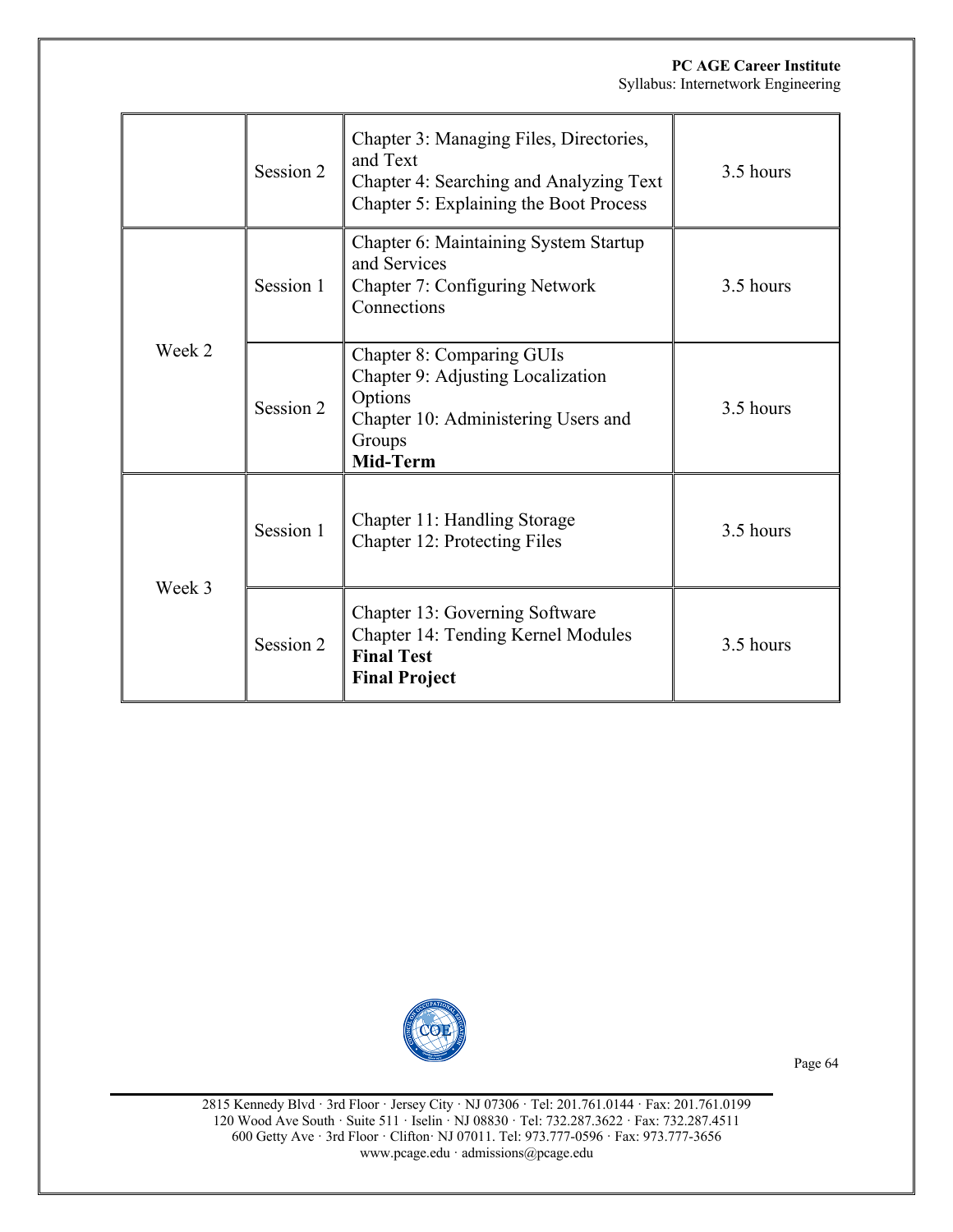## *Course Title: UN100T – Certification Test Preparation*

## **Prerequisites(s): None**

## **Credits:** 1.0

**Course Description:** This course reinforces the student learning process by reviewing learned topics with the aid of online simulation tools and computer-based training. It provides additional simulated hands-on experience as the student prepares for the related certification and technical job interview.

**Learning outcomes**: Upon successful completion of this course, the student will be able to:

- Install the Linux Environment on a Standalone System.
- Install, remove and check status or information about packages and patches.
- Create, Delete, and modify users and groups properties. Work with files and directory structure.
- Configure Linux for Network use.
- Use Terminal Commands and Use commands to manipulate device aliases.

**Instructional Methods:** Class Lecture, Lab and In-Class Discussions include a breakdown of each chapter in the following session that is being attended. Lecture, Lab and In-Class Discussions on specific topics on View command help, Manage files and directories. Create hard and symbolic links, Configure the boot file, manage system and service run, levels, Stop, restart, and manage services. Shut down the system, Manage users and groups. Manage passwords, format a hard disk, mount a volume, Manage quotas, and Manage file and directory permissions. Manage printing, and Manage network interfaces

#### *Required Course Materials*

• Bresnahan, Christine and Blum, Richard (2019). CompTIA Linux+ Study Guide: Exam XK0-104. Sybex.

#### *Additional Course Material*

• Jordan, Ted (2019). CompTIA Linux+ Certification All-in-One Exam Guide: Exam XK0- 004. McGraw-Hill.



Page 65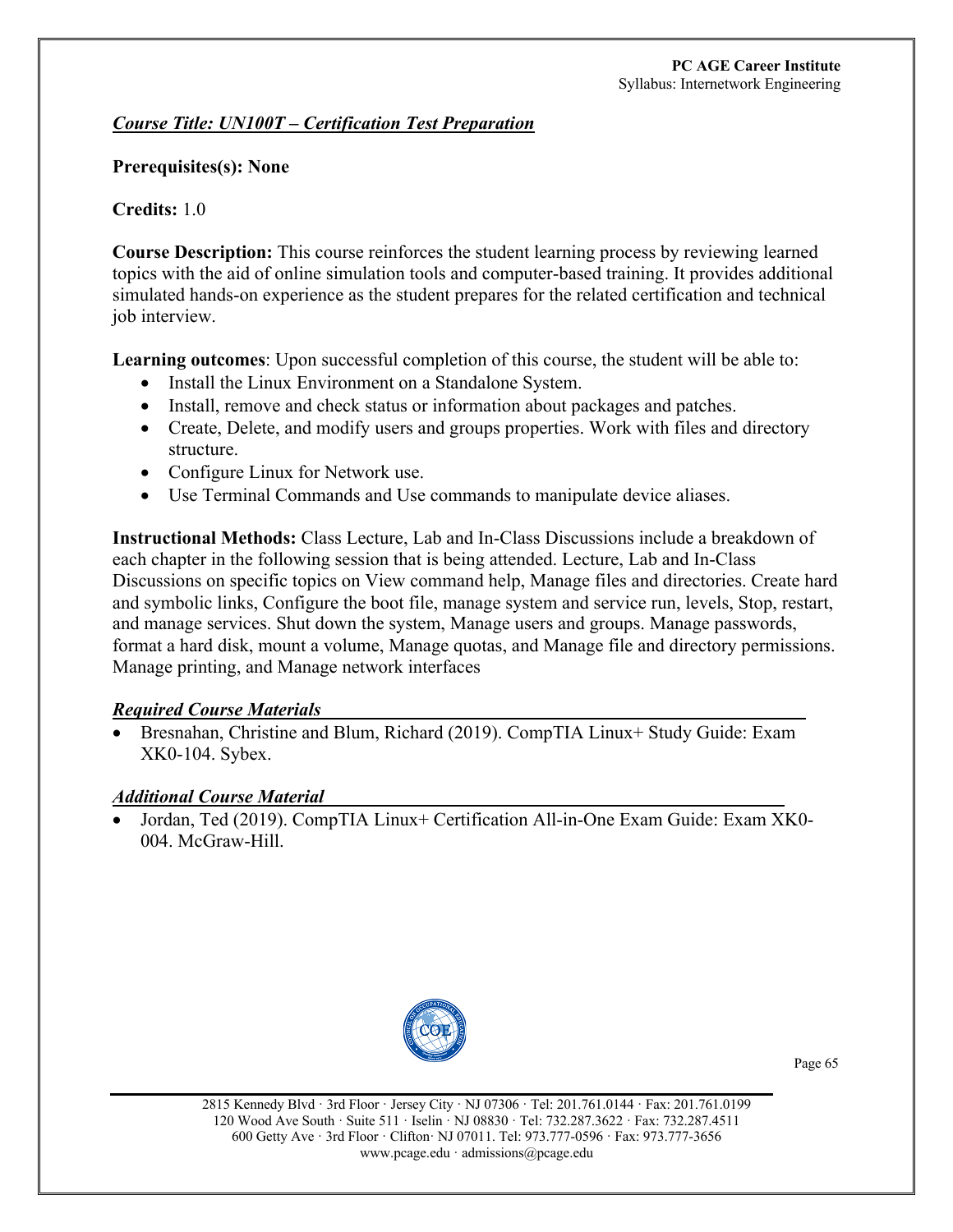#### *Course Title: UN 110 – Linux System Administration II*

#### **Pre-Requisites:** UN100

#### **Credits:** 3.0

**Course Description:** The course will introduce the students to Linux operating system. Installing, maintaining and troubleshooting packages, patches, users, groups, file system and permission.

**Course Objective:** This course prepares students for CompTIA Linux+ XK0-004 Exams.

**Learning outcomes**: Upon successful completion of this course, the student will be able to:

- Create, Delete, and modify users and groups properties.
- Work with files and directory structure.
- Configure Linux for Network use.
- Install, remove and troubleshoot the user interface.
- Perform administrative tasks and customize the shell environment.

**Instructional Methods:** Class Lecture, Lab and In-Class Discussions include a breakdown of each chapter in the following session that is being attended. Lecture, Lab and In-Class Discussions on specific topics on View command help, Manage files and directories. Create hard and symbolic links, Configure the boot file, manage system and service run, levels, Stop, restart, and manage services. Shut down the system, Manage users and groups. Manage passwords, format a hard disk, mount a volume, manage quotas, and Manage file and directory permissions. Manage printing, and Manage network interfaces

#### *Required Course Materials*

• Bresnahan, Christine and Blum, Richard (2019). CompTIA Linux+ Study Guide: Exam XK0-104. Sybex.

#### *Additional Course Material*

• Jordan, Ted (2019). CompTIA Linux+ Certification All-in-One Exam Guide: Exam XK0- 004. McGraw-Hill.



<sup>2815</sup> Kennedy Blvd · 3rd Floor · Jersey City · NJ 07306 · Tel: 201.761.0144 · Fax: 201.761.0199 120 Wood Ave South · Suite 511 · Iselin · NJ 08830 · Tel: 732.287.3622 · Fax: 732.287.4511 600 Getty Ave · 3rd Floor · Clifton· NJ 07011. Tel: 973.777-0596 · Fax: 973.777-3656 www.pcage.edu · admissions@pcage.edu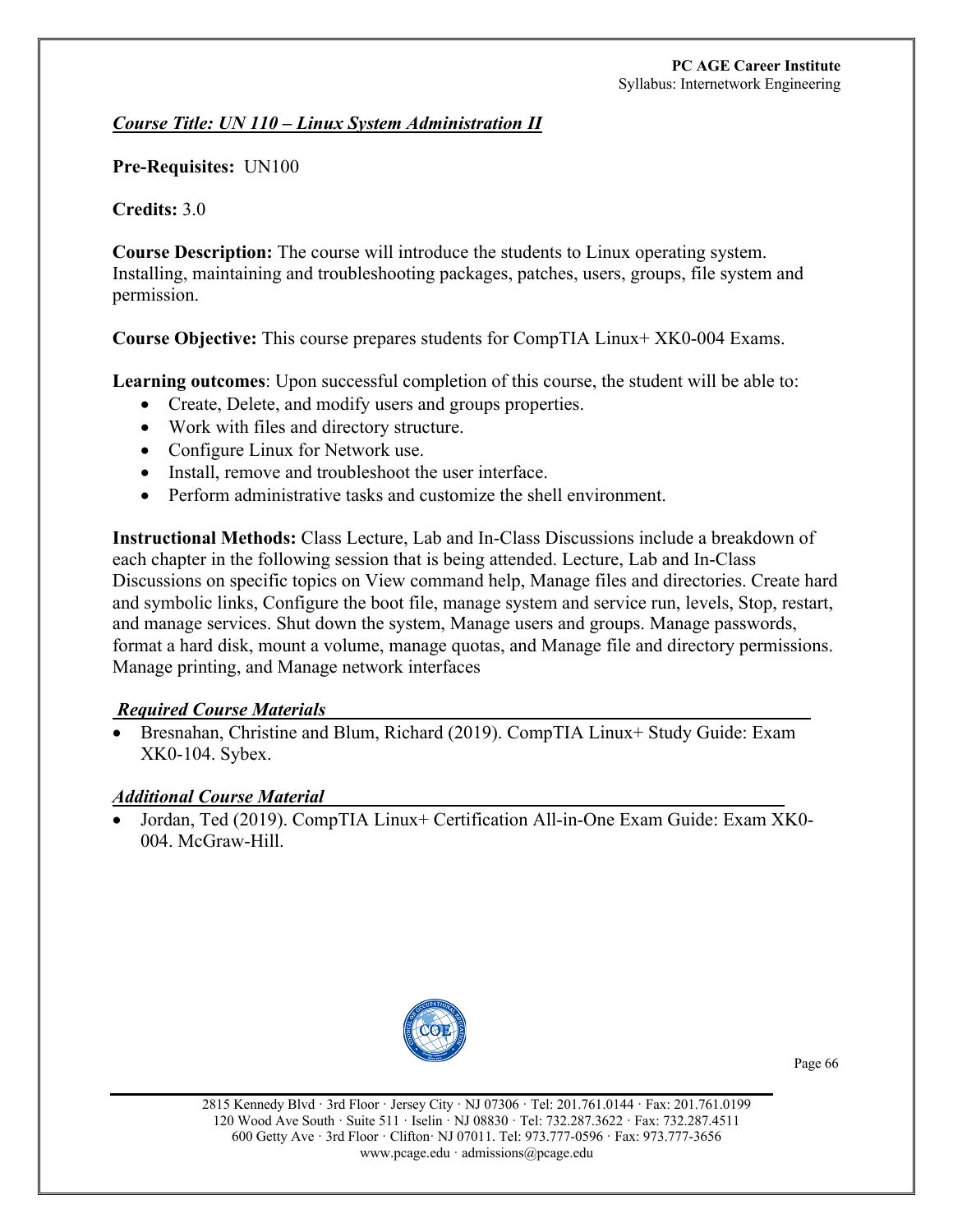# *Approximate Amount of Time*

| <b>Task Requirement</b>                       | <b>Amount of time</b><br>(Hours) |
|-----------------------------------------------|----------------------------------|
| Lecture, In-Class Lab and Discussion          | 46                               |
| Project                                       |                                  |
| <b>Total In-Class</b>                         | 50                               |
| Homework Assignment                           |                                  |
| <b>Total Out-Class</b>                        | 20                               |
| Grand Total Hours (In-class and Out-of-Class) |                                  |

## *Evening Schedule Course Outline*

| <b>Week</b> | <b>Session</b> | <b>Homework Reading Assignment</b>                                                                                      | <b>Amount of</b><br>homework time<br>(Hours) |
|-------------|----------------|-------------------------------------------------------------------------------------------------------------------------|----------------------------------------------|
| Week 1      | Session 1      | Chapter 15: Applying Ownership and<br>Permissions<br>Chapter 16: Looking at Access and<br><b>Authentication Methods</b> | 2.5 hours                                    |
|             | Session 2      | Chapter 17: Implementing Logging<br><b>Services</b><br>Chapter 18: Overseeing Linux Firewalls                           | 2.5 hours                                    |
| Week 2      | Session 1      | <b>Chapter 19: Embracing Best Security</b><br>Practices<br><b>Chapter 20: Embracing Best Security</b><br>Practices      | 2.5 hours                                    |
|             | Session 2      | <b>Chapter 21: Optimizing Performance</b><br>Chapter 22: Investigating User Issues<br><b>Mid-Term Exam</b>              | 2.5 hours                                    |



Page 67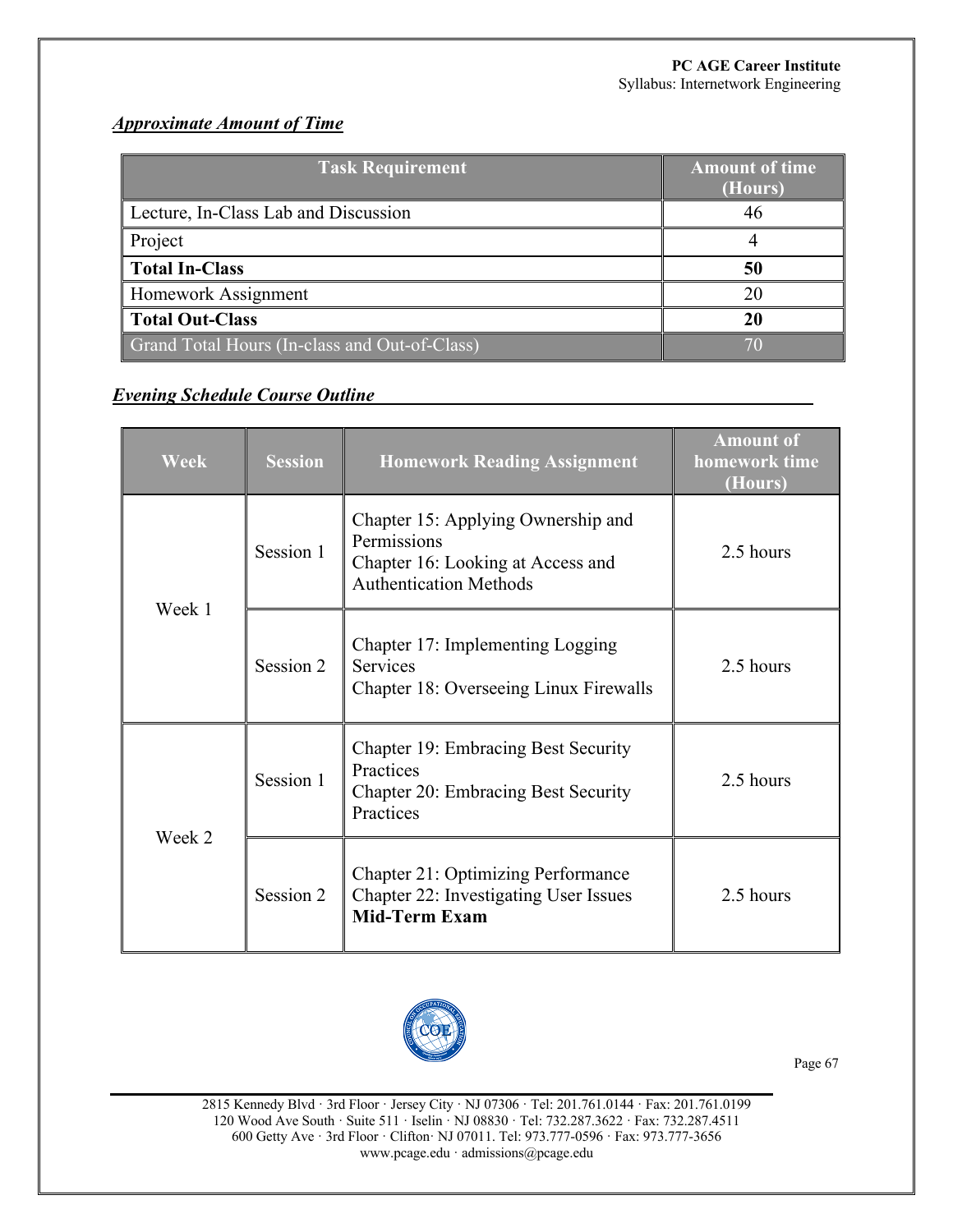| Week 3 | Session 1 | Chapter 23: Dealing with Linux Devices<br>Chapter 24: Troubleshooting Application<br>and Hardware Issues                                                        | 2.5 hours |
|--------|-----------|-----------------------------------------------------------------------------------------------------------------------------------------------------------------|-----------|
|        | Session 2 | Chapter 25: Deploying Bash Scripts<br>Chapter 26: Automating Jobs                                                                                               | 2.5 hours |
| Week 4 | Session 1 | Chapter 27: Controlling Versions with<br>Git<br>Chapter 28: Understanding Cloud and<br><b>Virtualization Concepts</b>                                           | 2.5 hours |
|        | Session 2 | Chapter 29: Inspecting Cloud and<br><b>Virtualization Services</b><br>Chapter 30: Orchestrating the<br>Environment<br><b>Final Test</b><br><b>Final Project</b> | 2.5 hours |

# *Daytime Schedule Course Outline*

| <b>Week</b> | <b>Session</b> | <b>Homework Reading Assignment</b>                                                                                      | <b>Amount of</b><br>homework time<br>(Hours) |
|-------------|----------------|-------------------------------------------------------------------------------------------------------------------------|----------------------------------------------|
| Week 1      | Session 1      | Chapter 15: Applying Ownership and<br>Permissions<br>Chapter 16: Looking at Access and<br><b>Authentication Methods</b> | 3.5 hours                                    |



Page 68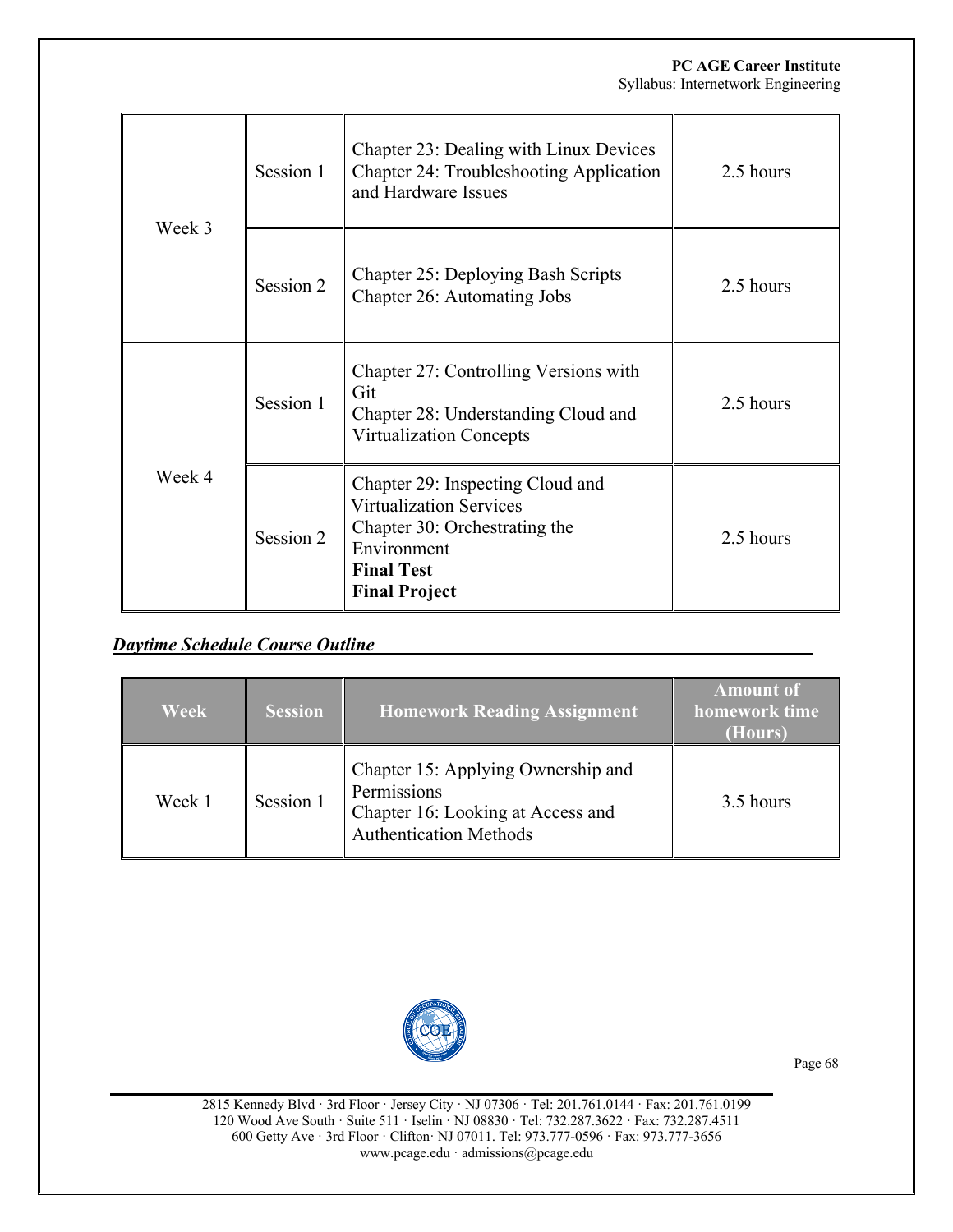|        | Session 2 | Chapter 17: Implementing Logging<br><b>Services</b><br>Chapter 18: Overseeing Linux Firewalls<br>Chapter 19: Embracing Best Security<br>Practices               | 3.5 hours |
|--------|-----------|-----------------------------------------------------------------------------------------------------------------------------------------------------------------|-----------|
| Week 2 | Session 1 | <b>Chapter 20: Embracing Best Security</b><br>Practices<br><b>Chapter 21: Optimizing Performance</b><br>Chapter 22: Investigating User Issues                   | 3.5 hours |
|        | Session 2 | Chapter 23: Dealing with Linux Devices<br>Chapter 24: Troubleshooting Application<br>and Hardware Issues<br>Chapter 25: Deploying Bash Scripts<br>Mid-Term      | 3.5 hours |
| Week 3 | Session 1 | Chapter 26: Automating Jobs<br>Chapter 27: Controlling Versions with<br>Git<br>Chapter 28: Understanding Cloud and<br><b>Virtualization Concepts</b>            | 3.5 hours |
|        | Session 2 | Chapter 29: Inspecting Cloud and<br><b>Virtualization Services</b><br>Chapter 30: Orchestrating the<br>Environment<br><b>Final Test</b><br><b>Final Project</b> | 3.5 hours |



Page 69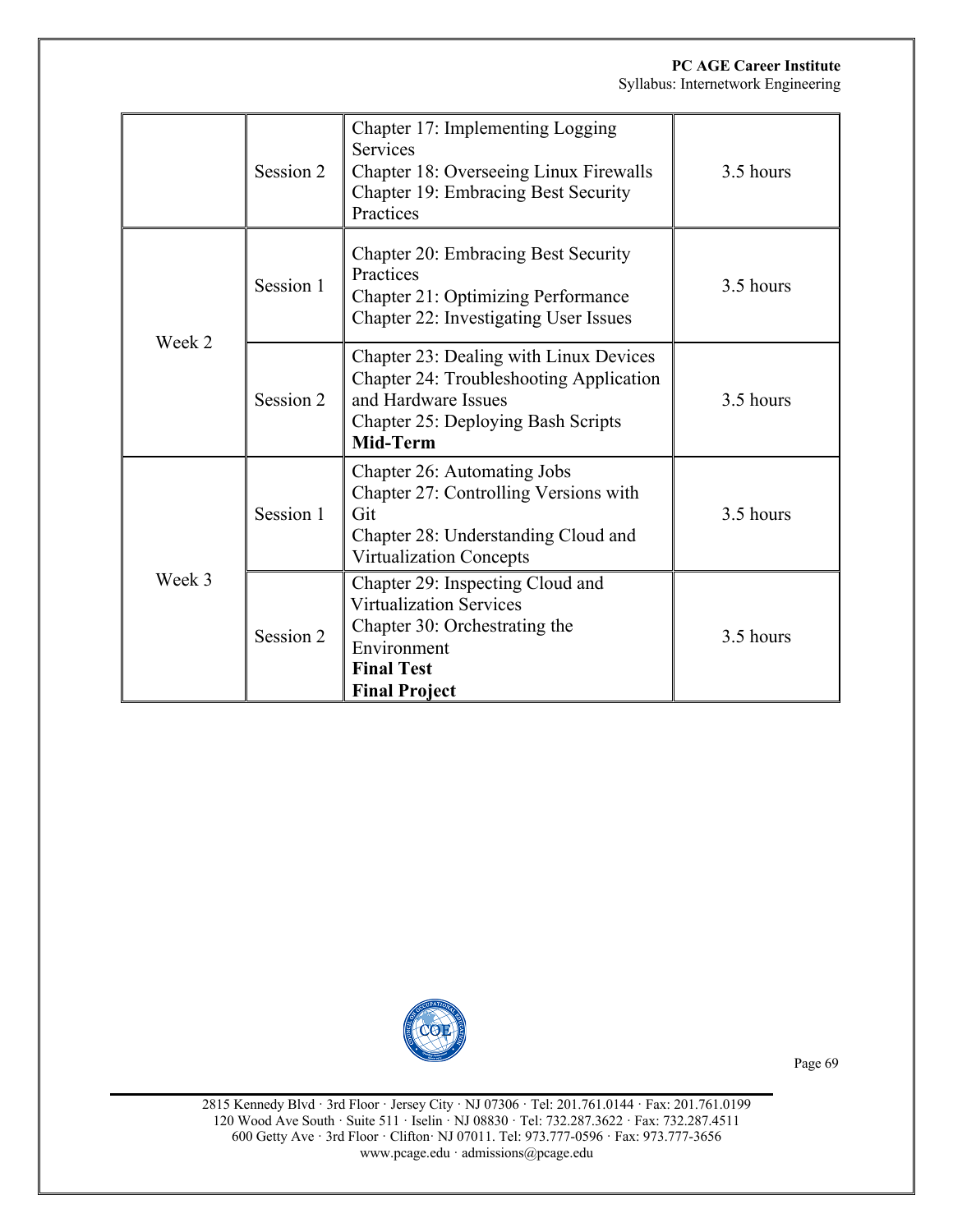## *Course Title: UN110T – Certification Test Preparation*

#### **Prerequisites(s): None**

**Credits:** 1.0

#### **UN 110: Linux System Administration II Credits: 3**

**Course Description:** This course reinforces the student learning process by reviewing learned topics with the aid of online simulation tools and computer-based training. It provides additional simulated hands-on experience as the student prepares for the related certification and technical job interview.

**Learning outcomes**: Upon successful completion of this course, the student will be able to:

- Create, Delete, and modify users and groups properties.
- Work with files and directory structure.
- Configure Linux for Network use.
- Install, remove and troubleshoot the user interface.
- Perform administrative tasks and customize the shell environment.

**Instructional Methods:** Class Lecture, Lab and In-Class Discussions include a breakdown of each chapter in the following session that is being attended. Lecture, Lab and In-Class Discussions on specific topics on View command help, Manage files and directories. Create hard and symbolic links, Configure the boot file, Manage system and service run, levels, Stop, restart, and manage services. Shut down the system, Manage users and groups. Manage passwords, Format a hard disk, mount a volume, Manage quotas, and Manage file and directory permissions. Manage printing, and Manage network interfaces

#### *Required Course Materials*

• Bresnahan, Christine and Blum, Richard (2019). CompTIA Linux+ Study Guide: Exam XK0-104. Sybex.

#### *Additional Course Material*

• Jordan, Ted (2019). CompTIA Linux+ Certification All-in-One Exam Guide: Exam XK0-004. McGraw-Hill.

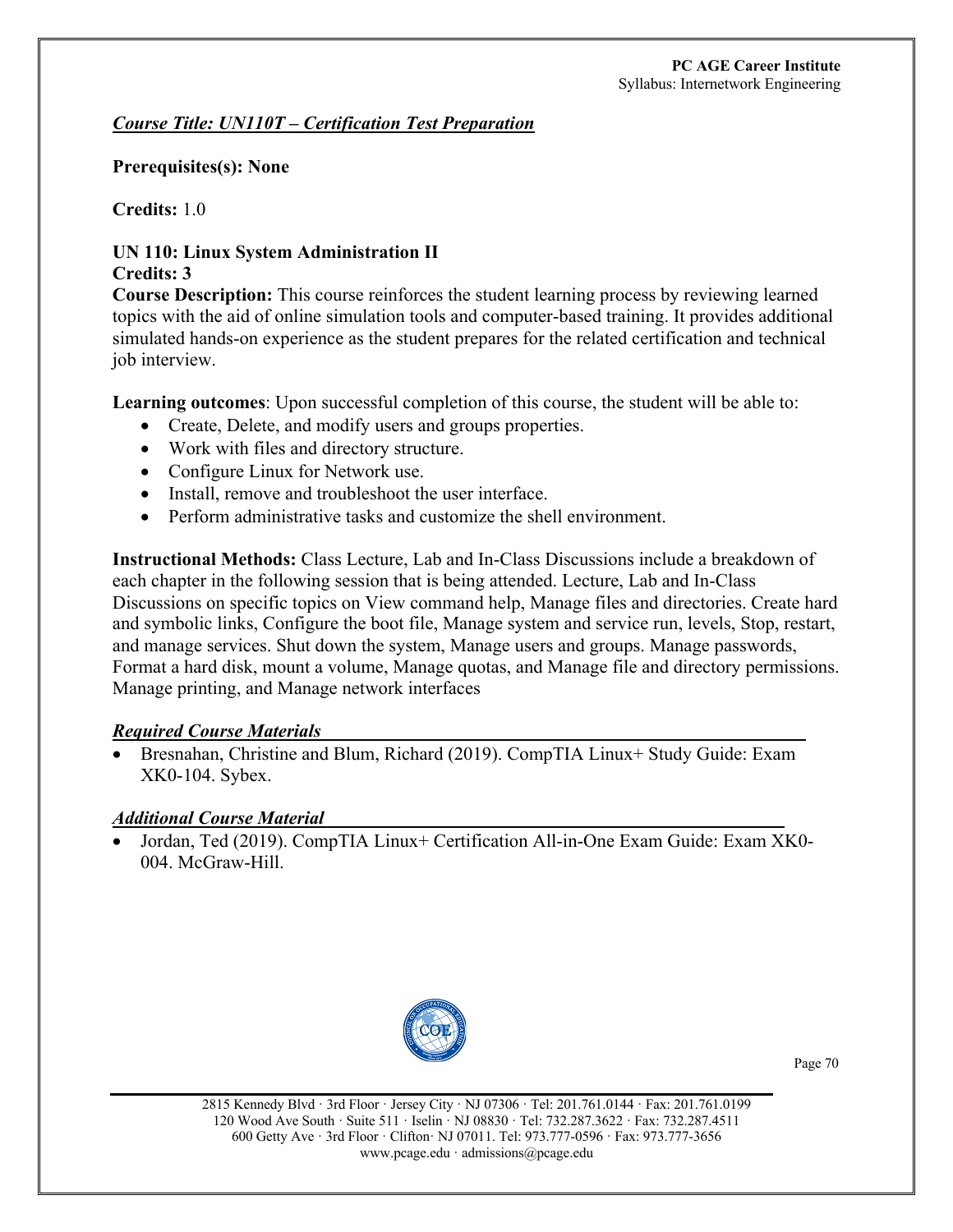*Course Title: IE 230 - Implementing Advanced Network Security*

**Pre-Requisites:** IE180

#### **Credits:** 3.0

**Course Description:** Provides students with skills on risk management, research and identification of threats and applicable countermeasures and learn how to collaborate securely.

**Course Objective:** This course prepares students for the CompTIA Advanced Security Practitioner (CASP) exam CAS-002.

**Learning outcomes**: Upon successful completion of this course, the student will be able to:

- Analyze network security concepts, components, and architectures, and implement controls
- Use research and analysis to secure the enterprise
- Implement security controls
- Conduct vulnerability assessments
- Conduct incident and emergency responses.

**Instructional Methods:** Class Lecture, Lab and In-Class Discussions include a breakdown of each chapter in the following session that is being attended. Lecture, Lab and In-Class Discussions on specific topics on Host, network, application, and storage integration, Enterpriselevel infrastructure security, Secure cloud computing, Enterprise security research and analysis, Advanced authentication tools and techniques, Security policies and procedures, and Best security practices for changing business models.

#### *Required Course Materials*

- Abernathy, R., McMillan, T. (2015). CompTIA Advanced Security Practitioner (CASP) CAS-002 Cert Guide. 1st Edition. Pearson IT Certification.
- Abernathy, R., McMillan, T. (2015). CompTIA Advanced Security Practitioner (CASP) CAS-002 Cert Guide. 1<sup>st</sup> Edition. uCertify.

#### *Additional Course Material*

• Gregg, M. (2010). CASP CompTIA Advanced Security Practitioner Study Guide: Exam CAS-002. 2nd Edition. Sybex.



Page 71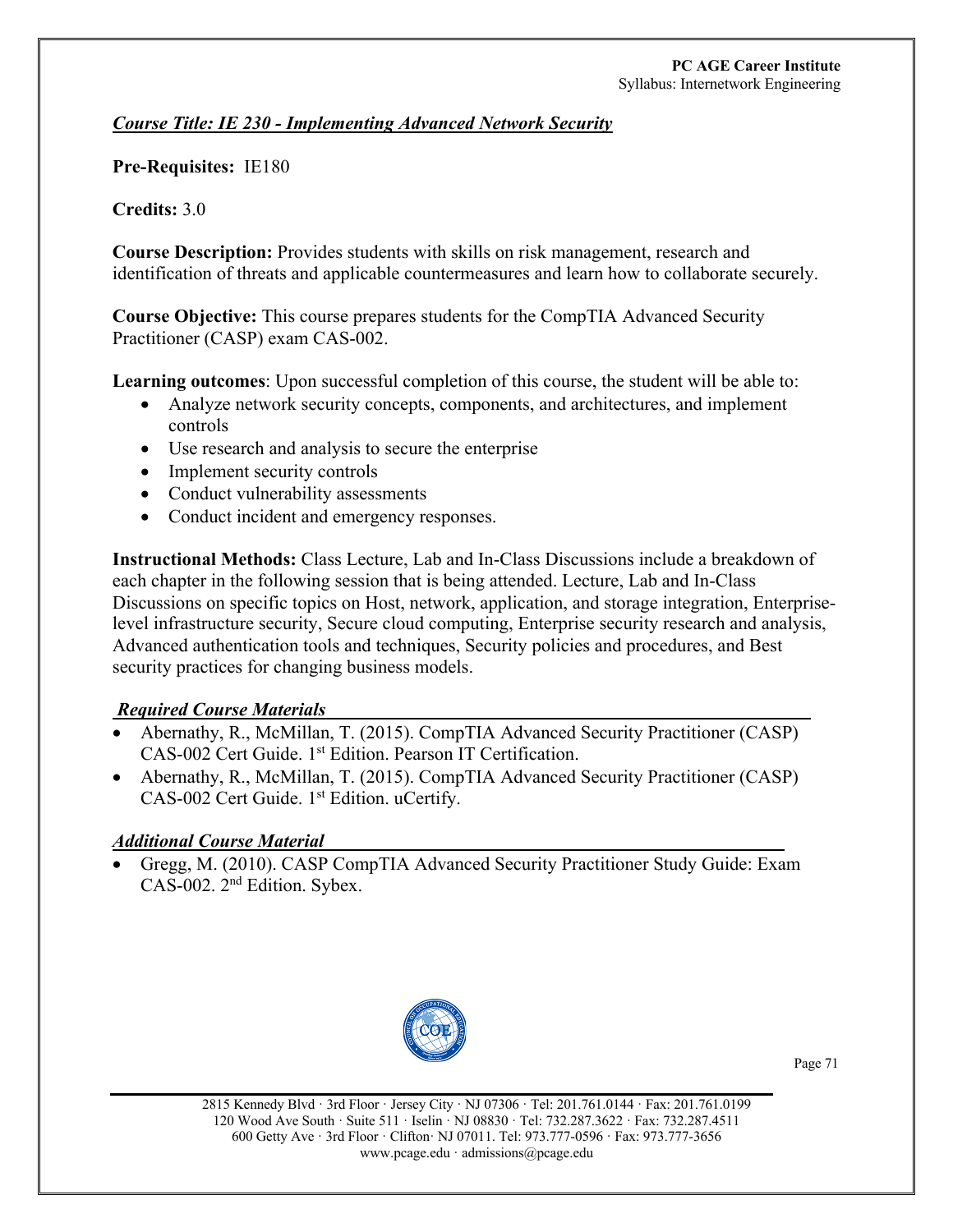# *Approximate Amount of Time*

| <b>Task Requirement</b>                       | <b>Amount of time</b><br>(Hours) |
|-----------------------------------------------|----------------------------------|
| Lecture, In-Class Lab and Discussion          | 46                               |
| Project                                       |                                  |
| <b>Total In-Class</b>                         | 50                               |
| Homework Assignment                           |                                  |
| <b>Total Out-Class</b>                        | 20                               |
| Grand Total Hours (In-class and Out-of-Class) |                                  |

## *Evening Schedule Course Outline*

| <b>Week</b>                               | <b>Session</b>                                                                                   | <b>Homework Reading Assignment</b>                                                                                                  | <b>Amount of</b><br>homework time<br>(Hours) |
|-------------------------------------------|--------------------------------------------------------------------------------------------------|-------------------------------------------------------------------------------------------------------------------------------------|----------------------------------------------|
| Session 1<br>Week 1<br>Session 2<br>Scans |                                                                                                  | Chapter 1: Defending Against<br><b>Cybersecurity Threats</b><br>Chapter 2: Reconnaissance and<br><b>Intelligence Gathering</b>      | 2.5 hours                                    |
|                                           | Chapter 3: Designing a Vulnerability<br>Management Program<br>Chapter 4: Analyzing Vulnerability | 2.5 hours                                                                                                                           |                                              |
| Week 2                                    | Session 1                                                                                        | Chapter 5: Building an Incident<br><b>Response Program</b>                                                                          | 2.5 hours                                    |
|                                           | Session 2                                                                                        | Chapter 6: Analyzing Symptoms for<br><b>Incident Response</b><br>Chapter 7: Performing Forensic<br>Analysis<br><b>Mid-Term Test</b> | 2.5 hours                                    |

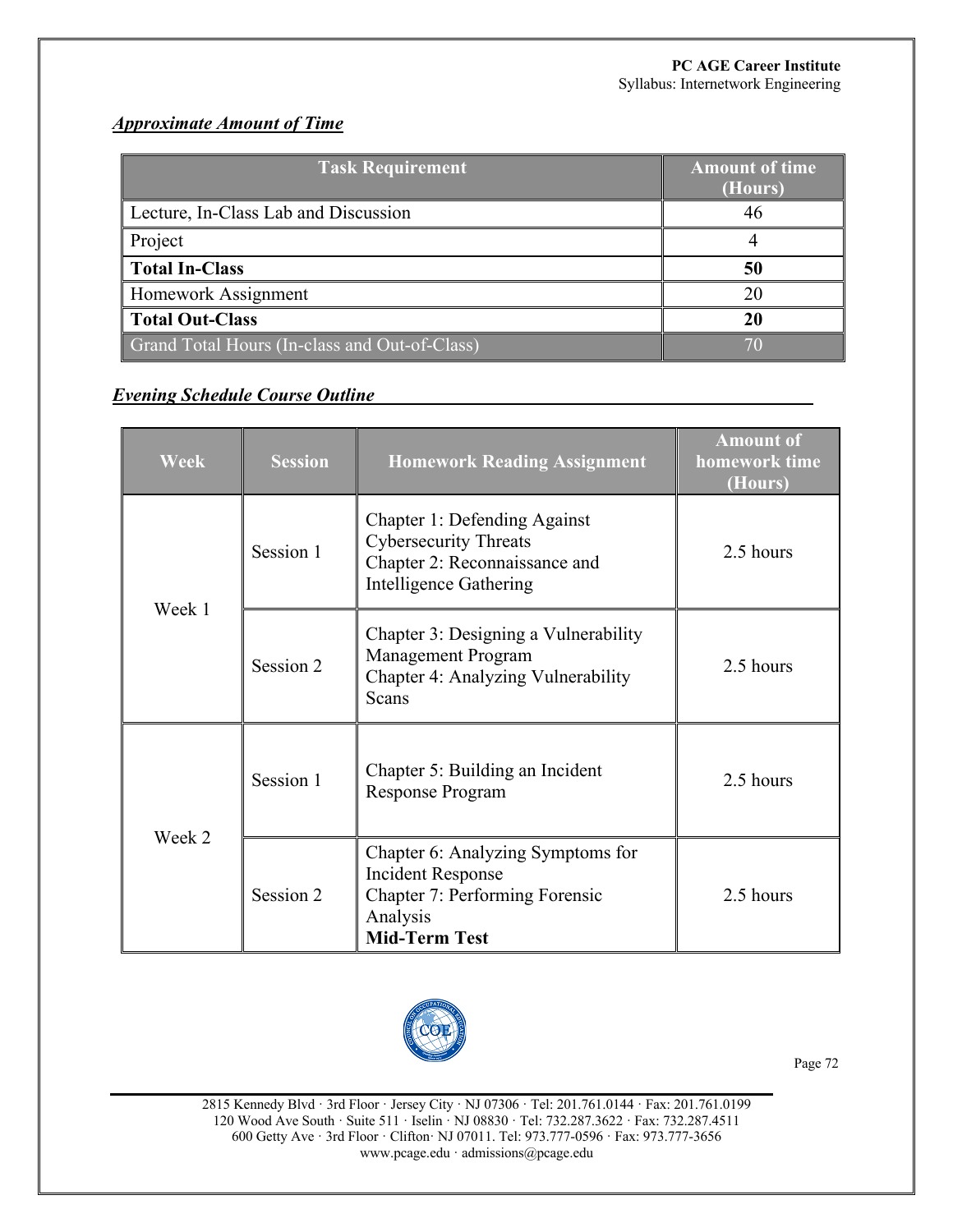#### **PC AGE Career Institute** Syllabus: Internetwork Engineering

| Week 3 | Session 1                                                       | Chapter 8: Recovery and Post-Incident<br>Response                                                                              | 2.5 hours |
|--------|-----------------------------------------------------------------|--------------------------------------------------------------------------------------------------------------------------------|-----------|
|        | Session 2                                                       | Chapter 9: Policy and Compliance<br>Chapter 10: Defense-in-Depth Security<br>Architectures                                     | 2.5 hours |
| Week 4 | Chapter 11:<br>Identity and<br>Access<br>Management<br>Security | Chapter 11: Identity and Access<br><b>Management Security</b>                                                                  | 2.5 hours |
|        | Session 2                                                       | Chapter 12: Software Development<br>Security<br>Chapter 13: Cybersecurity Toolkit<br><b>Final Test</b><br><b>Final Project</b> | 2.5 hours |

# *Daytime Schedule Course Outline*

| <b>Week</b> | <b>Session</b> | <b>Homework Reading Assignment</b>                                                                               | <b>Amount of</b><br>homework time<br>(Hours) |
|-------------|----------------|------------------------------------------------------------------------------------------------------------------|----------------------------------------------|
| Week 1      | Session 1      | Chapter 1: Defending Against<br>Cybersecurity Threats<br>Chapter 2: Reconnaissance and<br>Intelligence Gathering | 3.5 hours                                    |



Page 73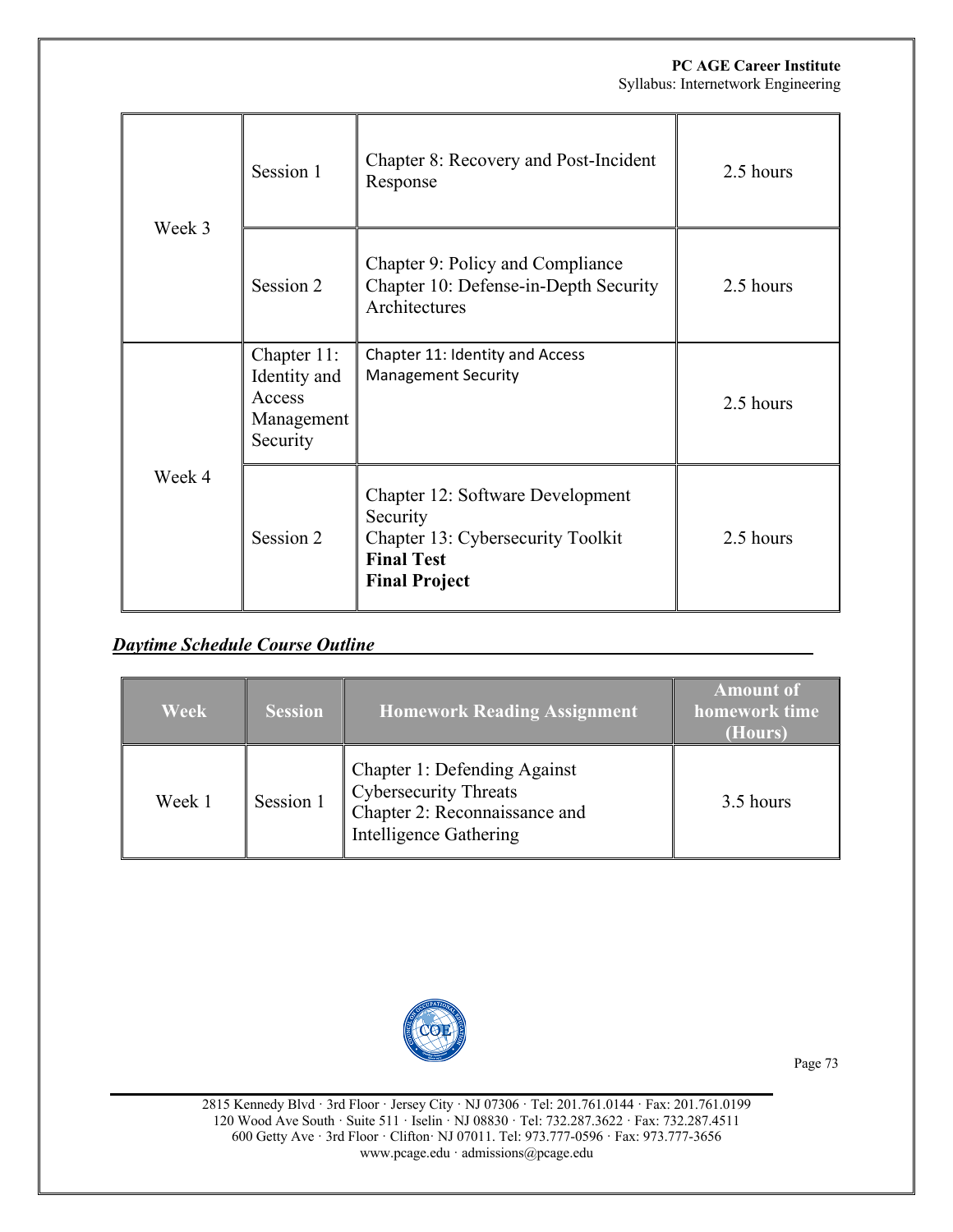#### **PC AGE Career Institute** Syllabus: Internetwork Engineering

|        | Session 2 | Chapter 3: Designing a Vulnerability<br>Management Program<br>Chapter 4: Analyzing Vulnerability Scans                                                                                          | 3.5 hours |
|--------|-----------|-------------------------------------------------------------------------------------------------------------------------------------------------------------------------------------------------|-----------|
| Week 2 | Session 1 | Chapter 5: Building an Incident Response<br>Program<br>Chapter 6: Analyzing Symptoms for<br><b>Incident Response</b>                                                                            | 3.5 hours |
|        | Session 2 | Chapter 7: Performing Forensic Analysis<br>Chapter 8: Recovery and Post-Incident<br>Response<br><b>Mid-Term Test</b>                                                                            | 3.5 hours |
| Week 3 | Session 1 | Chapter 9: Policy and Compliance<br>Chapter 10: Defense-in-Depth Security<br>Architectures                                                                                                      | 3.5 hours |
|        | Session 2 | Chapter 11: Identity and Access<br><b>Management Security</b><br>Chapter 12: Software Development<br>Security<br>Chapter 13: Cybersecurity Toolkit<br><b>Final Test</b><br><b>Final Project</b> | 3.5 hours |



Page 74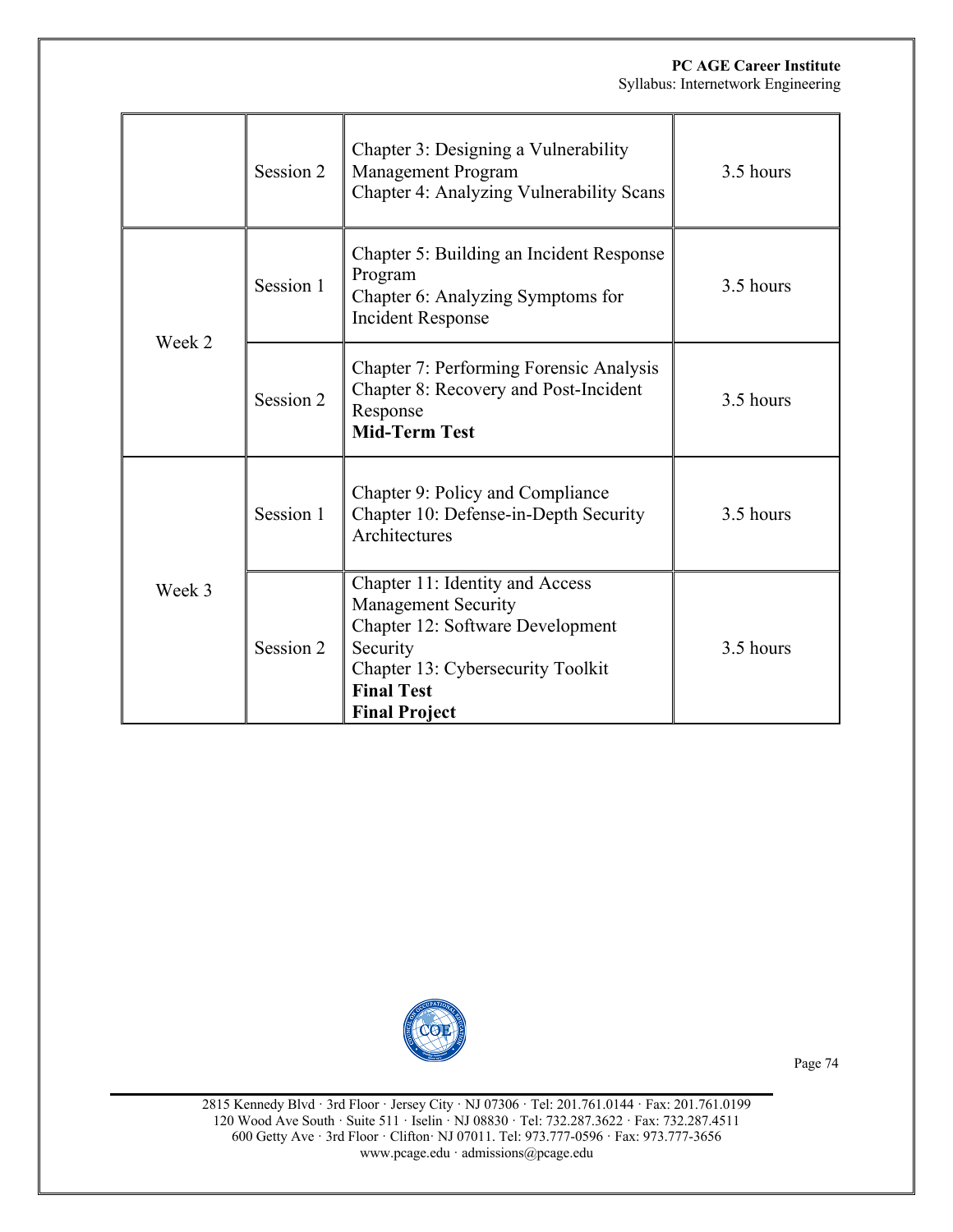### *Course Title: IE 260 – Ethical Hacking*

**Pre-Requisites:** IE180

### **Credits:** 3.0

**Course Description:** Provides students with advanced hacking tools and techniques used by hackers and information security professionals to break into an organization.

**Course Objective:** This course prepares students for the Certified Ethical Hacker 312-50 exam.

**Learning outcomes**: Upon successful completion of this course, the student will be able to:

- Understand the basic elements of information security
- List the 5 stages of ethical hacking
- Understand the different type of hacker attacks
- Understand vulnerability research and list the various vulnerability research tools
- Describe the ways to conduct ethical hacking

**Instructional Methods:** Class Lecture, Lab and In-Class Discussions include a breakdown of each chapter in the following session that is being attended. Lecture, Lab and In-Class Discussions on specific topics on Issues plaguing the information security world, Incident management process, Footprinting, tools and countermeasures, Network scanning and countermeasures, Enumeration and countermeasures, System hacking methodologies and covering tracks, Trojan, analysis and countermeasures, Working of viruses, worms, malware analysis and countermeasures, DoS/DDoS attack techniques, botnets, and countermeasures.

## *Required Course Materials*

• CEHv10 Official Guide. (2019). EC-Council Press.

## *Additional Course Material*

• CEH: Official Certified Ethical Hacker Review Guide. (2019). EC-Council Press.

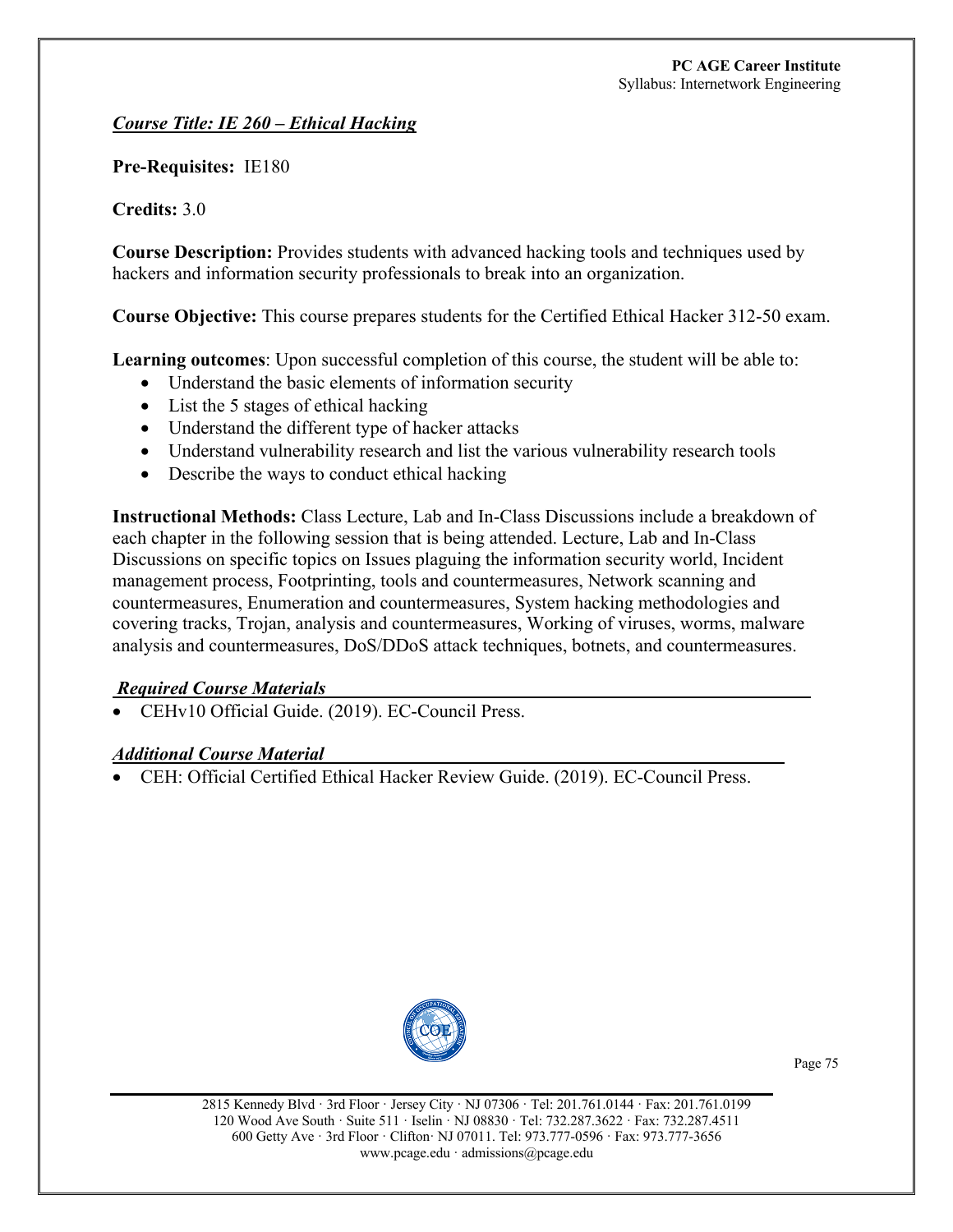# *Approximate Amount of Time*

| <b>Task Requirement</b>                       | <b>Amount of time</b><br>(Hours) |
|-----------------------------------------------|----------------------------------|
| Lecture, In-Class Lab and Discussion          | 46                               |
| Project                                       |                                  |
| <b>Total In-Class</b>                         | 50                               |
| Homework Assignment                           |                                  |
| <b>Total Out-Class</b>                        | 20                               |
| Grand Total Hours (In-class and Out-of-Class) |                                  |

### *Course Outline*

| Week   | <b>Session</b> | <b>Homework Reading Assignment</b>                                                                                 | <b>Amount of</b><br>homework time<br>(Hours) |
|--------|----------------|--------------------------------------------------------------------------------------------------------------------|----------------------------------------------|
| Week 1 | Session 1      | Chapter 1 - Introduction to Ethical Hacking<br>Chapter 2 - Footprinting and Reconnaissance                         | 2.5 hours                                    |
|        | Session 2      | Chapter 3 - Scanning Networks<br>Chapter $4$ – Enumeration<br>Chapter 5 - Vulnerability Analysis                   | 2.5 hours                                    |
| Week 2 | Session 1      | Chapter 6 - System Hacking<br>Chapter 7 - Malware Threats                                                          | 2.5 hours                                    |
|        | Session 2      | Chapter $8 -$ Sniffing<br>Chapter 9 - Social Engineering<br>Chapter 10 - Denial-of-Service<br><b>Mid-Term Test</b> | 2.5 hours                                    |



Page 76